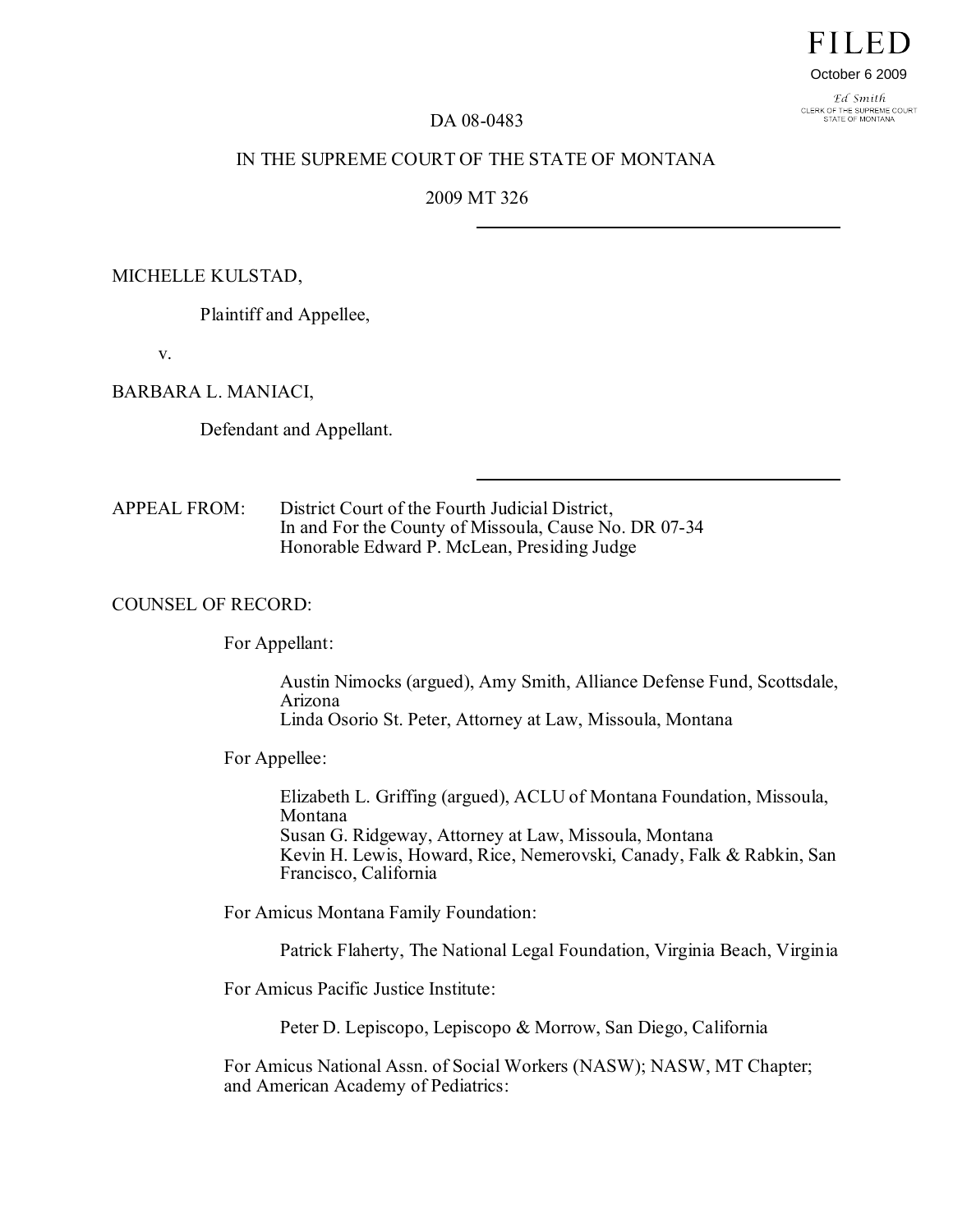P. Mars Scott and Thorin A. Geist, Attorneys at Law, Missoula, Montana Luann Simmons and Sara Jeruss, O'Melveny & Myers, San Francisco, California

For Amici Law School Professors:

James P. Reynolds, Reynolds, Motl and Sherwood, Helena, Montana

For Amicus Northwest Women's Law Center:

Daniel P. Semmens, Dorsey & Whitney, Missoula, Montana

Argued: April 17, 2009 Submitted: April 28, 2009 Decided: October 6, 2009

Filed:

 $\mathcal{L}_\mathcal{L}$  , where  $\mathcal{L}_\mathcal{L}$  is the set of the set of the set of the set of the set of the set of the set of the set of the set of the set of the set of the set of the set of the set of the set of the set of the Clerk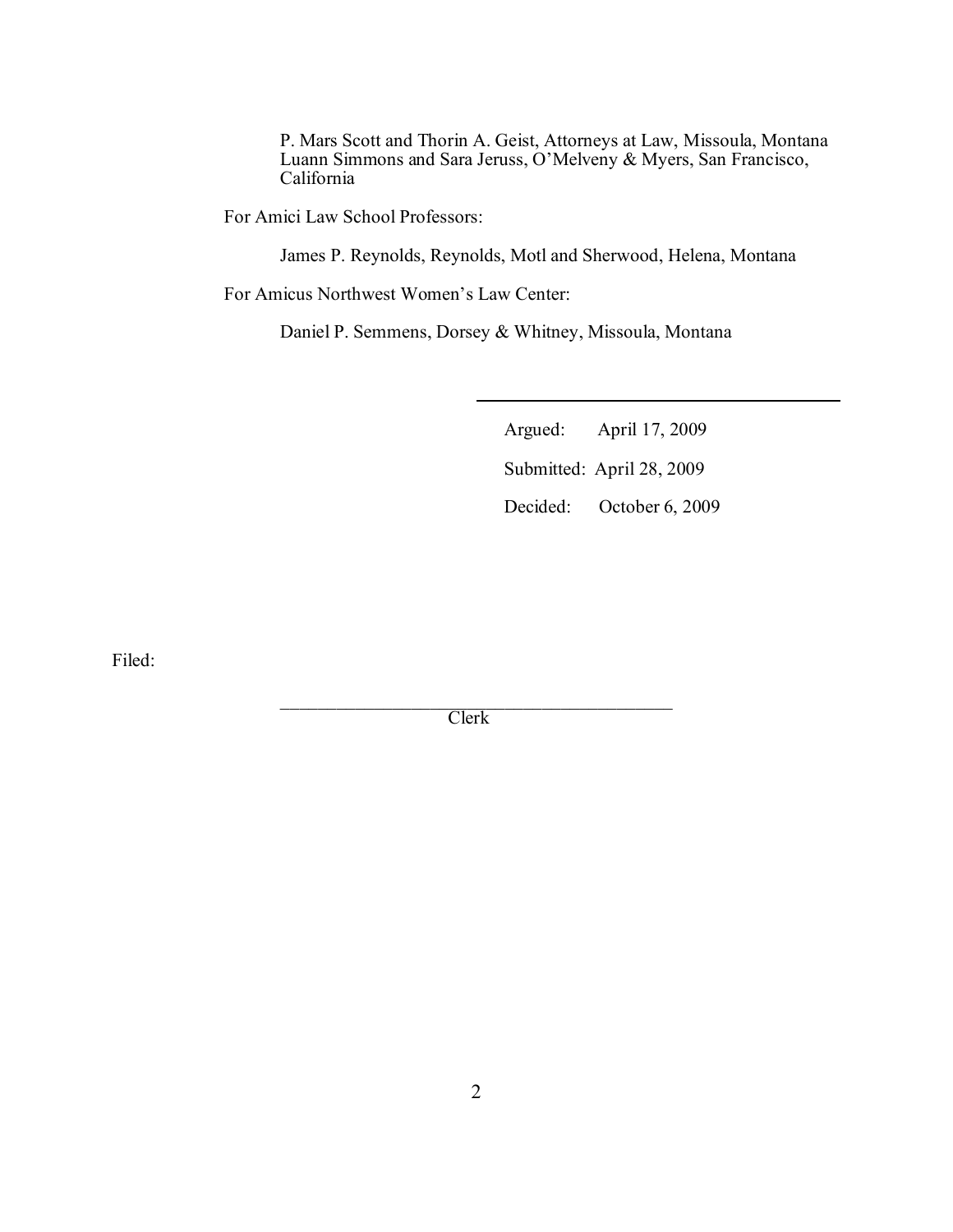Justice Brian Morris delivered the Opinion of the Court.

¶1 Far too often this Court faces a situation in which minor children have no adult fit to parent them. *See e.g*. *In re E.D.*, 2008 MT 216, 344 Mont. 228, 186 P.3d 1283; *In re M.P.*, 2008 MT 39, 341 Mont. 333, 177 P.3d 495; *In re Custody and Parental Rights of A.P.*, 2007 MT 297, 340 Mont. 39, 172 P.3d 105. This case presents the increasingly unusual situation of two adults fit to parent minor children, L.M. and A.M. The District Court awarded a parental interest in the minor children to Appellee Michelle Kulstad (Kulstad) over the objection of the Appellant Barbara L. Maniaci (Maniaci). The court also awarded Kulstad an interest in personal and real property. We affirm.

¶2 Maniaci presents the following issues on appeal:

¶3 Whether the court's application of §§ 40-4-211 and 40-4-228, MCA, to support Kulstad's claim of a parental interest violates Maniaci's fundamental constitutional rights as a parent.

¶4 Whether the court properly awarded Kulstad a parental interest.

¶5 Whether the court properly awarded Kulstad personal property and a propertyinterest in the parties' home.

# **PROCEDURAL AND FACTUAL BACKGROUND**

# Background

¶6 Maniaci moved to Clinton, Montana, in late 1994 or early 1995. Maniaci andKulstad met in Montana in late 1995. Maniaci lived in a trailer on her sister's property and worked part-time as a chiropractor out of her sister's home. Kulstad lived in Seattle, Washington.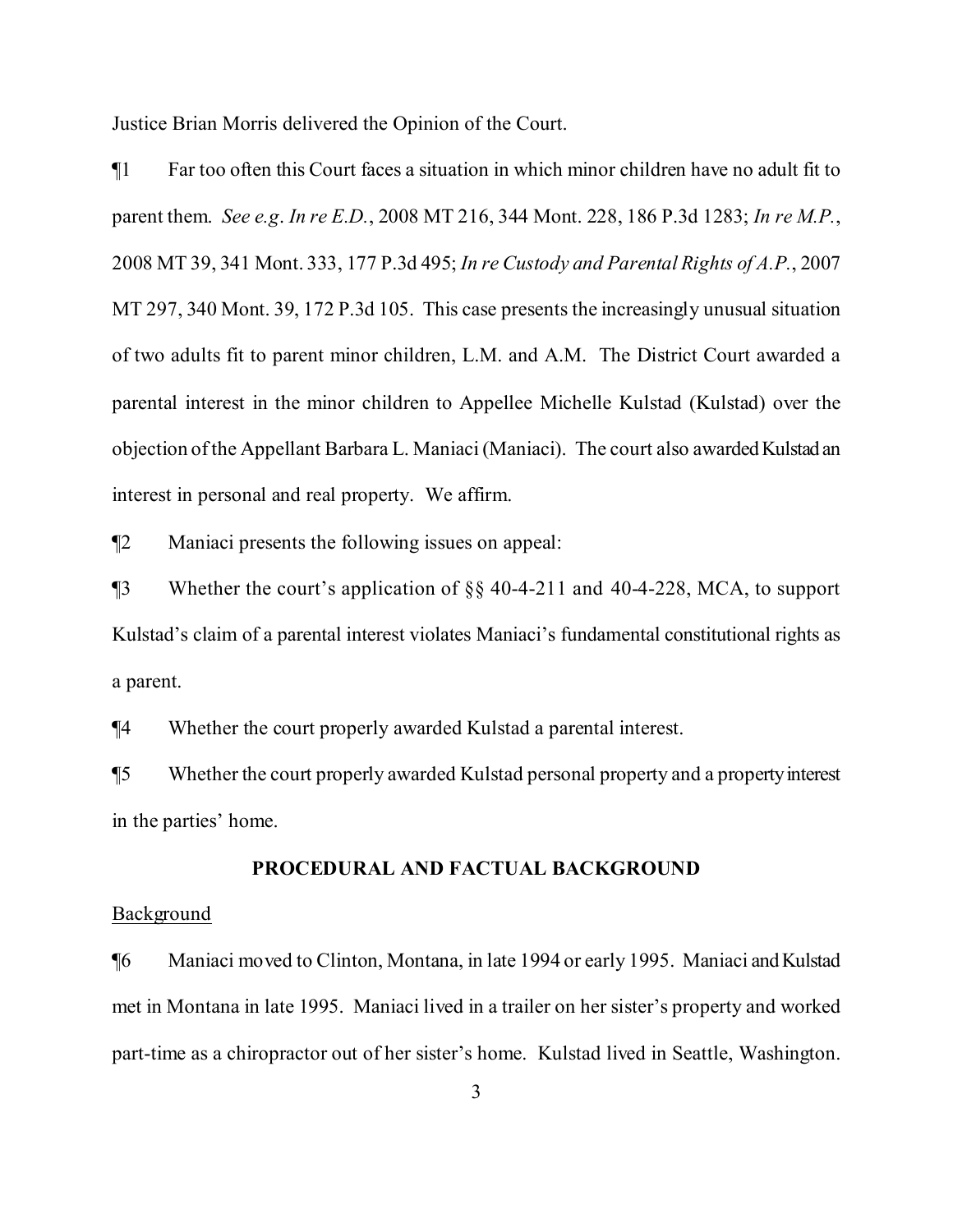She worked in Seattle on business ventures and supported herself with her accumulated assets. The parties' relationship progressed to the point that they began staying with each other at their respective homes. Kulstad eventually moved to Montana in 1996 to live with Maniaci.

¶7 Kulstad and Maniaci exchanged rings on March 18, 1996. Kulstad and Maniaciwore the rings until the fall of 2006. Maniaci also gave Kulstad three anniversary cards. Maniaci represented Kulstad as her "partner" on numerous occasions. The parties attended couples counseling in 2002, 2003, and 2006. The parties' mutual friends regarded them as domestic and intimate partners, and later as co-parents.

¶8 Kulstad supported the parties primarily with her accumulated assets from 1996 to 2001. Kulstad and Maniaci had a joint automobile insurance policy naming each ofthemas insureds. Maniaci added Kulstad to the homeowner'sinsurance policy. Maniaci executed a living will that authorized Kulstad to make her end-of-life decisions.

## Parental Interest

¶9 Kulstad and Maniaci periodically discussed the possibility of co-parenting a child. L.M. came unexpectedly to them in mid-February 2001 when Maniaci's chiropracticpatient, Camilla Eddy (Eddy), inquired whether Kulstad and Maniaci had an interest in adopting her great grandson, who lived in Anaconda. Eddy believed that L.M.'s mother provided inadequate care. A couple of days later, Eddy, fearing for L.M.'slife, contacted the parties. Kulstad and Maniaci drove to Anaconda where L.M.'s natural mother relinquished custody to the parties.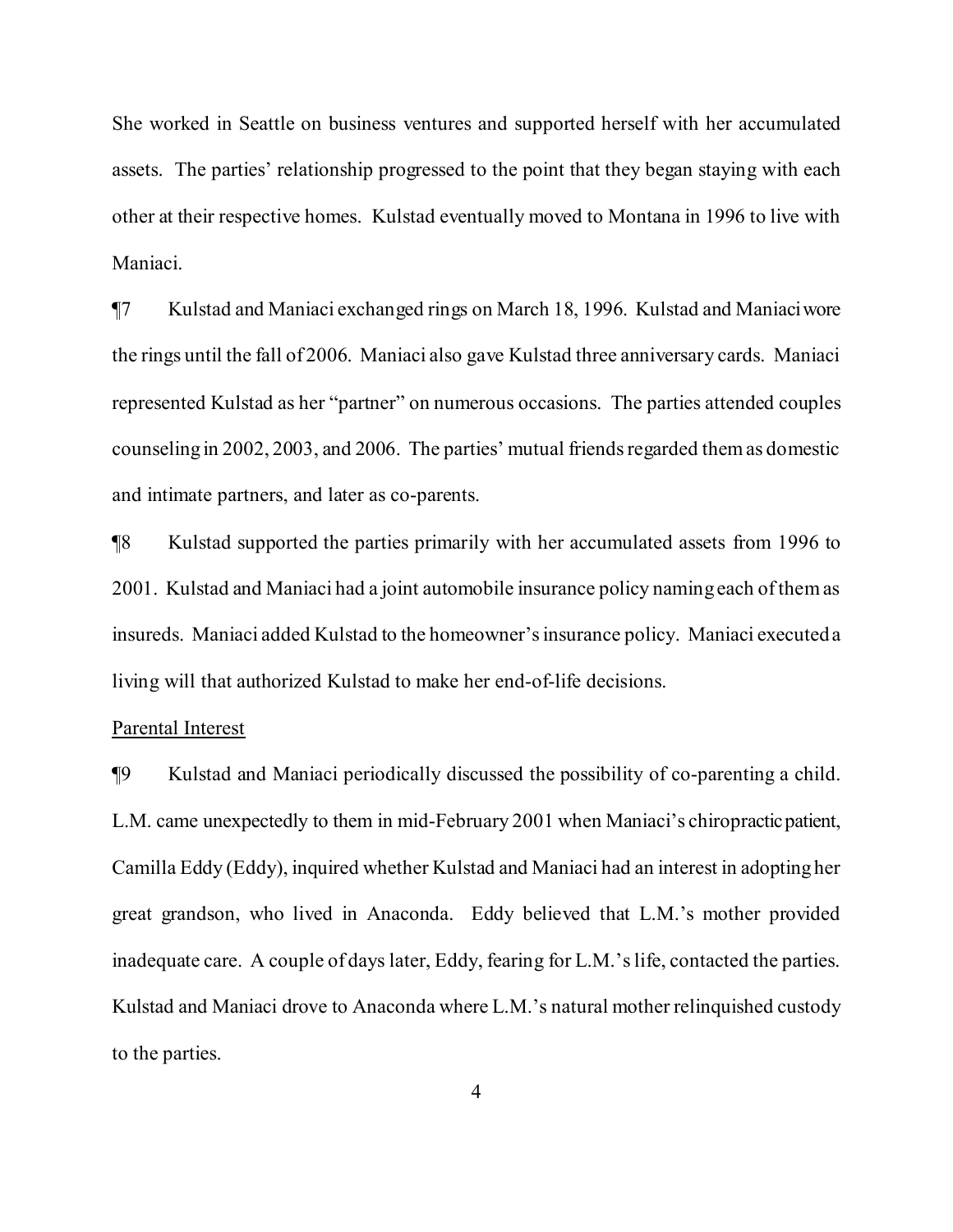¶10 Kulstad and Maniaci took L.M. to the hospital and entered his name as "L.L. Kulstad-Maniaci." Kulstad and Maniaci sought legal advice regarding same-sex adoptions. Their lawyer advised them that Montana law allowed only one of them to adopt L.M. The parties decided that Maniaci would be the adoptive parent. Kulstad and Maniaci agreed that L.M. would call only one of them "mom" and they further agreed not to hyphenate L.M.'s last name. Kulstad and Maniaci also agreed that they would function equally as parents even though only one of them could adopt L.M.

¶11 Kulstad and Maniaci participated in a home study with social worker Cynthia Garthwait (Garthwait) in July 2001 as part of the adoption process. Kulstad and Maniaci further participated in an adoptive post-placement report with Garthwait in April 2002. Maniaci represented to Garthwait at each meeting, and Garthwait understood, that Maniaci and Kulstad were in a committed relationship. Garthwait further understood that Kulstad would co-parent and support L.M.

¶12 Maniaci decided in 2003 that she wanted to adopt a baby girl. Kulstad initially disagreed with Maniaci about bringing another child into the home. Maniaci pursued the adoption over Kulstad's objection. Kulstad and Maniaci understood nonetheless that Kulstad would function as a parent to any second child that Maniaci adopted.

¶13 Kulstad and Maniaci participated in a home study with Dennis Radtke (Radtke) to adopt a second child. Maniaci represented to Radtke that Kulstad would co-parent and support A.M. Maniaci sent an email inquiry to the Human Rights Campaign in March 2003, about adopting a second child. Maniaci stated that she and her "partner" had completed a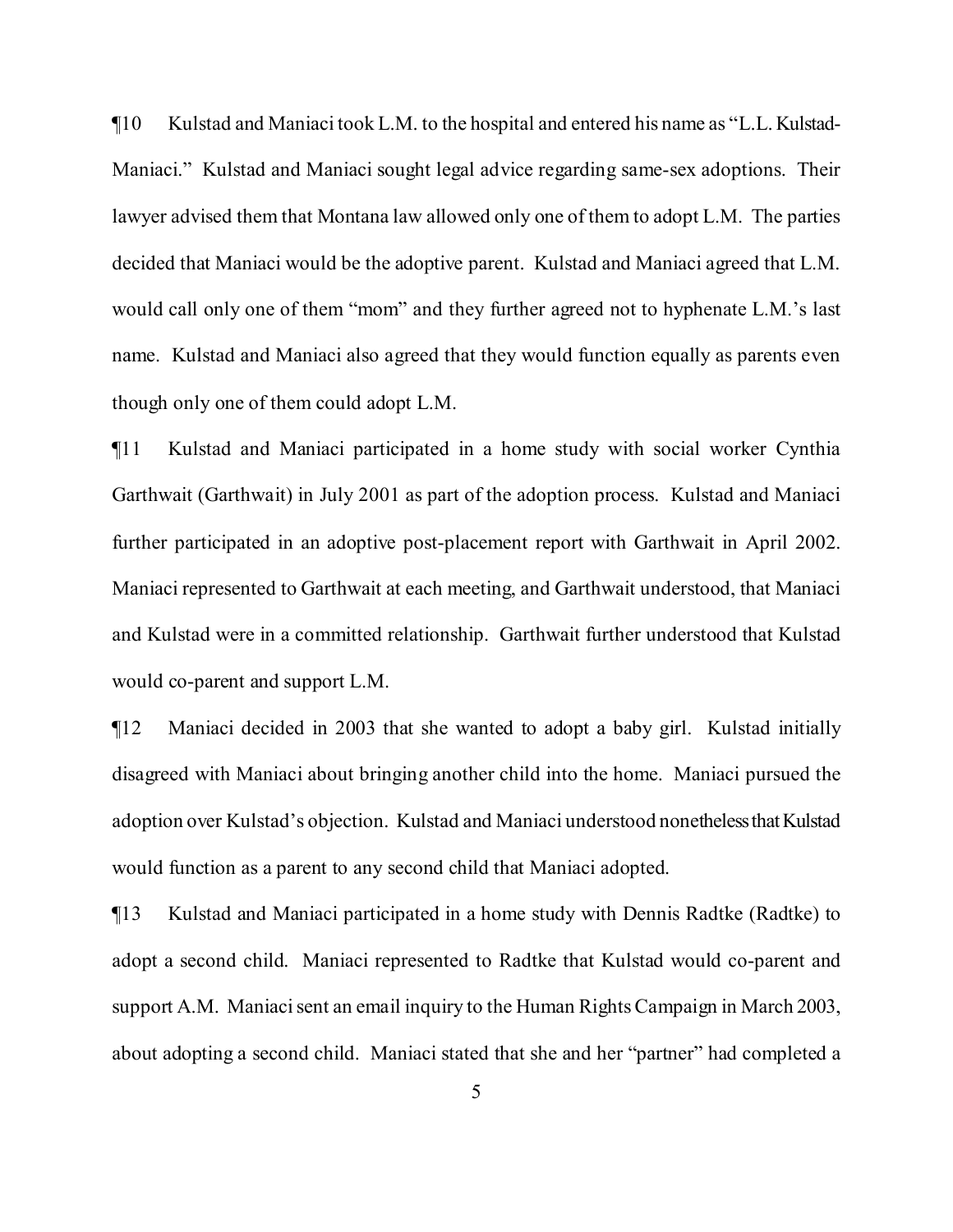private adoption and a home study "for our boy" and "now we would like to adopt a baby girl." Maniaci eventually adopted A.M. from Guatemala.

¶14 Kulstad lived with the children and functioned as a parent to the children on a day-today basis for the remainder of her relationship with Maniaci. Kulstad and Maniaci provided for the children's physical, psychological, and developmental needs much like any other two-parent family. Maniaci assumed primary responsibility for purchasing groceries and supplies or services for the children. Maniaci primarily cared for the children during the day while Kulstad worked outside the home. Kulstad cared for the children in the afternoon and early evening when Maniaci saw chiropractic patients in the basement office of the house in which the parties lived. Kulstad primarily cared for the children on the weekends. The parties jointly participated in holding therapy with L.M. to address his reactive attachment issues.

¶15 Kulstad included Maniaci and the children in her will and as beneficiaries in her life insurance policies. Kulstad also claimed L.M. as a dependent on her tax returns for the years 2001 through 2006, and head of household status, with Maniaci's full knowledge and consent. Kulstad and Maniaci agreed that Maniaci would claim A.M. on her tax returns in 2004. Maniaci had not filed tax returns for the years 1999 through 2006 at the time this action had begun. Monthslater, Maniaci filed back tax returns for those years in which she sought to claim L.M. as a dependent.

¶16 Maniaci had her tax returns prepared for 2001, 2002, and 2003, in anticipation of adoptingA.M. These tax returns contained inflated income figures. Maniaci provided these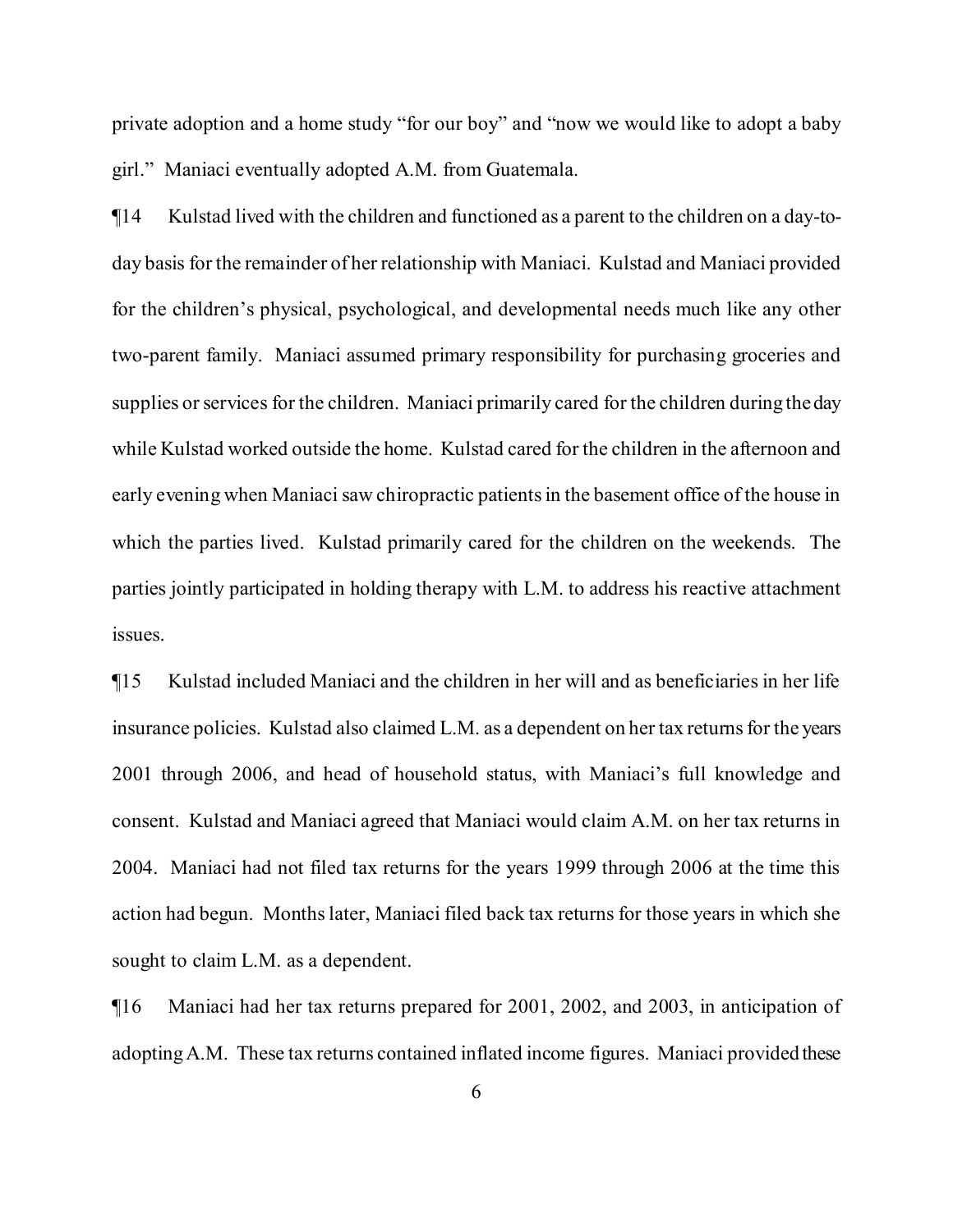inflated income figures to the Guatemalan government with A.M.'s adoption application. Maniaci never filed these tax returns with the Internal Revenue Service. Kulstad remained unaware of their existence until Maniaci produced them in response to Kulstad's discovery request in this case.

## Property

¶17 Maniaci had purchased a 4.5 acre tract of land for \$30,000 in July 1995. She paid approximately \$43,214.73 for property improvements in 1995. Maniaci informed Kulstad and others, in early 1996, that she had no funds left to finish building the house. The parties understood that Kulstad would move to Montana and contribute her money and labortohelp Maniaci complete construction of what would be their home. Kulstad contributed a portion of these monies from the sale of her house in Seattle to help fund the house in Montana.

¶18 Kulstad deposited her accumulated assetsinto the parties' joint checkingaccountfrom 1996-2001. Kulstad began contributing money and laborto complete the construction ofthe house and improvements to the real property in the spring of 1996. Kulstad also constructed outbuildings and a play area for the children. Kulstad worked on the house and property nearly full-time during the spring and summer of 1996.

¶19 Kulstad expressed concern to Maniaci in the spring of 1996 that her name was not on the title. Maniaci assured Kulstad that the property would be divided equally should their relationship end. Kulstad relied on this assurance, as well as Maniaci's promise, that in the event of her death, Maniaci would bequeath the property to Kulstad. Maniaci executed awill in 1998 that left the real property to Kulstad.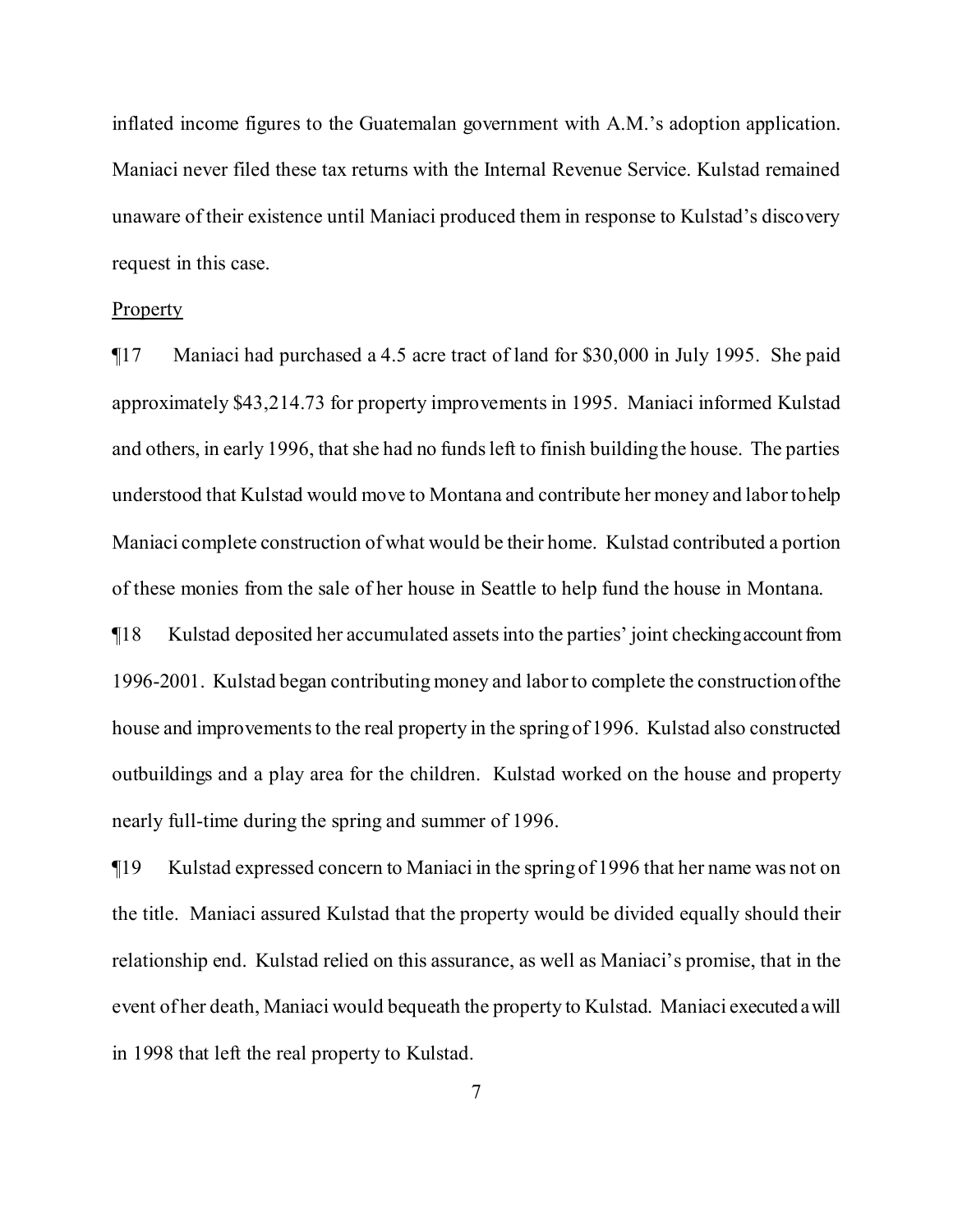¶20 Kulstad began working as her assets neared depletion. Kulstad's income failed to meet the financial needs of the parties. She used her credit cards to subsidize her income. Kulstad accrued debt for the benefit of the parties. She expended significant labor and money in helping Maniaci grow her chiropractic business. Kulstad worked to finish the basement office, entrance, deck, stairs, and trim. Kulstad's accrued debt included many items designed to facilitate Maniaci's chiropractic practice, such as paying the cost to finish the basement, purchasing Nikkei magnets, purchasing malpractice insurance, and purchasing chiropractic videos.

¶21 Maniaci initially agreed to help pay off the credit card debt. Maniaci's income from her chiropractic practice, however, did not increase as much as she had expected. Maniaci eventually received inheritance monies in the late summer of 2001. She refused to use this inheritance to help pay down the credit card debt in Kulstad's name. Maniaci instead deposited her inheritance monies into separate accounts that only she could access. Maniaci had filed for bankruptcy in 1992. Maniaci expected Kulstad to file for bankruptcy if she could not pay off the debt. Kulstad ultimately filed for bankruptcy in May 2002.

## Prior Proceedings

¶22 Kulstad filed a petition to dissolve the parties' marriage and to receive a parenting interest on January 19, 2007. Kulstad sought a decree to dissolve the parties' common law marriage and to distribute equitably the parties' assets. Kulstad further sought an order of support of the minor children, an order granting her a parental interest, and an order implementing a parenting plan based on the best interests ofthe children. Kulstad also filed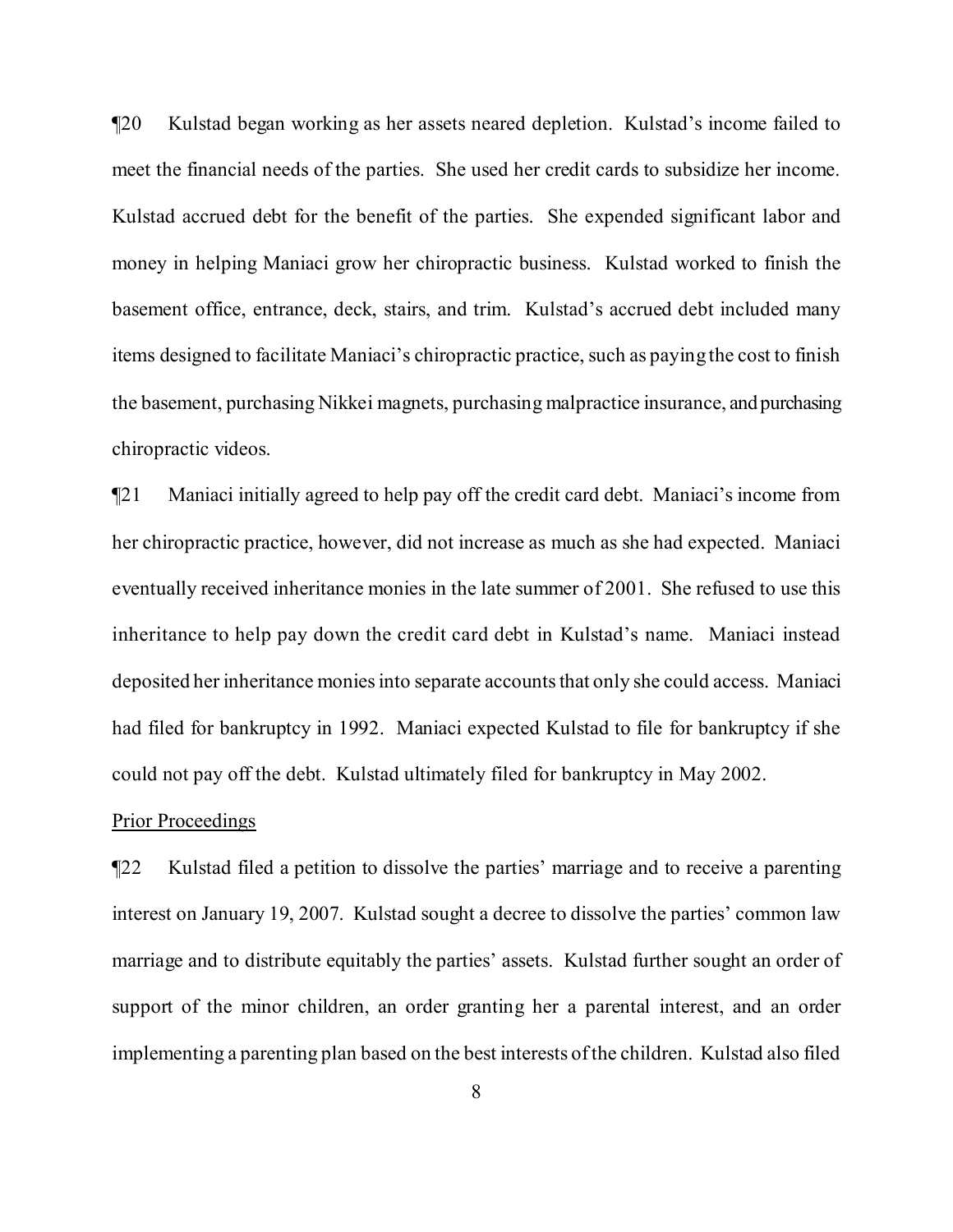for the appointment of a guardian ad litem (GAL). The court issued a summons to Maniaci and a temporary economic restraining order to the parties.

¶23 Maniaci filed a motion to dismiss Kulstad's petition for dissolution of marriage and parenting. She further objected to the appointment of a GAL. Maniaci also filed for a temporary restraining order (TRO) to prevent Kulstad from entering the family home.

¶24 The court denied Maniaci's motion to dismiss Kulstad's petition for parental interest and parenting plan. The court appointed a GAL and issued a TRO. The court initially reserved judgment on the legal recognition of the parties' relationship as a common law marriage. The court later rejected the dissolution portion of Kulstad's petition on the basis that Montana law does not recognize same-sex marriages.

¶25 The court held a hearing on March 20, 2007, to determine whether Kulstad had a parental interest in the minor children, whether Kulstad's relationship with the children warranted an interim parenting plan, and whether the TRO should remain in effect. Jane Cowley, GAL, attended on behalf of the children. The court heard testimony from the parties and numerous witnesses.

¶26 Kulstad presented several witnesses who testified regarding her relationship with the children, including L.M.'s teachers and a close family friend. The GAL submitted a seventeen page report that recommended that the court protect and encourage Kulstad's close relationship with the minor children. Doty Moquin (Moquin), a therapist who provided counseling to Maniaci and L.M., testified. Moquin relied upon her therapy sessions with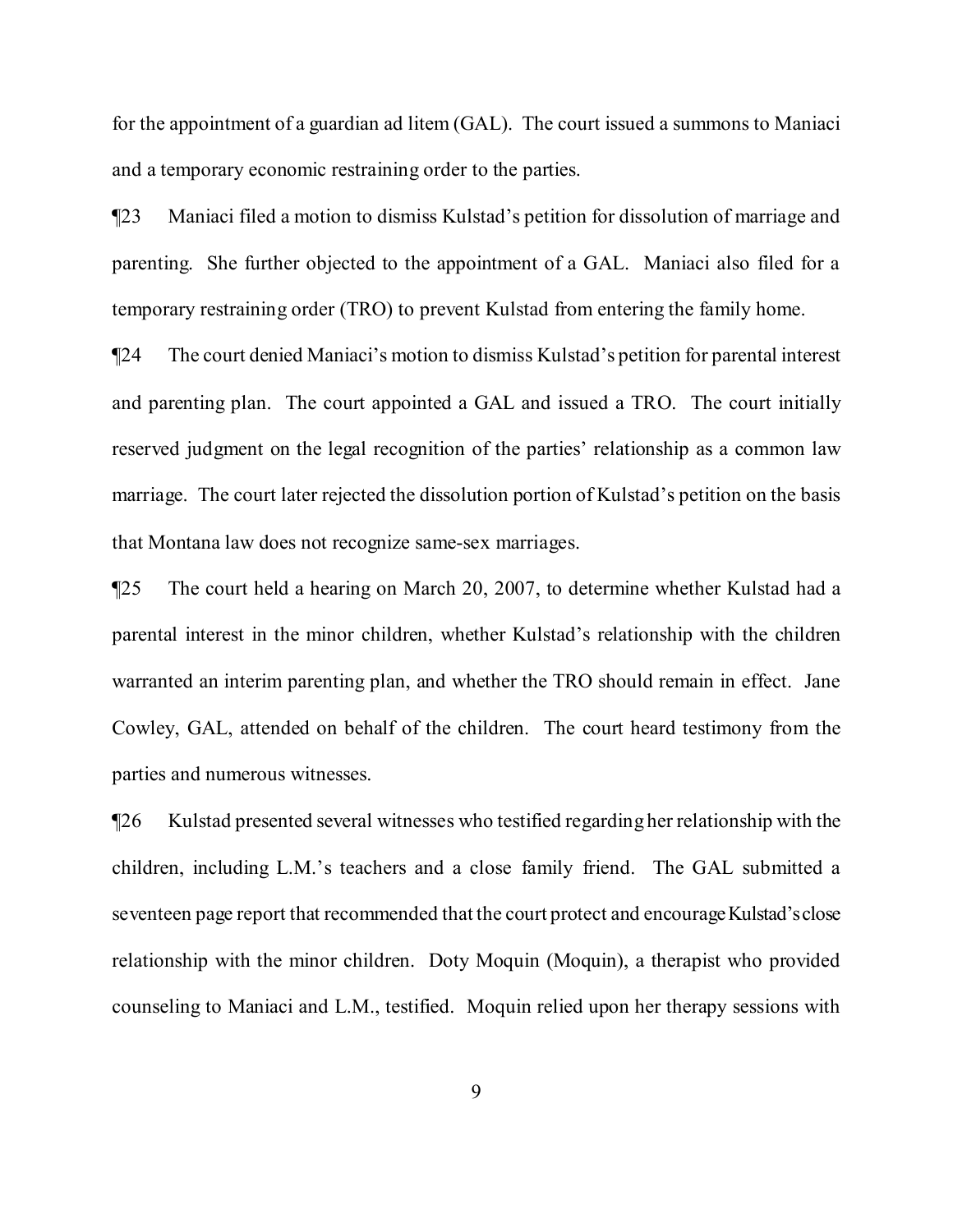Maniaci in arguing that Kulstad did not have a child-parent relationship with the minor children.

¶27 The court found Moquin's testimony not credible. The court pointed to the contradictory testimony of other witnesses and the fact that Moquin had spoken to a limited number of people about Kulstad's relationship with the minor children. The court deemed Moquin's analysis insufficient to evaluate whether a child-parent relationship existed between Kulstad and the children. The court further cited the conflict created by Moquin's testimony in view of the fact that she served as a therapist for Maniaci and for L.M.

¶28 The court recognized that Maniaci legally had adopted the minor children. The court concluded, however, that Kulstad had established by clear and convincing evidence that a child-parent relationship existed between her and both of the minor children in accordance with  $\S$  40-4-211(4)(b) and (6), MCA. The court determined that an interim parenting plan served the children's best interests. The court further determined that § 40-4-228, MCA, applied to the final adjudication of parenting between the parties. The court allowed the TRO to remain in effect with the exception that Kulstad could return to the former family home for visitation exchanges.

¶29 The court revised the parenting plan on December 14, 2007. The court ordered the parties to participate in the Positive Alternative for Children Team (PACT) program. The court appointed Cindy Miller, Ph.D. (Dr. Miller), to complete a parenting plan evaluation. The court authorized Dr. Miller to arrange a substitute GAL upon the completion of the parenting plan evaluation following Maniaci's objection to Jane Cowley's continued service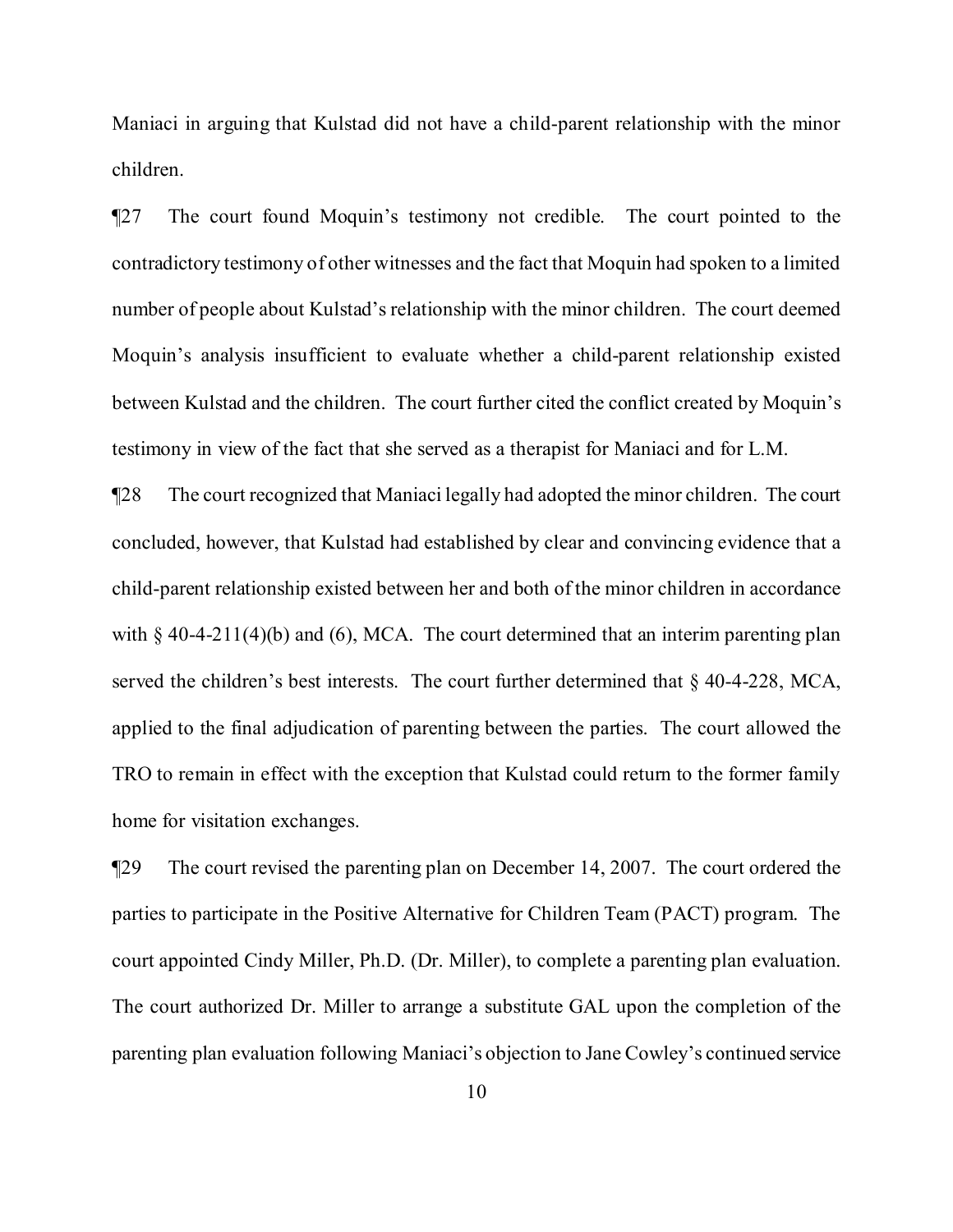as GAL. The court vested the GAL with authority to enforce the parenting plan. The court further allowed the GAL to recommend changes to the parenting plan, without a court order, based upon feedback from the parties' participation in the PACT program. The court also authorized Dr. Miller to select a therapist for both children. Dr. Miller selected Paul Silverman, Ph.D. (Dr. Silverman), to provide therapeutic services for the children and the parties.

## Parenting

¶30 The court held a bench trial on May 22 and 23, 2008, to determine whether Kulstad should be awarded a permanent parental interest and whether the parties' property shouldbe divided equitably. The parties again presented testimony, witnesses, and evidence. The court-appointed expert, Dr. Miller, presented testimony regarding her educational background and her parenting plan evaluation. Kulstad presented testimony by Dr. Silverman and Suzanne Dixon, M.D. (Dr. Dixon). Trayce Hansen, Ph.D. (Dr. Hansen), testified for Maniaci. The District Court entered a series of findings of fact based on the evidence presented at the trial. We highlight those findings here in narrative form.

¶31 Dr. Miller had practiced in the clinical psychology field for twenty-one years, including three years at Shodair Children's Hospital in Helena, Montana. Dr. Miller had been a member of the Missoula County Child Protection Team for ten years, and the Missoula CountyChild Abuse Referral and Evaluation Service Committee forsix years. She had published her work in at least two major psychology and behavior journals.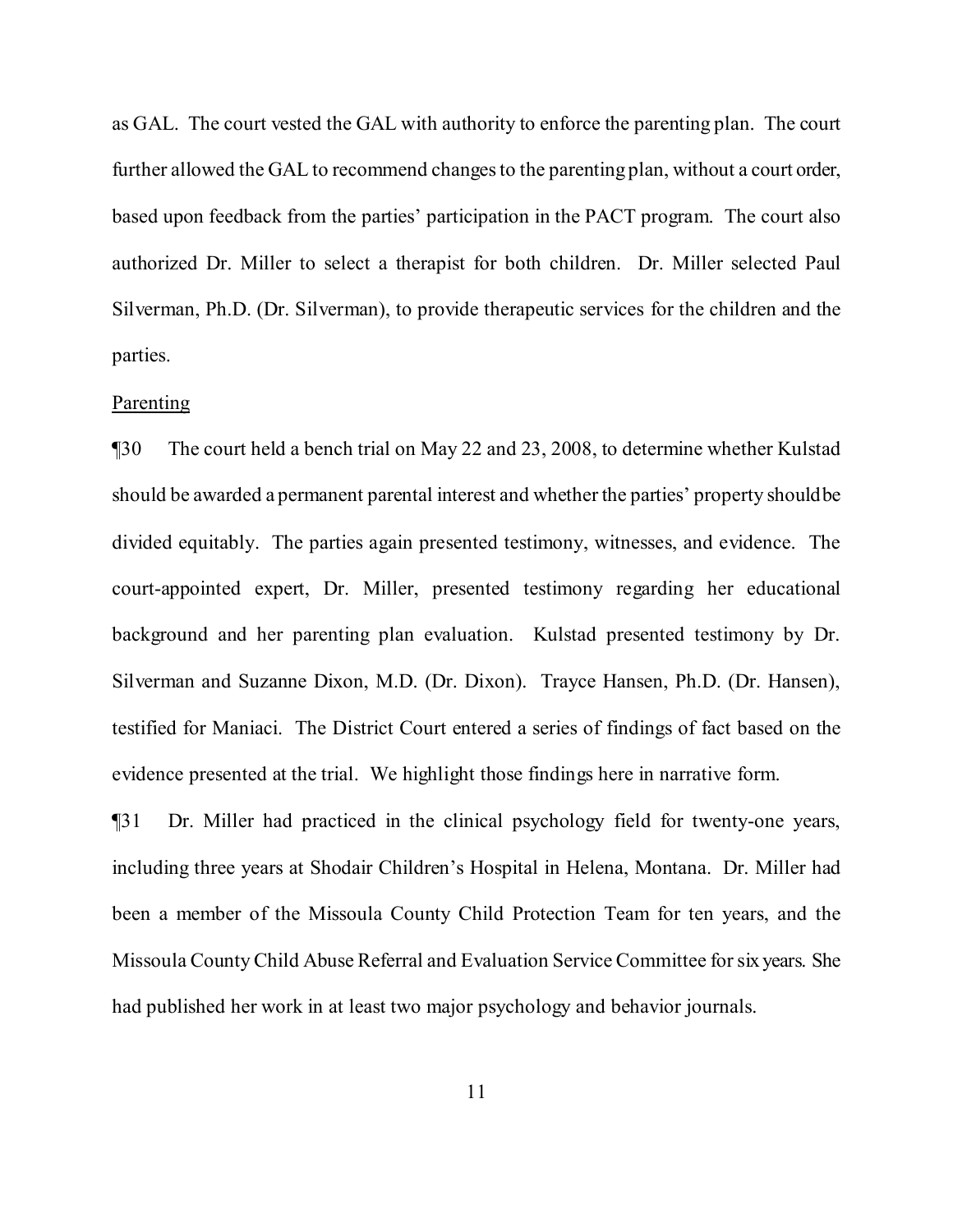¶32 Dr. Miller deemed both parties capable of being fit parents. Dr. Miller observed that the children had a strong attachment to both parties, consistent with the observation of the children'steachers and mental health professionals. Dr. Miller noted Maniaci's objection to the children'srelationship with Kulstad. She contrasted Maniaci's objection with Kulstad's support of the children's relationship with Maniaci.

¶33 Dr. Miller also analyzed the children's developmental needs. She opined that both children had significant attachment issues. The children also had difficulty regulating themselves emotionally. Dr. Miller described this attribute as a skill learned in secure relationships. Dr. Miller noted that Kulstad had served as a psychological parent to the children before the parties' separation and that Kulstad continued to serve in that role after the separation. She offered that Kulstad's removal from their lives adversely would affect their future capacity to have stable, healthy relationships.

¶34 Dr. Miller also reviewed literature from the American Psychological Association (APA) regarding any effects on children of being raised in same-sex households. She asserted that a very strong consensus existed in the literature that showed no difference in children raised in same-sex households.

¶35 Dr. Silverman frequently conducts psychotherapy with the minor children individually, with the children and their parents, and with each adult separately. He started therapy with L.M. in April 2007 and with A.M. in September or October 2007. Dr. Silverman observed that both parties had parental relationships with the children. He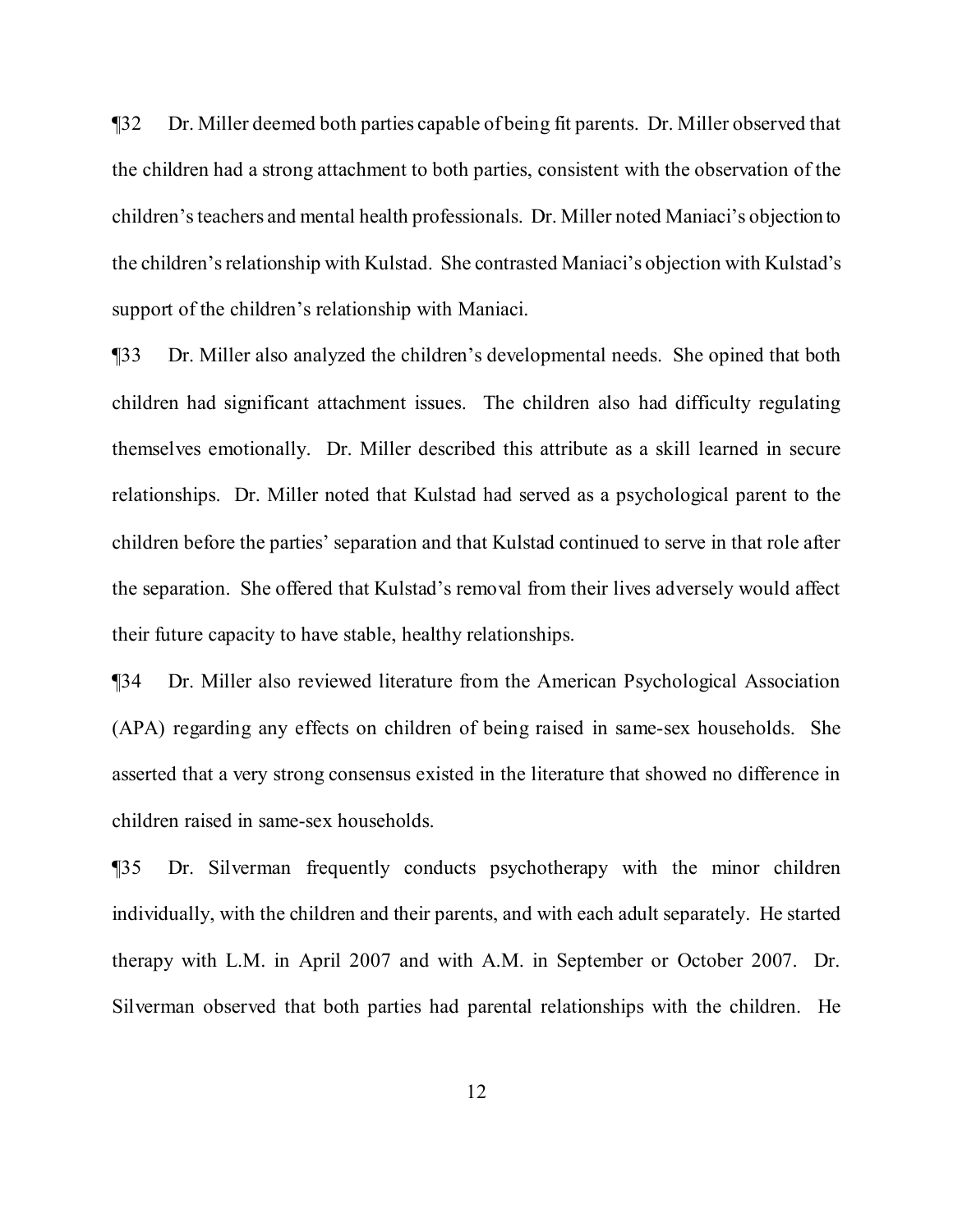concluded that Kulstad had a relationship with the children before therapy. He could not specify precisely, however, when that relationship had begun.

¶36 Dr. Silverman determined that Kulstad comfortably had served in a parenting role from the beginning of his contact with her and that "she expresses great love for the children, caring, generally-appropriate parental behavior." Dr. Silverman believed it to be in the best interest of the children to maintain their relationship with Kulstad. Termination of the relationship would be detrimental to the children. He agreed with Dr. Miller's parentingplan evaluation.

¶37 Dr. Dixon testified on the relevance of parental sexual orientation to children's development. Dr. Dixon concluded that same-sex parents have no adverse impact on children's adjustment or well-being. Children ofsame-sex parents fare just as well as their peers physically, psychologically, emotionally, cognitively, and socially. This development includes a child's progression in gender and sexual development.

¶38 Dr. Hansen attacked the validity of Dr. Miller's parenting evaluation. Dr. Hansen argued that Dr. Miller had failed to use reliable and valid assessment measures and techniques. Dr. Hansen asserted that Dr. Miller's evaluation had failed to follow proper APA professional ethics guidelines. In particular, Dr. Hansen testified that the PACT program did not follow APA's guidelines for child custody evaluations. Dr. Hansen pointed to the fact that PACT was a new program and no professionals had studied its efficacy. Dr. Hansen argued that a published study of PACT would be needed before an objective evaluation could be made.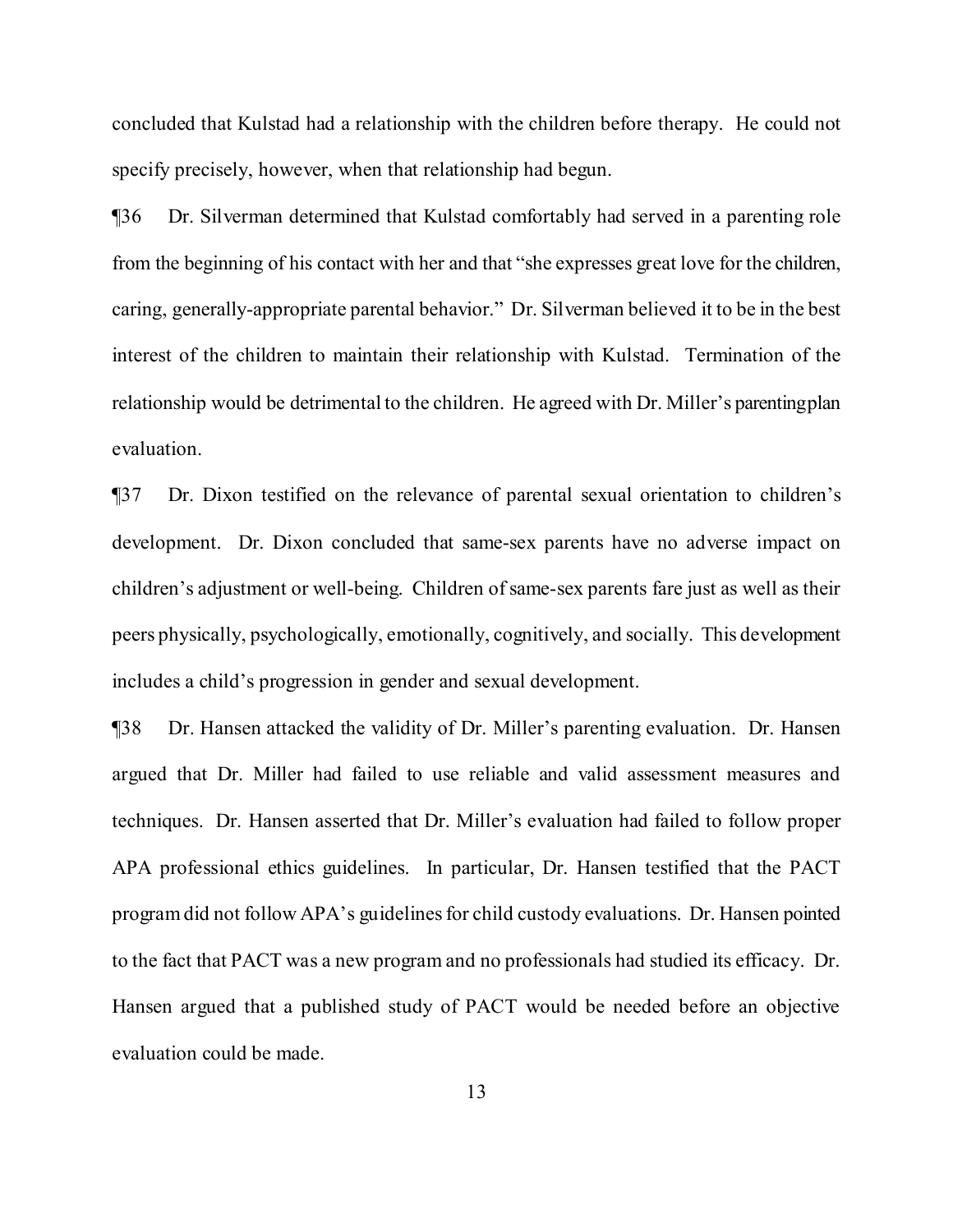¶39 Dr. Miller, of course, had developed the PACT program. Dr. Miller concededthatshe had modified the PACT programto fit the particular circumstances of this case. Dr. Hansen argued that this modification would require further study and evaluation once a proper review of the existing PACT program had been undertaken. Dr. Hansen testified that Dr. Miller's use and reliance on this modified version of the PACT program was "unethical" in light of psychologists' need to "substantiate their findings" and demonstrate that their findings "are reliable and valid."

¶40 Dr. Hansen argued that Dr. Miller initially should have followed the APA's recommendation to use established professional and scientific standards. As a result, Dr. Hansen criticized Dr. Miller's "own subjective clinical judgment opinion." Dr. Hansen also criticized Dr. Miller's assertion that the same-sex element in this case would have no effect on the children. She testified that Dr. Miller had failed to research the differences between children who are parented by same-sex couples and those who are parented by heterosexual couples.

¶41 Dr. Hansen admitted on cross-examination that parenting evaluations represented a new area for her and that she never actually had prepared one. Dr. Hansen never had been qualified as an expert witness by any court. Dr. Hansen never had been retained by anyparty as an expert witness. Dr. Hansen's psychology practice involved geriatric patients. Dr. Hansen conceded that she currently did not work with children and had fewer than fouryears of professional experience after earning her Ph.D. She had worked as a research assistant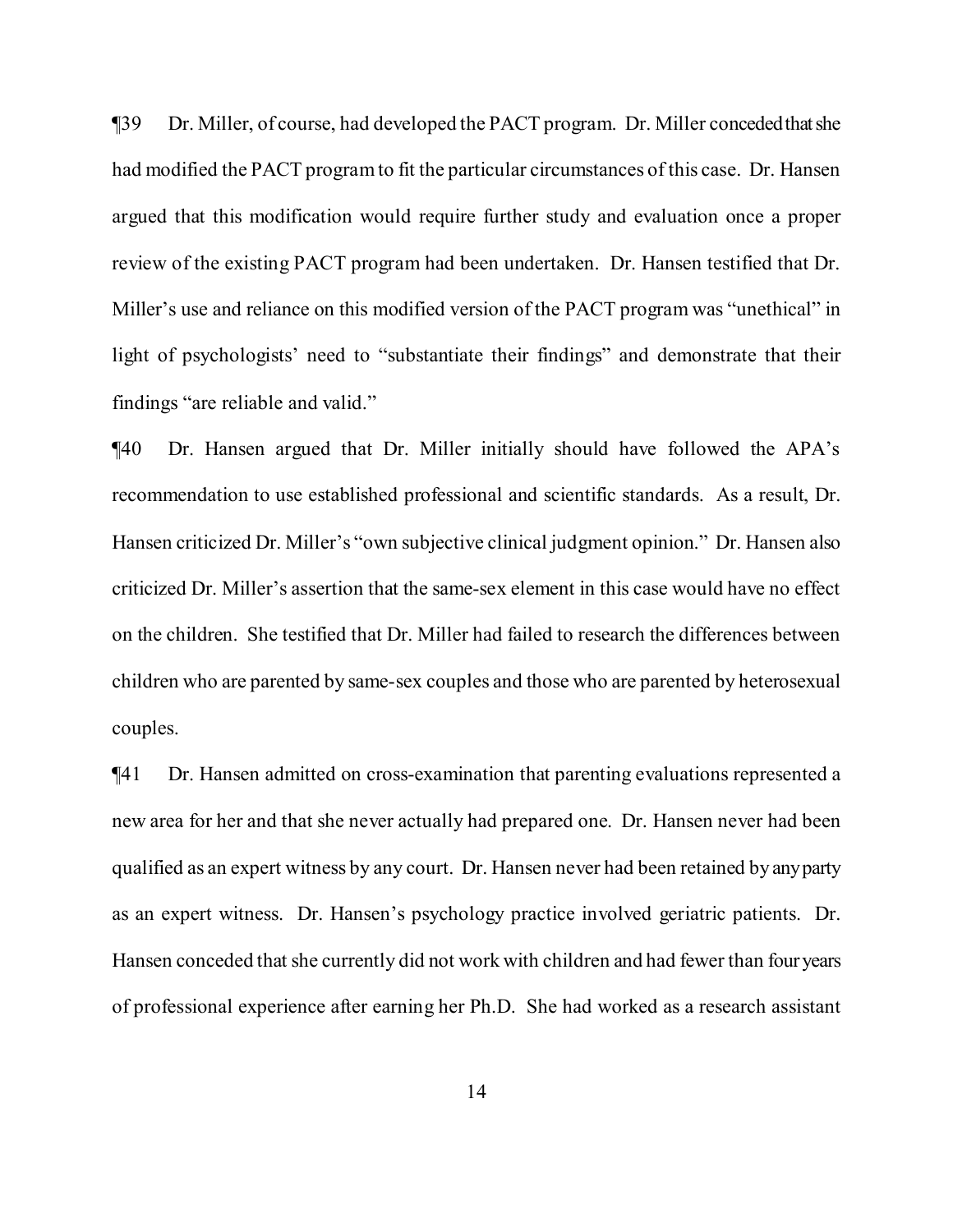and had published one article in the journal Personality Assessment in a forensic-type situation.

¶42 The court disagreed with Dr. Hansen's criticisms of Dr. Miller's parentingevaluation. Dr. Hansen's qualifications did not support her criticismof Dr. Miller's parentingevaluation or her testimony on the subject of the relevance of parental sexual orientation on children's development. The court concluded that Dr. Miller had prepared her evaluation by following the generally-accepted practices in the field. The court accepted and adopted Dr. Miller's parenting plan evaluation.

¶43 The court agreed with Dr. Miller and Dr. Silverman that both children had historiesof significant abandonment and attachment issues. Kulstad represented a loving and stable force in the children's lives and that it would be in the best interests of the children to continue their child-parent relationship with Kulstad. The court found that Maniaci had presented no credible evidence to show that continuing the children's relationship with Kulstad would not be in their best interest. The court noted that, contrary to Dr. Hansen's testimony, the APA concludes that no evidence suggests that same-sex couples are unfit to be parents, or that psychosocial development among children of same-sex couples would be compromised in any respect.

¶44 The court determined that Maniaci and Kulstad had been domestic and financial partners with long-term commitments. Significant evidence established that the children regarded Kulstad as their parent. Maniaci claimed to have "lied" to the home study evaluators, Garthwait and Radtke, about her relationship with Kulstad. The courtdetermined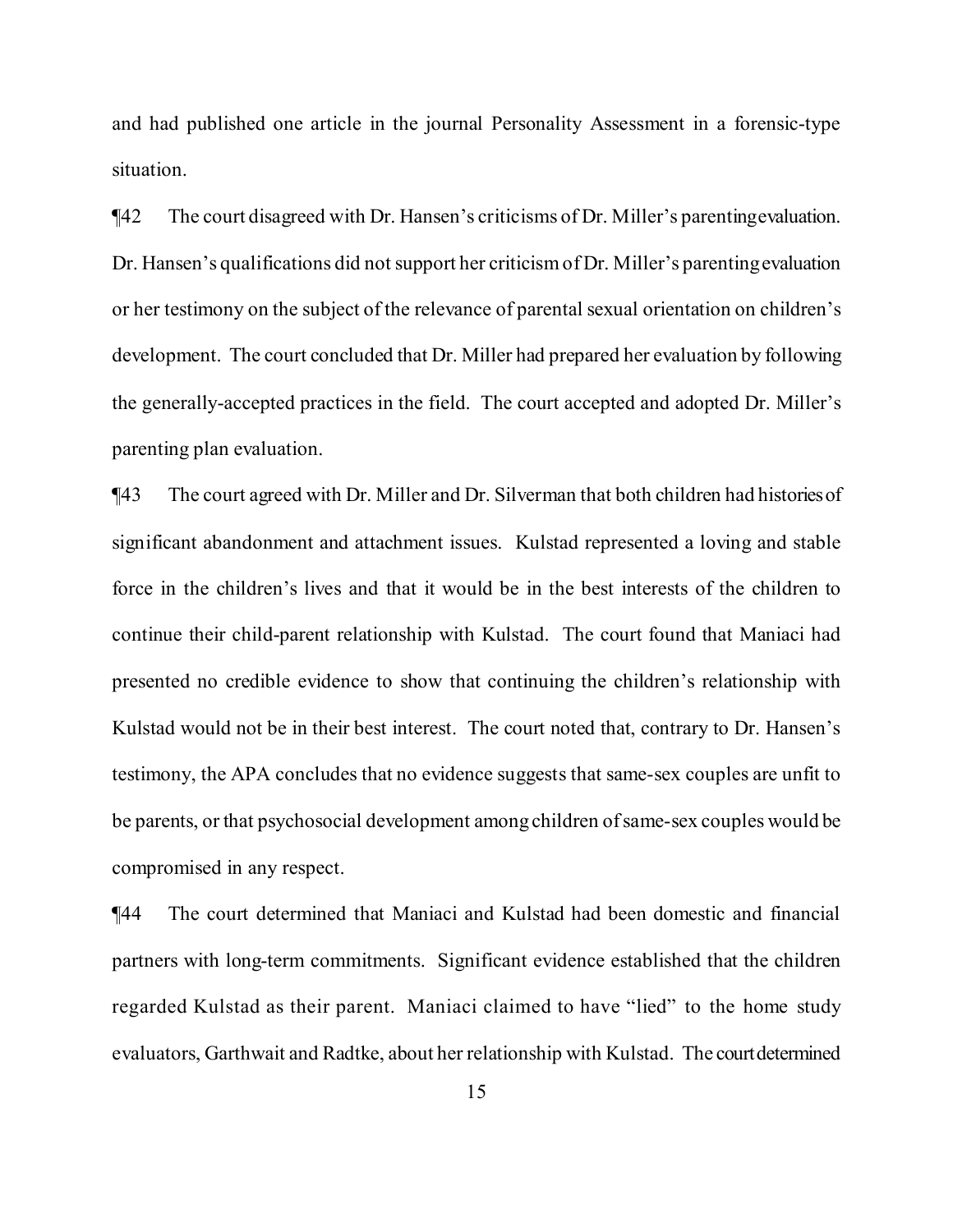that the evidence established, however, that the parties' relationship had been consistentwith Maniaci's original representations to Garthwait and Radtke.

¶45 The parties' relationship placed the children into a family of same-sex parents. The court cautioned that the complexities of each child's attachment disorders mandated the court to proceed with care and follow the advice of Dr. Miller and Dr. Silverman. The court awarded Kulstad a parental interest in L.M. and A.M. The court further determined that Kulstad would have equal decision-making authority with Maniaci regarding significant matters affecting the children.

¶46 The court issued an interim parenting schedule. The court ordered the parties and minor children to participate in the PACT program for one year. The court directed that a GAL, selected through the PACT program, submit recommendations for a final parenting schedule after one year. The court would review the GAL's recommendations and issue a final parenting plan. The court authorized the GAL to recommend changes to the parenting schedule in consultation with Dr. Silverman, Dr. Miller, and Maniaci's PACT appointed therapist.

#### **Property**

¶47 Maniaci first asserted that Kulstad's contributions of money and labor to develop the real property represented nothing more than a gift. Maniaci next argued that Kulstad had intended for her contributions to the real property to serve as compensation for lodging. Maniaci finally claimed that Kulstad's work on the property had been defective, in need of repair, and had damaged the value of the real property.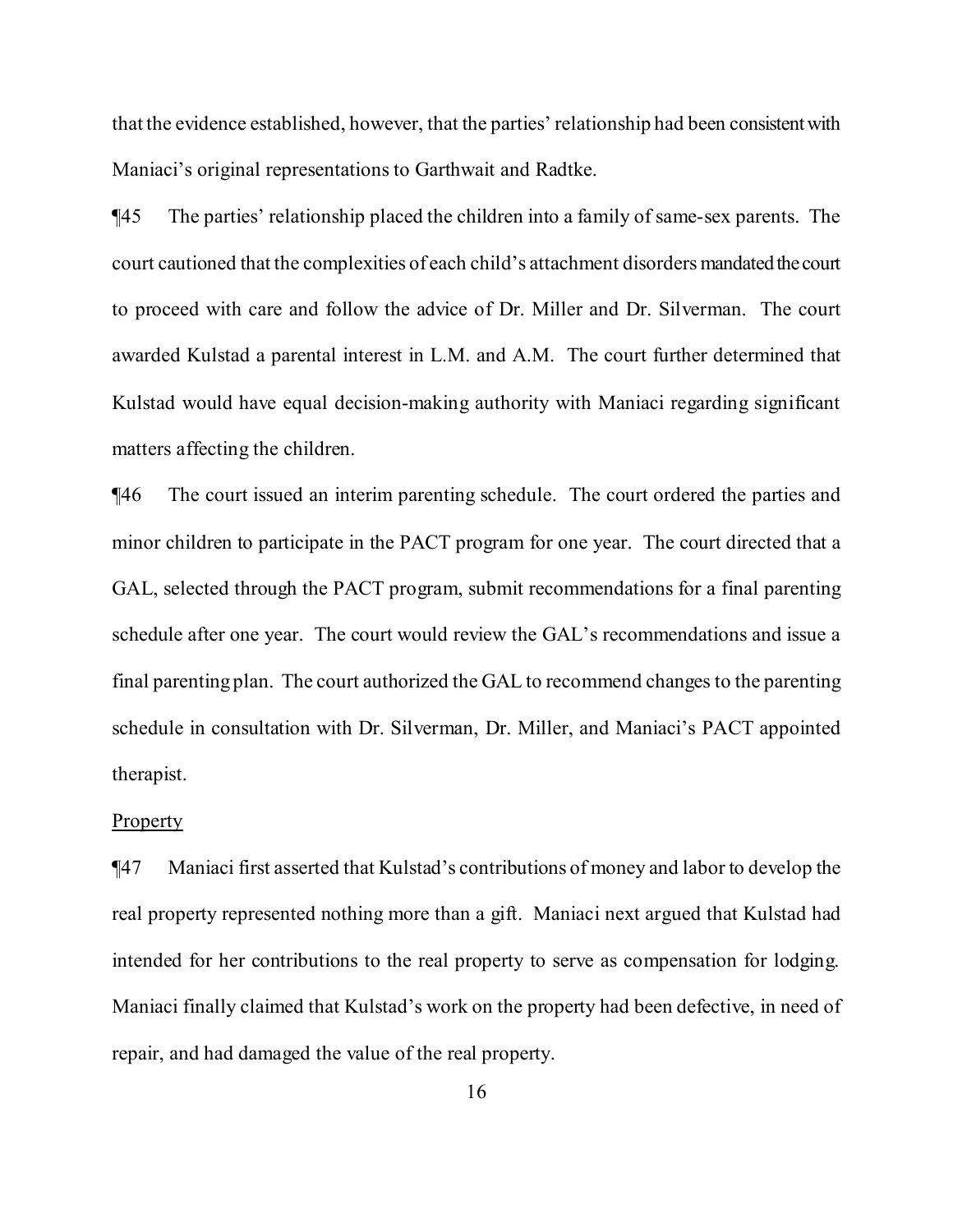¶48 Kulstad had contributed significant money and labor to maintain the real property. She thinned trees, performed home and yard maintenance, paid property taxes, paid the homeowner's insurance, and paid for garbage service. Kulstad's contributions of money and labor to improving and maintaining the real property from 1996 to 2006 had been significantly greater than Maniaci's contributions. Kulstad had undertaken her work on the property for the joint benefit of the parties and minor children with Maniaci's full knowledge and consent. The court thus determined that denying Kulstad any interest in the property unjustly would enrich Maniaci. The court awarded Kulstad \$101,824.43 based upon Kulstad's contributions toward the parties' joint assets.

¶49 Kulstad had assumed primary responsibility for auto repairs and auto insurance for all vehicles regardless of how titled or used. Kulstad primarily drove the Kia Sportage. Maniaci primarily drove the Kia Sedona. The court awarded the Kia Sportage to Kulstad as an equitable award for her contributions of labor in improving the property. The court ordered the title to be transferred to Kulstad. The court allowed each party to retain all personal property then in her possession. Maniaci appeals.

# **STANDARD OF REVIEW**

¶50 We review for correctness a district court'sinterpretation and application ofstatutes. *In re T.H.*, 2005 MT 237, ¶ 35, 328 Mont. 428, 121 P.3d 541. Questions of constitutionality involve a plenary review by thisCourt. *In re Custody and Parental Rights of D.S.*, 2005 MT 275, ¶ 15, 329 Mont. 180, 122 P.3d 1239.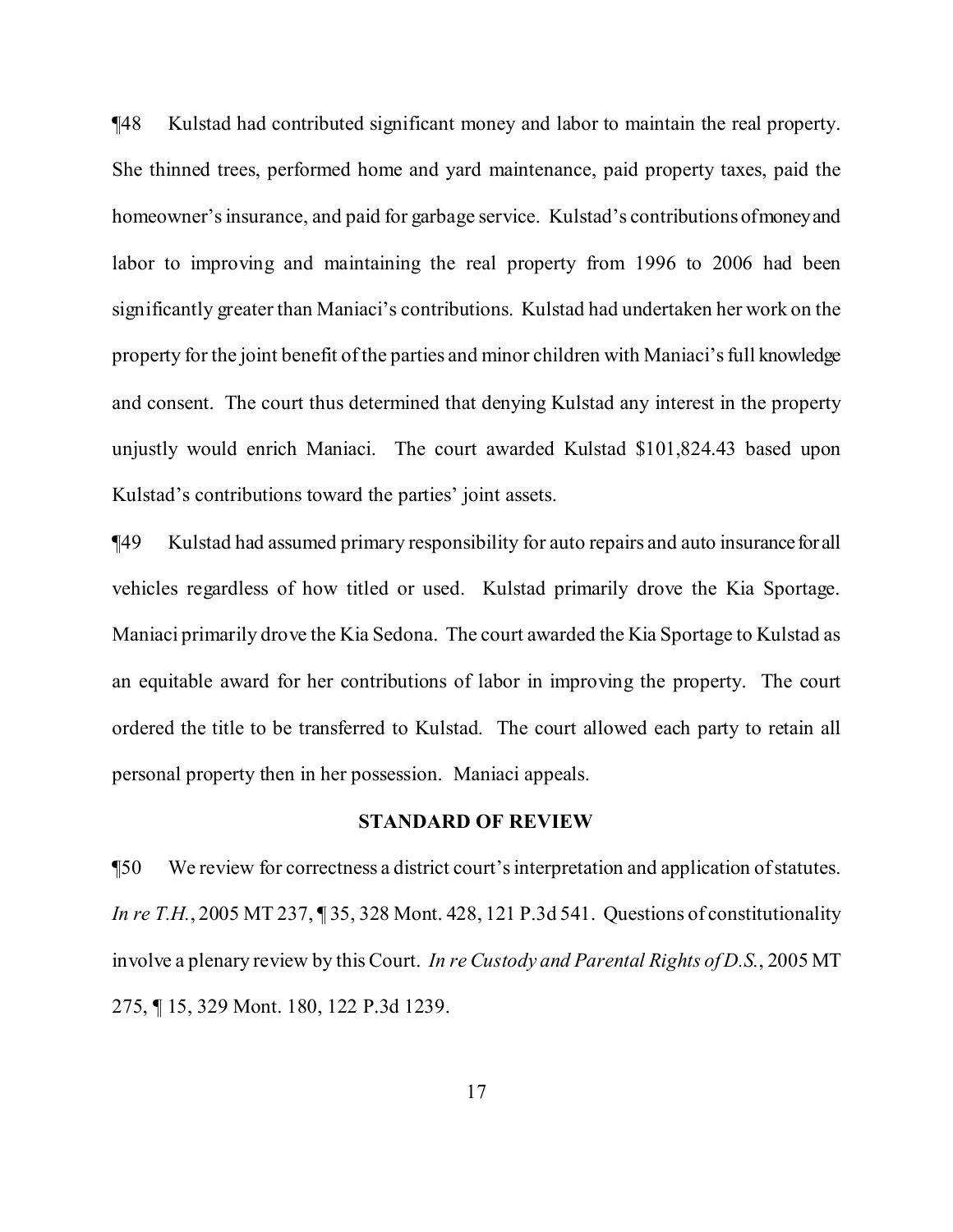¶51 We review a district court's findings of fact to determine whether the findings are clearly erroneous. *Fischer v. Fischer*, 2007 MT 101, ¶ 8, 337 Mont. 122, 157 P.3d 682. We will affirm the district court's decision when substantial credible evidence supports the findings, unless there has been a clear abuse of discretion. *Toavs v. Buls*, 2006 MT 68, ¶ 7, 331 Mont. 437, 133 P.3d 202.

¶52 We view the evidence in the light most favorable to the prevailing party. *In re Estate of Bradshaw*, 2001 MT 92, 11, 305 Mont. 178, 24 P.3d 211. The trial court determines the credibility of witnesses and the weight assigned to their respective testimony. *In re Bradshaw*,  $\P$  11. We do not consider whether evidence supports findings that are different from those made by the district court. We confine our review to the determination of whether substantial credible evidence supports the findings actually made by the district court. *In re Bradshaw*, ¶ 11.

## **DISCUSSION**

¶53 *Whether the court's application of §§ 40-4-211 and 40-4-228, MCA, to support Kulstad's claim of a parental interest violates Maniaci's fundamental constitutional rights as a parent*.

¶54 Maniaci contends that she stands as the fit natural parent to the minor children after the adoption process had severed the parenting rights of the children's biological parents. Maniaci argues that  $\S$  40-4-228, MCA, improperly fails to require a court to determine the "fitness" of a natural parent before awarding a nonparent a parental interest based upon the best interests of the child. Maniaci further argues that her adopted children have no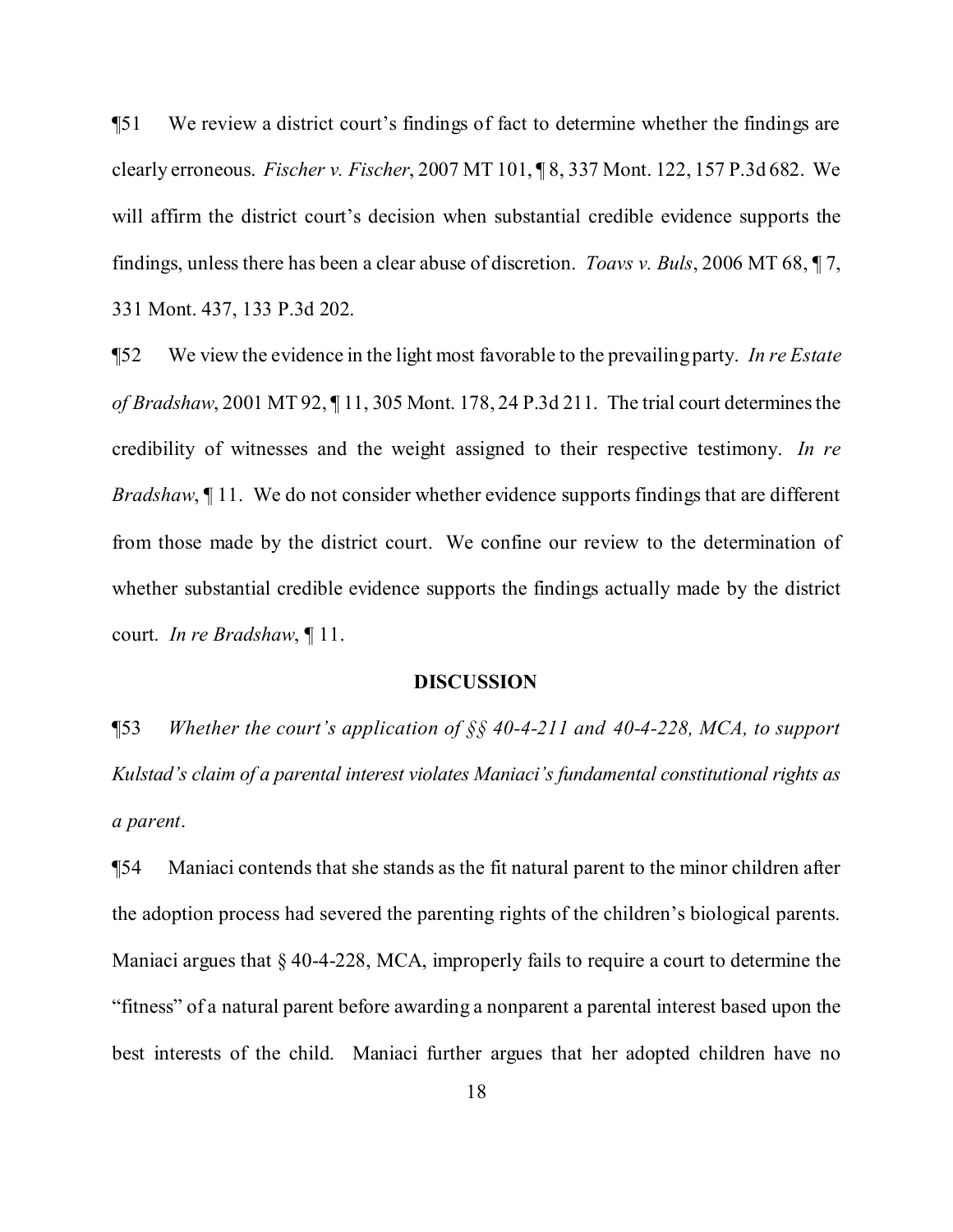constitutionally protected rights, absent a showing of abuse, neglect, or dependency. She points to a series of decisions by this Court to support her claim that this Court continually has upheld the constitutionally protected rights of the natural parent over a third party.

#### Pre-1999 Decisions

¶55 In the first case, the Court in *Matter of Guardianship of Doney*, 174 Mont. 282, 570 P.2d 575 (1977), returned the children to the biological father even though the biological father had given their aunt temporary custody after the children's mother had died. In *In re A.R.A.*, 277 Mont. 66, 919 P.2d 388 (1996), the Court awarded custody to the absent biological father after the child's mother died and the step-father had sought custody in favor of the biological father. Finally, the Court in *Girard v. Williams*, 1998 MT 231, 291 Mont. 49, 966 P.2d 1155, awarded custody to the biological father. The step-father had cared for the children after the mother had been murdered and after the biological father had been incarcerated. *Girard*, ¶¶ 3-5, 9. The step-father later died and his brother and wife assumed care of the children. *Girard*, ¶ 13. The court rejected the attempt by the brother and wife of the step-father to obtain legal custody to the exclusion ofthe biological father. *Girard*, ¶ 57. Maniaci argues that these cases establish that the Court has not recognized the "best interests" of the child" standard absent a showing of abuse, neglect, or dependency.

¶56 A third party in each ofthese cases attempted to secure custody ofthe minor children to the exclusion of the biological parent. The parties, in essence, sought to terminate the parental rights of the biological parent based upon the best interests of the child. More importantly, these cases predate the 1999 amendments. The pre-1999 statutes made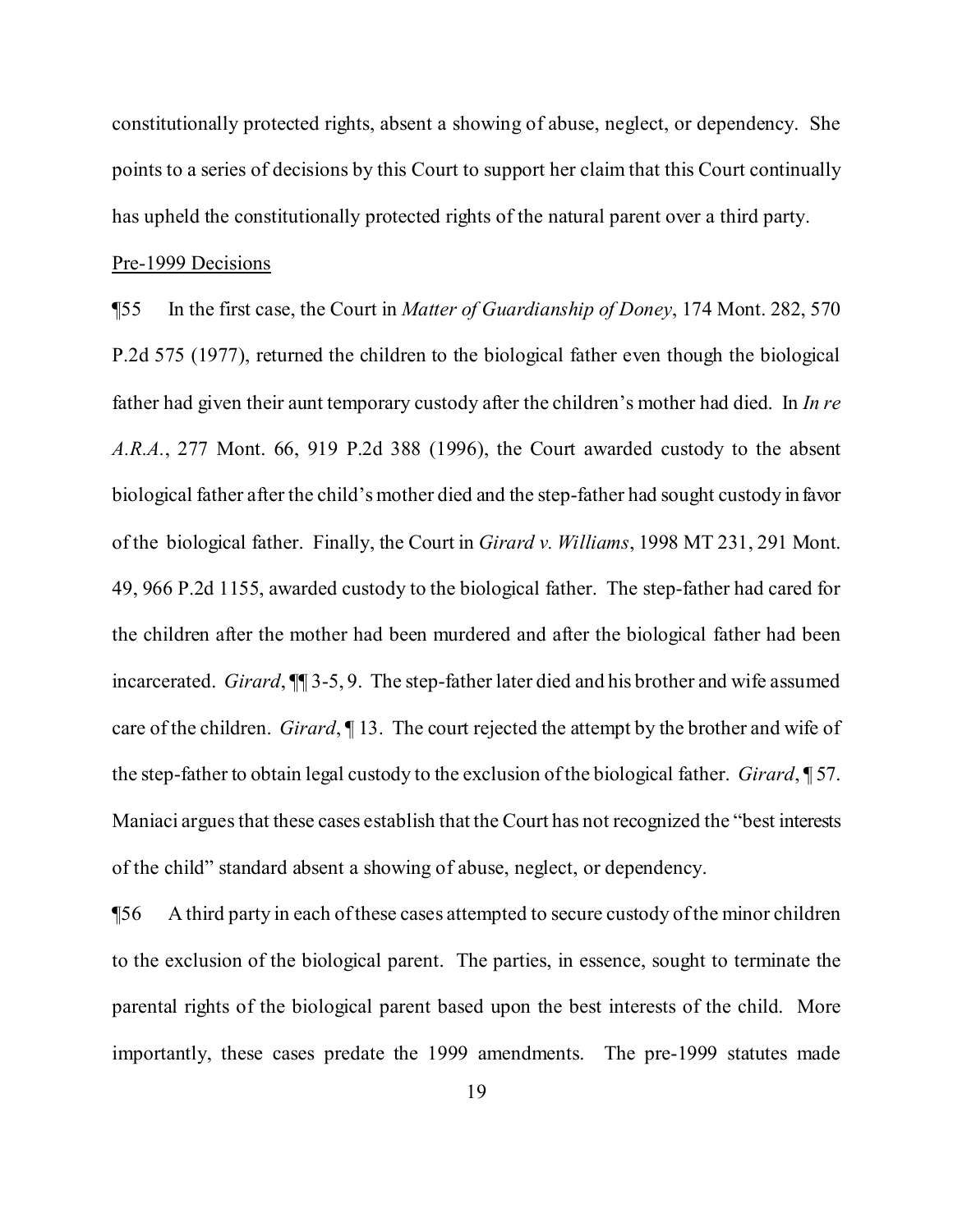termination of parental rights, based upon dependency, abuse, or neglect, the only option available to the Court before it could award a nonparent a custodial interest. *Doney*, 174 Mont. at 286, 570 P.2d at 577; *In re A.R.A.*, 277 Mont. at 72, 919 P.2d at 392; *Girard*, ¶ 47. 1999 Amendments

¶57 The 1999 Montana legislature amended the nonparental statutes to recognize specifically a child's constitutional rights in nonparental parenting proceedings. The legislature added § 40-4-228, MCA, which provides that "when a nonparent seeks a parental interest in a child under 40-4-211 or visitation with a child, the provisions of this chapter apply unless a separate action is pending under Title 41, chapter 3." Section 40-4-211(4)(b), MCA, allows a nonparent standing to seek a parenting interest of a minor child if the person has established a child-parent relationship.

¶58 Nothing in Section 40-4-228, MCA, limits its application to a finding of abuse or neglect. Section 40-4-228(2)(b), MCA, specifically provides that a party seeking a parental interest first *must* establish a child-parent relationship. The legislature also added § 40-4-  $227(1)(a)$ , MCA, which defers to the rights of the natural parent. Section 40-4-227(1)(a), MCA, provides that "it is the policy of the state of Montana to recognize the constitutionally protected rights of parents and the integrity of the family unit." The statute seeks to balance the parent's rights with the constitutionally protected rights of the child to determine the best interests of the child. Section 40-4-227(1)(a)-(c), MCA. The parent's constitutionally protected interest in the parental control of a child should yield to the best interests of the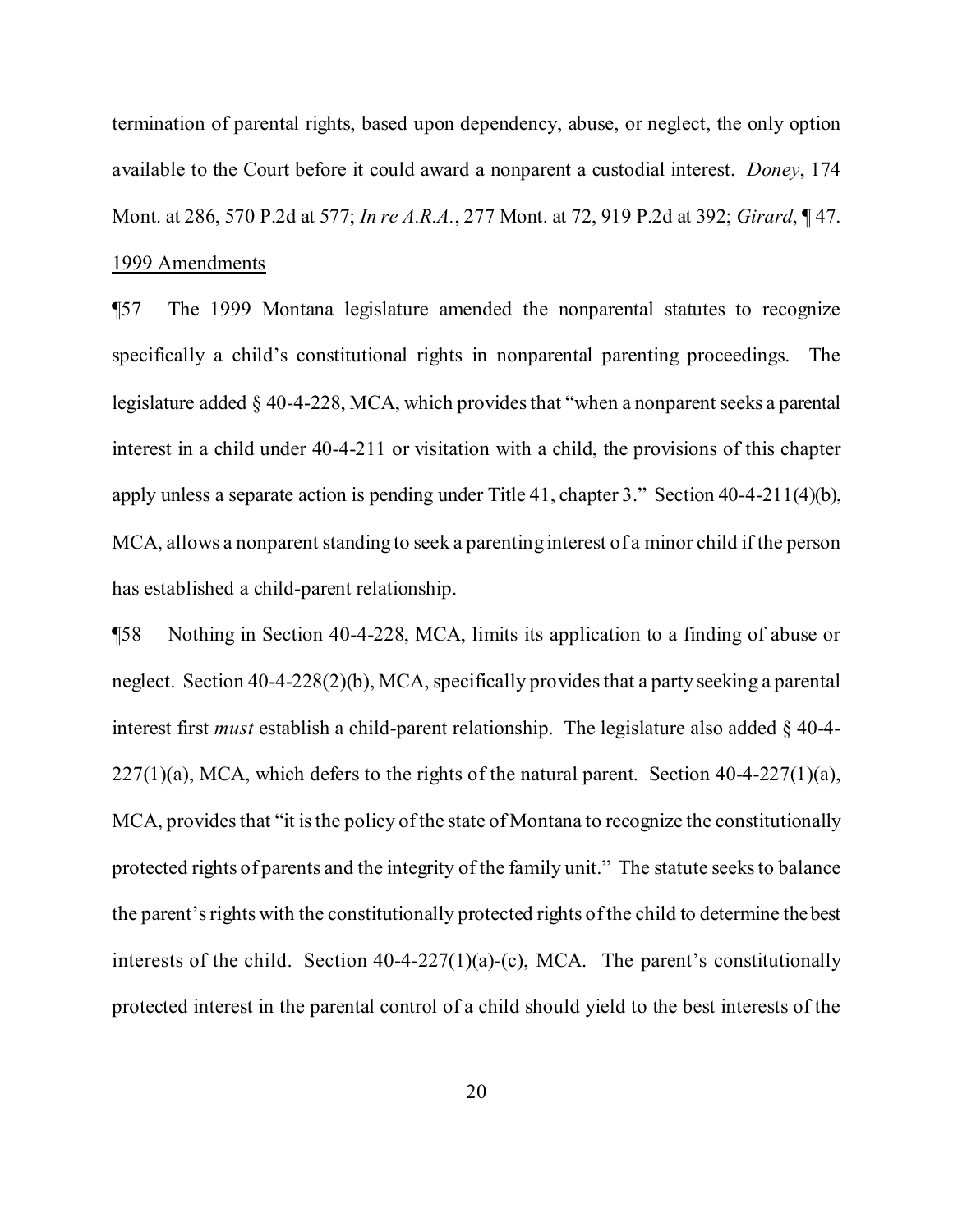child "when the parent's conduct is contrary to the child-parent relationship." Section 40-4- 227(2)(b), MCA.

¶59 Statutes carry a presumption of constitutionality. *In re Custody and Parental Rights of D.S.*, 2005 MT 275, ¶ 15, 329 Mont. 180, 122 P.3d 1239. The party challenging the statute carries the burden of proving the statute's unconstitutionality beyond a reasonable doubt. *In re Custody and Parenting Rights of D.S.*, ¶ 15. We resolve any doubt in favor of the statute. *State v. Michaud*, 2008 MT 88, ¶ 15, 342 Mont. 244, 180 P.3d 636.

¶60 Maniaci arguesthat *In re Parenting of J.N.P.*, 2001 MT 120, 305 Mont. 351, 27 P.3d 953, decided two years after the 1999 amendments, implicitly rejected their constitutionality. We disagree. In *J.N.P.*, Tammy Lynn Knopp (Tammy), a natural mother, left her child temporarily with her aunt and uncle (Knopps) to allow her to find employment and a place to live. The uncle prepared a document entitled "temporary guardianship." *J.N.P.*, ¶¶ 5-6. The document purported to authorize the Knopps to seek medical attention for J.N.P. if it became necessary. Tammy signed the document. *J.N.P.*, ¶ 5.

¶61 The Knopps filed a petition for a parenting plan and child support for J.N.P. after caring for her for slightly more than two months. *J.N.P.*, ¶ 6. The petition actually sought designation of the Knopps as custodian of the child, sought an order that the child reside with Knopps, and sought to limit Tammy to restricted and supervised visitation. *J.N.P.*, ¶ 6. As noted by the Court, "the Knopps' petition was the functional equivalent of a petition for custody of J.N.P." *J.N.P.*, ¶ 6. The Knopps also applied for temporary custody on an *ex parte* basis. The court granted their request. *J.N.P.*, ¶ 7.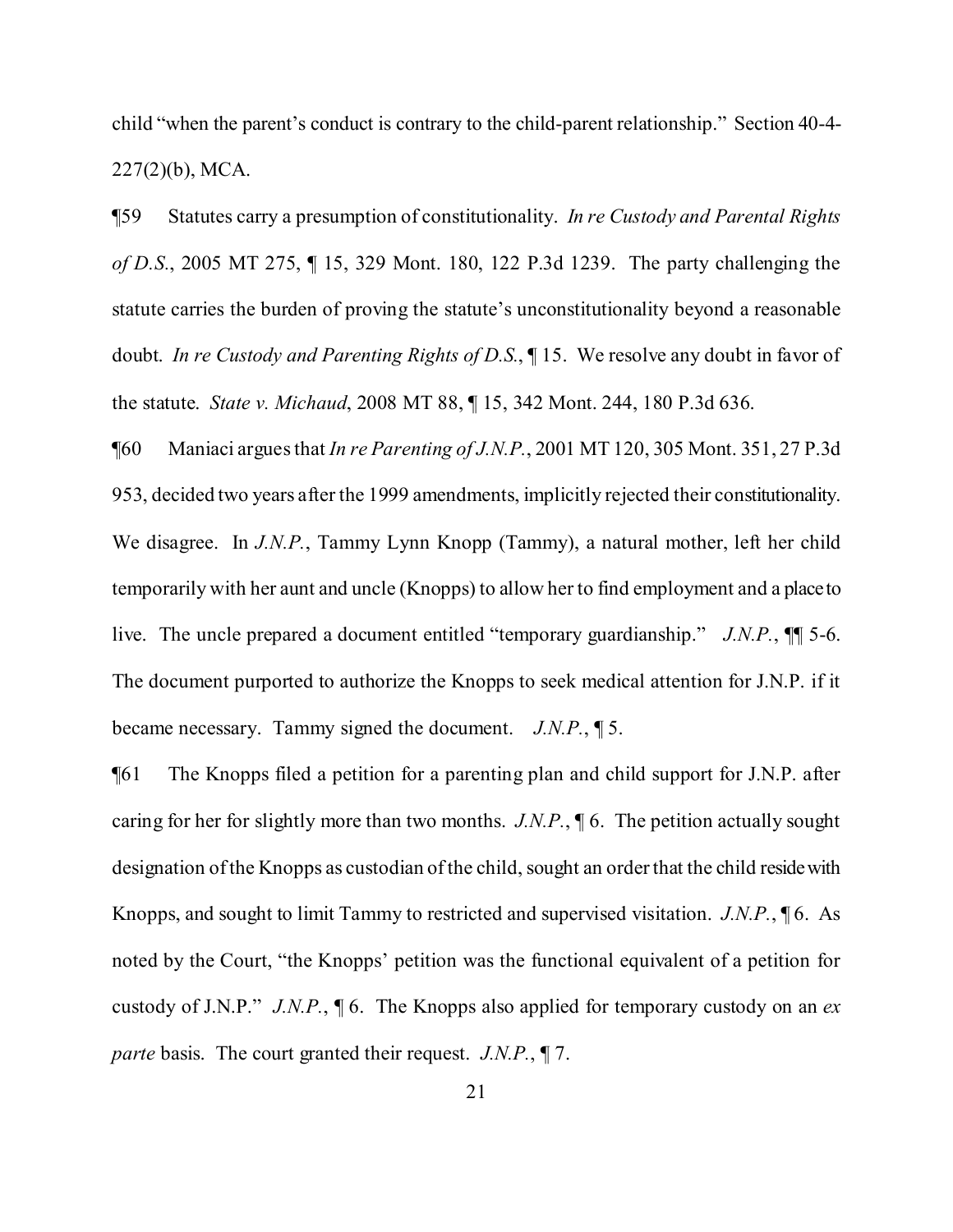¶62 Tammy moved to terminate the guardianship and restore her parental rights. *J.N.P.*, ¶ 8. She argued that her parental rights could not be terminated absent a Title 41 proceeding. *J.N.P.*, **[9.** Although the Knopps relied upon the "best interest" standard in § 40-4-212, MCA, they sought actual custody of J.N.P., as opposed to a parental interest. *J.N.P.*, ¶¶ 6, 10. The court concluded that the law does not permit the destruction of a natural parent's fundamental right to custody of her child based solely upon the child's best interest. *J.N.P.*,  $\P$  26.

¶63 Maniaci contends that the Court must have assumed the existence of a child-parent relationship in *J.N.P.* because Tammy had left the child in the Knopps's exclusive custody. The Knopps could not rely upon the nonparental statutes in seeking custody of J.N.P., however, in light of their failure to comply with the statutory pre-requisites of first establishing a child-parent relationship through a petition filed under § 40-4-211, MCA. *In re Parenting of D.A.H.*, 2005 MT 68, ¶ 9, 326 Mont. 296, 109 P.3d 247. The Court in *D.A.H.* refused to allow grandparents seeking custody to sidestep this statutory pre-requisite and the Court in *J.N.P.* also refused. *J.N.P.*, ¶¶ 22-23. The Court determined that it could not deny Tammy custody absent termination of her parental rights pursuant to a Title 41 proceeding. *J.N.P.*, ¶ 25.

## *Troxel* Standard

¶64 Maniaci further claims that the United States Supreme Court rejected a similar statutory scheme in *Troxel v. Granville*, 530 U.S. 57, 120 S. Ct. 2054 (2000). In *Troxel*, two children were born to a couple out of wedlock. *Troxel*, 530 U.S. at 60, 120 S. Ct. at 2057.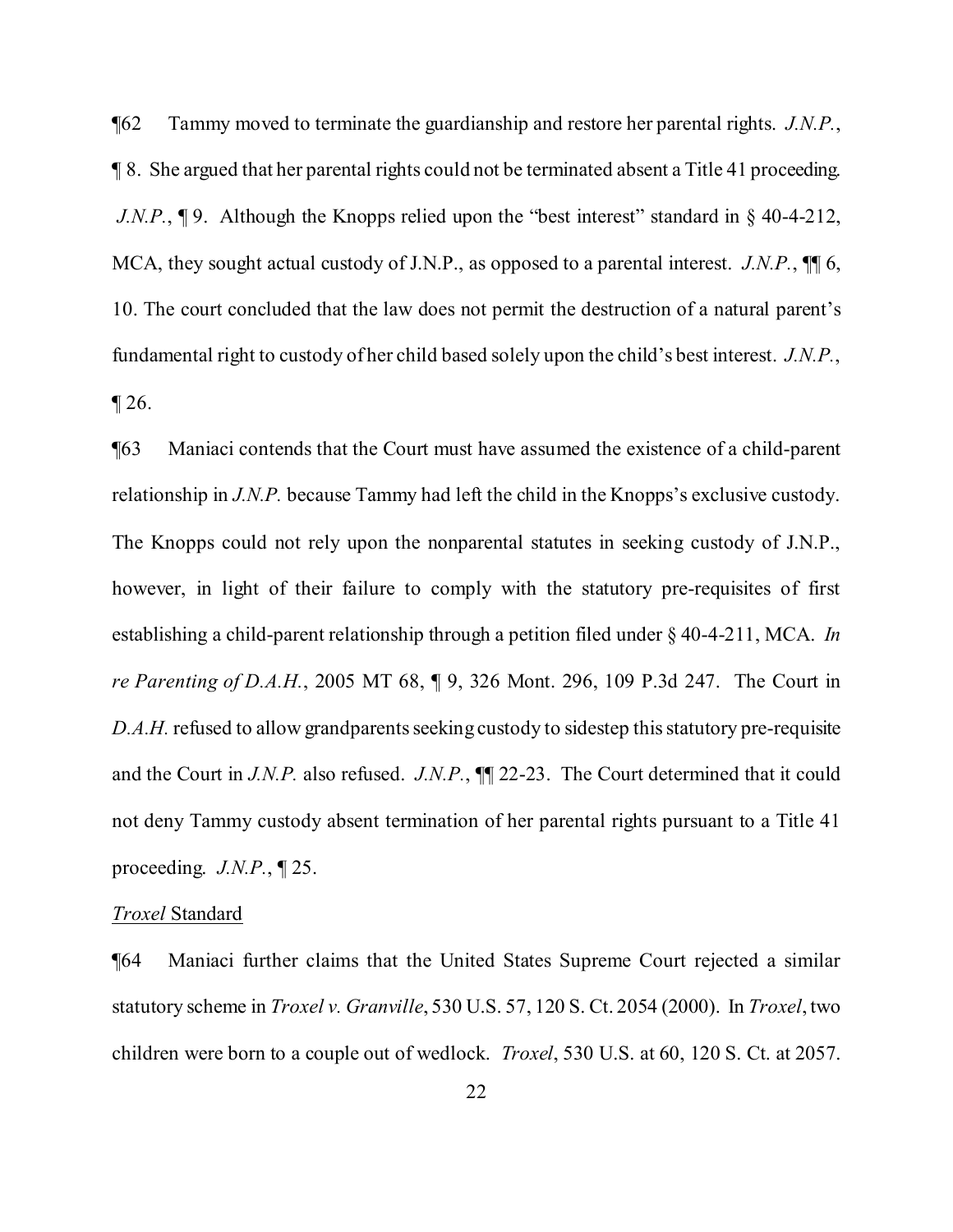The children's parents separated and their father lived with his parents, Jenifer and Gary Troxel (Troxels). The Troxels' son regularly brought their grandchildren to the Troxels' home for weekend visitation. *Troxel*, 530 U.S. at 60, 120 S. Ct. at 2057.

¶65 Tommie Granville (Granville), the children's mother, limited the Troxels' visitation after the suicide death of the Troxel's son. *Troxel*, 530 U.S. at 60-61, 120 S. Ct. at 2057. The Troxels petitioned for the right to visit their grandchildren under the Washington statute that provided "any person may petition the court for visitation rights at any time including, but not limited to, custody proceedings. The court may order visitation rights for any person when visitation may serve the best interest of the child whether or not there has been any change of circumstances." *Troxel*, 530 U.S. at 61, 120 S. Ct. at 2057-58. The trial court determined that visitation served the children's best interests. *Troxel*, 530 U.S. at 61, 120 S. Ct. at 2058.

¶66 The Washington Court of Appeals reversed. *Troxel*, 530 U.S. at 62, 120 S. Ct. at 2058. It viewed limits on nonparental visitation as being "consistent with the constitutional restrictions on state interference with parents' fundamental liberty interest in the care, custody, and management oftheir children." *Troxel*, 530 U.S. at 62, 120 S. Ct. at 2058. The Washington Supreme Court agreed that the statute unconstitutionally infringed on the fundamental rights of parents to rear their children. *Troxel*, 530 U.S. at 63, 120 S. Ct. at 2058.

¶67 The Washington court found two major problems with the statute. The court noted first that the State may interfere in the right of parents to rear their children only to prevent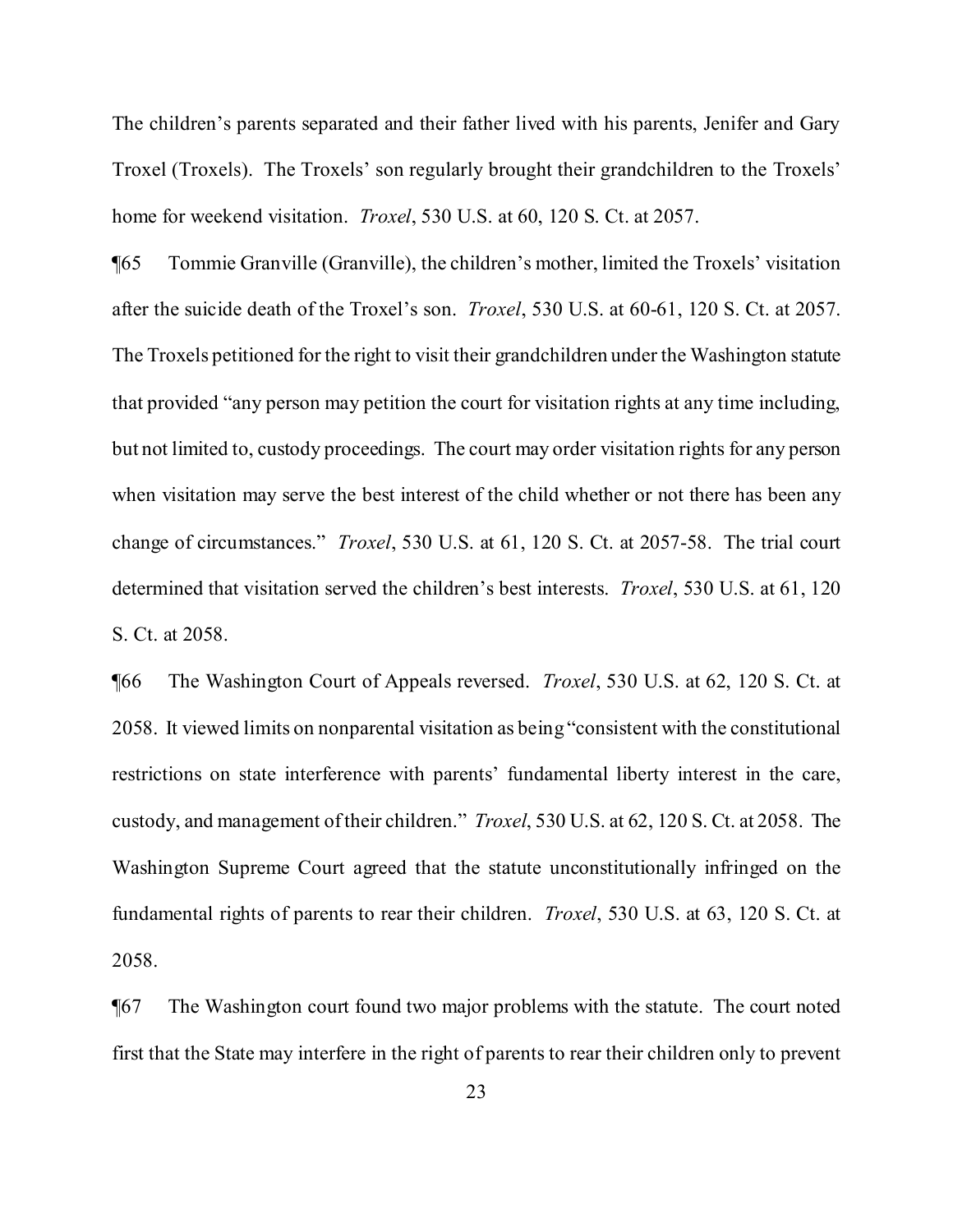harm or potential harm to the child. The court further noted that the statute sweeps too broadly by allowing "any person" to petition for forced visitation at "any time" with theonly requirement being to serve "the best interest ofthe child." *Troxel*, 530 U.S. at 63, 120 S. Ct. at 2058-59. The court rejected the notion that the State should be making significant custody decisions "merely because it could make a 'better' decision." *Troxel*, 530 U.S. at 63, 120 S. Ct. at 2059. The court cited in this regard the fact that the trial court had given no special weight to Granville's determination of her daughters' best interests. *Troxel*, 530 U.S. at 69, 120 S. Ct. at 2062. The United States Supreme Court granted certiorari and affirmed the judgment. *Troxel*, 530 U.S. at 63, 120 S. Ct. at 2059.

¶68 Maniaci argues that this Court embraced *Troxel* in *Polasek v. Omura*, 2006 MT 103, 332 Mont. 157, 136 P.3d 519, and thereby rendered unconstitutional the 1999 amendments to the nonparental statutory framework set forth in §§ 40-4-211 and 40-4-228, MCA. In *Polasek*, thisCourt determined that the *Troxel* plurality opinion remained consistentwith our "best interest of the child" standard contained in § 40-9-102, MCA. *Polasek*, ¶ 14. Section 40-9-102, MCA, allows a grandparent reasonable rights to contact with a child. The Court reasoned that *Troxel* instructs, and our statute requires, a court to determine the fitness of an objecting parent whose parental rights have not been terminated before a court may grant a petition for grandparent contact. *Polasek*, ¶ 15; § 40-9-102(2), MCA. A presumption arises in favor of the parent's wishes if the parent is fit. *Polasek*, ¶ 15.

¶69 Maniaci seeks to have this Court extend the parental fitness condition of the grandparent contact statute to §§ 40-4-211 and 40-4-228, MCA. The extension advocated by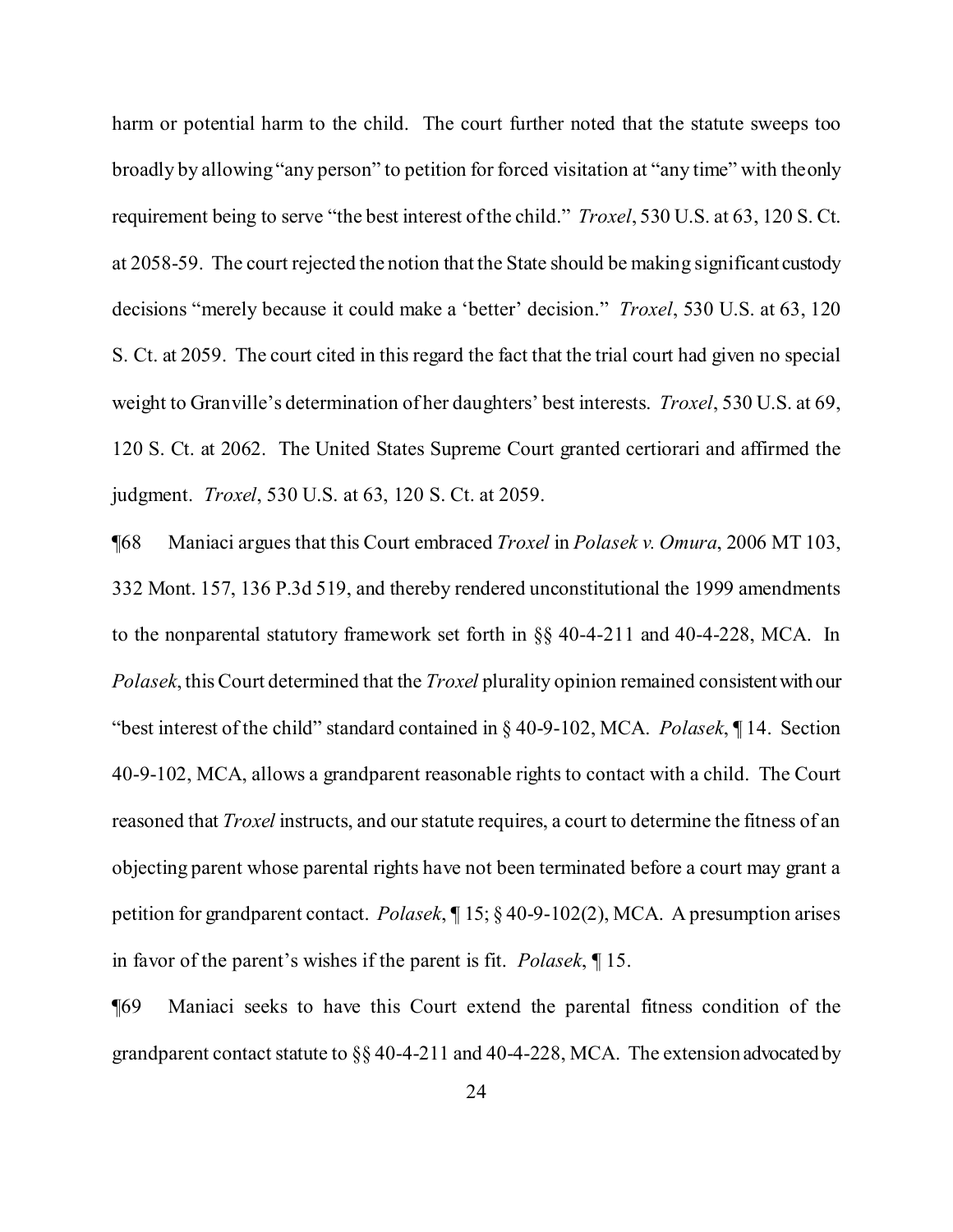Maniaci would ignore the different language in the grandparent contact statute and the nonparenting statutes. Section 40-4-228(5), MCA, provides that "it is not necessary for the court to find a natural parent unfit before awarding a parental interest to a third party." The Supreme Court in *Troxel* passed on the constitutional question as to whether the Due Process Clause requires all nonparental visitation statutes to include a showing of harm or potential harmto the child as a condition precedent to granting visitation. *Troxel*, 530 U.S. at 73, 120 S. Ct. at 2064. The Court recognized that most state adjudication in the visitation context occurs on a case-by-case basis. As a result, the Court announced that it "would be hesitant to hold that specific nonparental visitation statutes violate the Due Process Clause as a *per se* matter." *Troxel*, 530 U.S. at 73, 120 S. Ct. at 2064.

¶70 The Washington visitation statute at issue in *Troxel* allowed *anyone* to be awarded visitation. *Troxel*, 530 U.S. at 61, 120 S. Ct. at 2057. Section 40-4-228(2)(b), MCA, providesthat a party first *must* establish a child-parent relationship. Section 40-4-211(4)(b), MCA, authorizes a court to consider visitation only once the party has established a childparent relationship. Moreover, the 1999 amendments require the court to balance the constitutionally protected rights of both the parents and children in determining the best interests of the child. Section 40-4-227, MCA.

¶71 The Minnesota Supreme Court upheld the constitutionality of a nonparenting statute in *SooHoo v. Johnson*, 731 N.W.2d 815 (Minn. 2007), similar to the one enacted by the Montana legislature. The Minnesota statute limited the class of people who could petition for visitation to those persons who had resided with the child for two years or more and it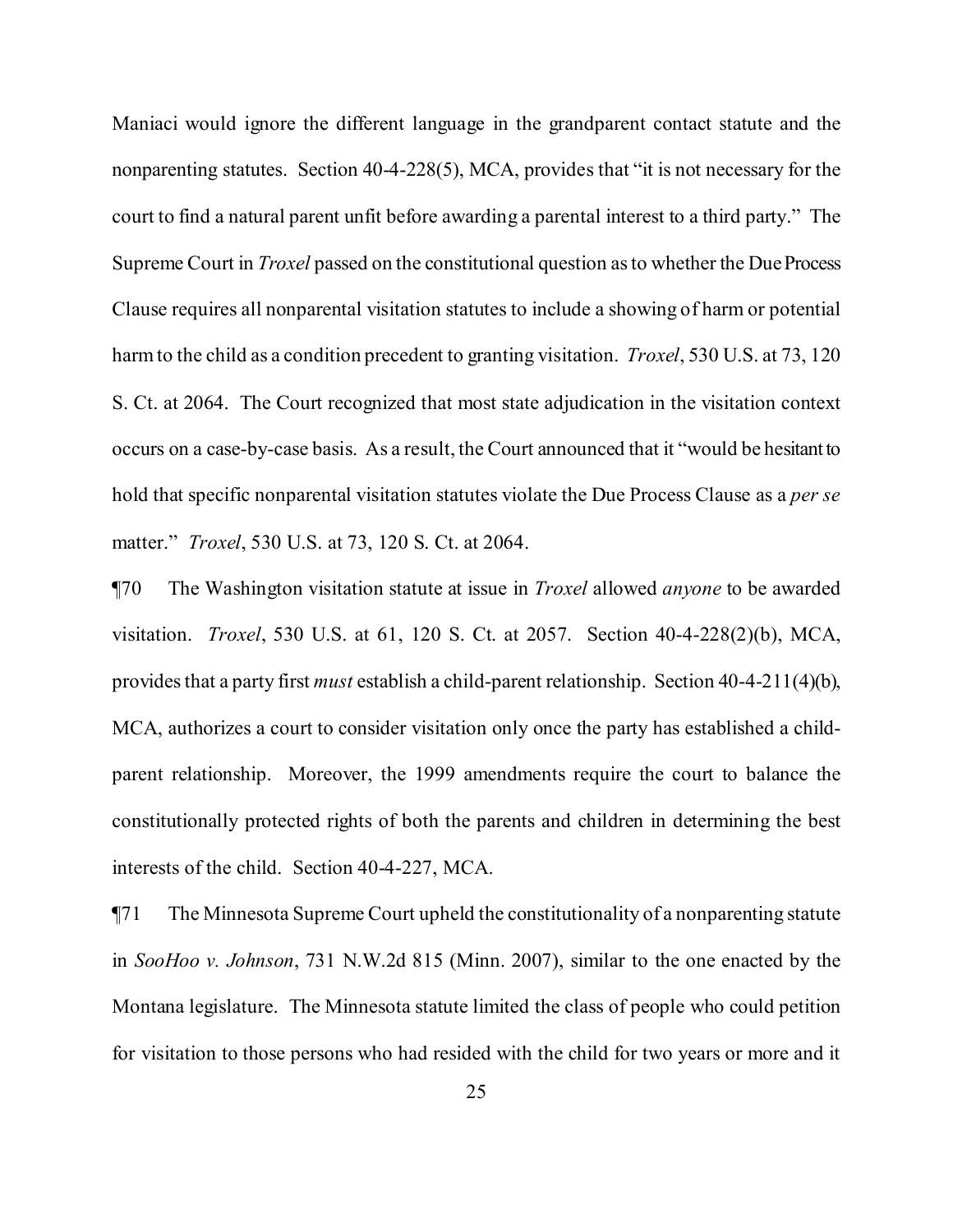further narrowed the class of those who could be awarded visitation to parties who had "established emotional ties creating a parent and child relationship." *SooHoo*, 731 N.W.2d at 820. Montana's nonparental statutes avoid constitutional infirmity under the *Troxel* standard through the twin thresholds of consideration ofthe wishes ofthe natural parent and the need to first establish a child-parent relationship. *See also Rubano v. DiCenzo*, 759 A.2d 959 (R.I. 2000).

¶72 Maniaci argues that courts in other jurisdictions have applied the *Troxel* standard in reversing decisions of trial courts in allowing visitation or custody rights to a third party. For example, in *Janice M. v. Margaret K.*, 404 Md. 661, 948 A.2d 73 (Md. 2008), Maryland's highest appellate court rejected the common law de facto parent doctrine as a basis for awarding visitation rights to a third party. Maryland had no statute similar to Montana's nonparenting statute, however, that would provide the basis for allowing the visitation. The court cautioned that "[w]hether the Maryland General Assembly choosesto enact legislation similar to the Minnesota statute at issue in *SooHoo* is within its prerogative." *Janice M.*,404 Md. at 689, 948 A.2d at 89. Montana's legislature has chosen to enact the nonparenting statutes. Maniaci has failed to carry her burden of proving beyond a reasonable doubt that the statutes she challenges impermissibly infringe on her constitutional right to parent her children. *In re Custody and Parenting Rights of D.S.*, ¶ 15.

¶73 *Whether the court properly awarded Kulstad a parental interest*.

¶74 The nonparental statutory framework allows a court to award a parental interest to a nonparent who establishes two threshold conditions by clear and convincing evidence.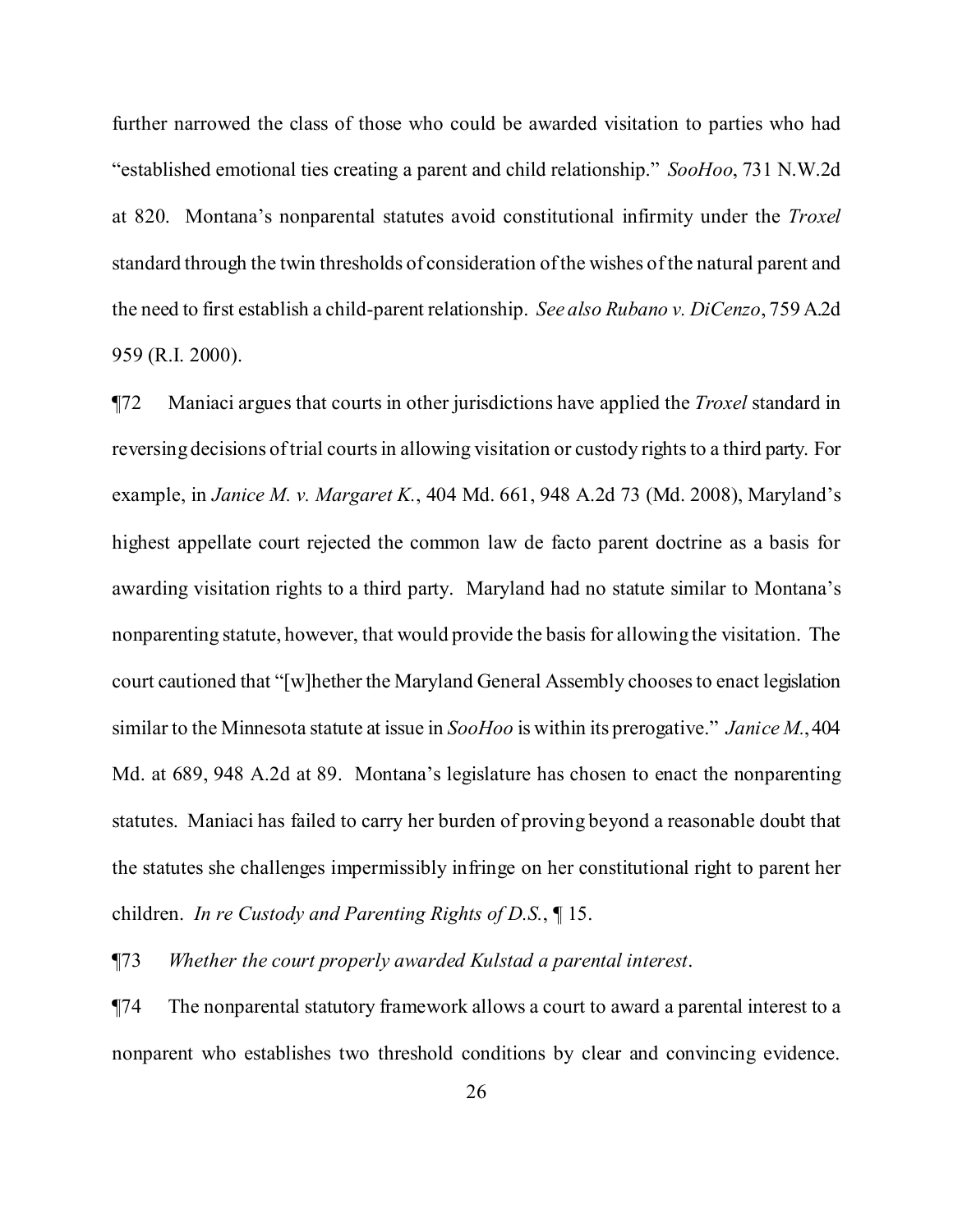These threshold conditions are that: "(a) the natural parent has engaged in conduct that is contrary to the child-parent relationship; and (b) the nonparent has established with the child a child-parent relationship as defined in 40-4-211, and it is in the best interests of the child to continue that relationship." Section 40-4-228(2)(a)-(b), MCA. Maniaci contends that Kulstad failed to prove by clear and convincing evidence the mandatory requirements of  $§$  40-4-228(2)(a)-(b), MCA.

## Conduct Contrary to Child-Parent Relationship

¶75 Maniaci claims that Kulstad failed to demonstrate that Maniaci had engaged in conduct contrary to the child-parent relationship. Maniaci argues that nonparenting statutes limit conduct contrary to the child-parent relationship to instances of abuse or neglect. The State never initiated any abuse or neglect proceedings against Maniaci and Kulstad never made any allegations of abuse or neglect. Section 40-4-228(5), MCA, specifically provides, however, that it "is not necessary for the court to find a natural parent unfit before awarding a parental interest to a third party under this section." Nothing in § 40-4-228, MCA, limits its application to cases of abuse or neglect.

¶76 The District Court determined that Maniaci had acted contrary to her child-parent relationship when she ceded her exclusive parenting authority to Kulstad. Kulstad functioned in a parental role from the first day that L.M. came to the parties in 2001 through the end of the parties' relationship. Kulstad similarly functioned in a parental role from the first day that A.M. came to the parties in 2003 through the end of the parties' relationship. Maniaci repeatedly represented to the home study evaluators, and, in turn, to adoption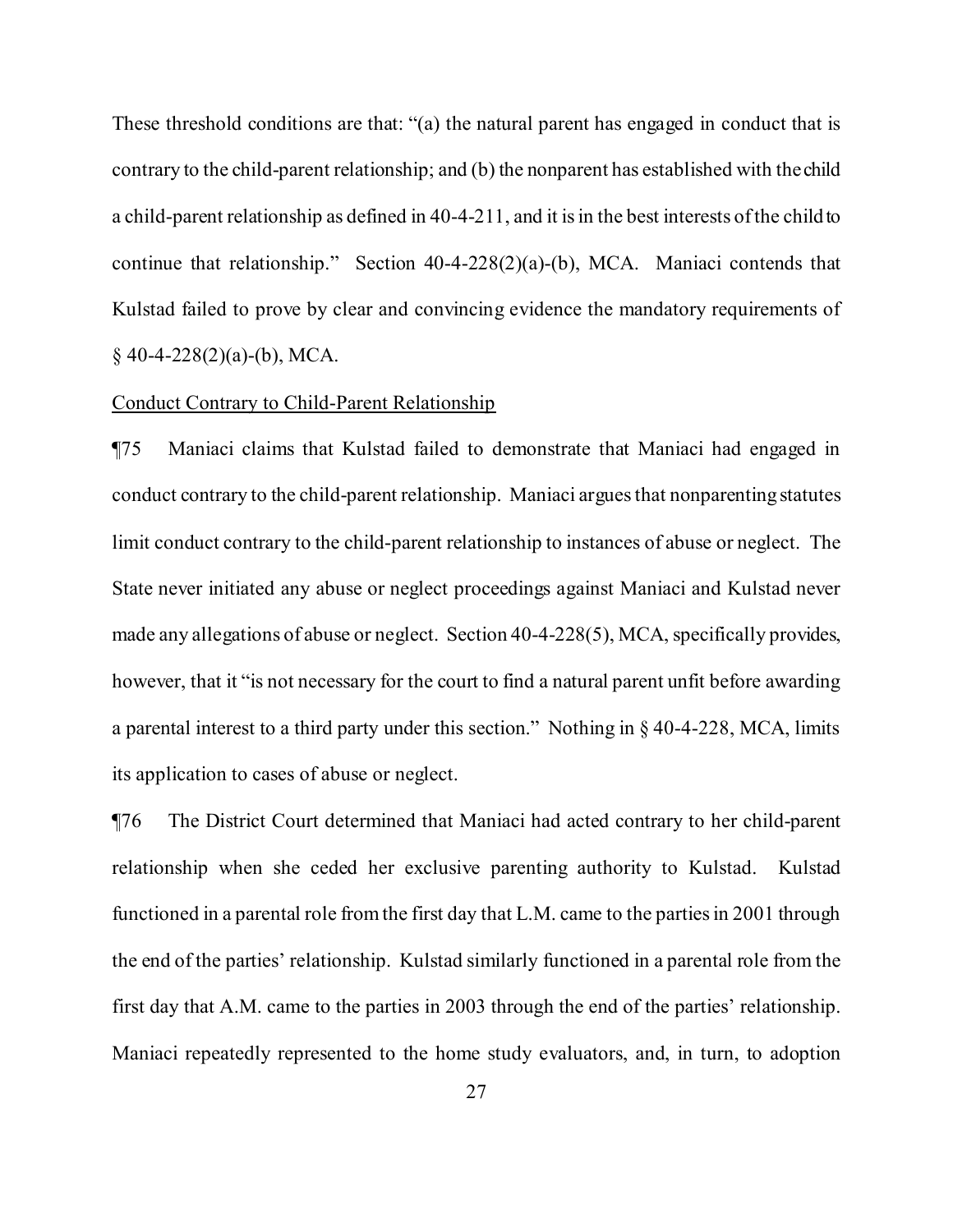authorities that she and Kulstad would raise the minor children as a family unit. Maniaci also depicted this same familial environment to the Human Rights Campaign as part of her effort to adopt A.M. The court specifically found that the parties' relationship placed the children into a family of same-sex parents.

¶77 Maniaci's testimony that she had "lied" to the home study evaluators and adoption authorities proves unavailing. We recently rejected similar claims by parties seeking to disavow earlier representations made regarding the status of a party's economic or personal relationship. *LeFeber v. Johnson*, 2009 MT 188, 351 Mont. 75, 209 P.3d 254, and *In re Marriage of Swanner-Renner*, 2009 MT 186, 351 Mont. 62, 209 P.3d 238. LeFeber argued that Johnson had been acting as his nominee in purchasing a house and therefore was not entitled to any ownership interest in the house at the end of the parties twenty-year relationship. The district court rejected this claim, in large part, because LeFeber had "overtly engaged in act[s] wholly inconsistent with [Johnson's] role as an agent or nominee holding bare legal title to the St. Joseph property." *LeFeber*, ¶ 28. LeFeber had represented to the Montana Department of Revenue "for seven years running" that Johnson wasthe sole legal owner of the property. *LeFeber*, ¶ 28. And LeFeber had assured Johnson in a 1999 letter that she had "rights" to the property. *LeFeber*, ¶ 28. In *Swanner-Renner*, Renner attempted to refute Swanner's claim of a common law marriage between them by arguing that he never had intended to enter a marriage during their twelve-year relationship. Numerous earlier claims to the contrary complicated his attempted refutation. Renner had filed several federal tax returns indicating that his status was married, filing separately.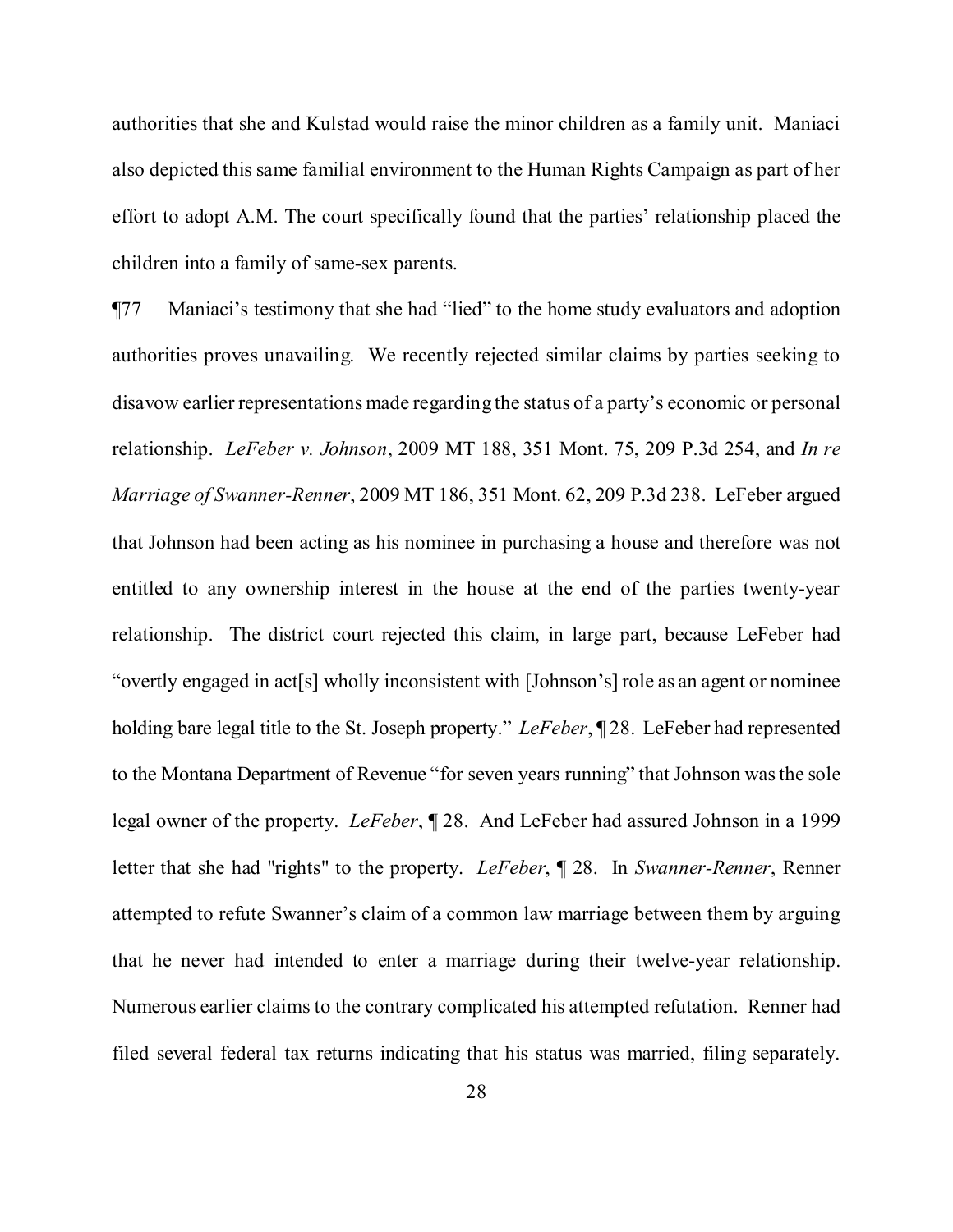*Swanner-Renner*, ¶ 15. Renner had identified Swanner as his wife in sworn deposition testimony in another case in Montana in 1999. *Swanner-Renner*, ¶ 15. Renner also had executed several documents for purposes of obtaining benefits from his union in which he represented that Swanner was his wife. *Swanner-Renner*, ¶ 15.

¶78 Maniaci represented to home study evaluators and adoption authorities that she and Kulstad would serve as parents to the children. Maniaci relied upon Kulstad's support of the children's physical, psychological, and developmental needs. Maniaci further relied upon Kulstad's financial wherewithal to present a more stable financial picture to adoption authorities. And Kulstad, with Maniaci's full knowledge and consent, claimed L.M. as a dependent on her tax returns. Kulstad and Maniaci received a financial benefit from this representation to the Internal Revenue Service. Maniaci cannot rewrite the historyofthe fact that she and Kulstad lived together for more than 10 years and jointly raised the minor children in the same household. The District Court has discretionary authority to determine that a parent acted contrary to her child-parent relationship when substantial credible evidence supports its findings. *Toavs*, ¶ 7. Substantial credible evidence in the record supports the District Court's determination that Maniaci repeatedly and continually acted contrary to her child-parent relationship.

## In Loco Parentis

¶79 Section 40-4-211(6), MCA, provides that a "child-parent relationship" includes a relationship that existed, in whole or in part, before the filing of a parenting plan action. The party seeking to establish this relationship first must demonstrate that she provided for the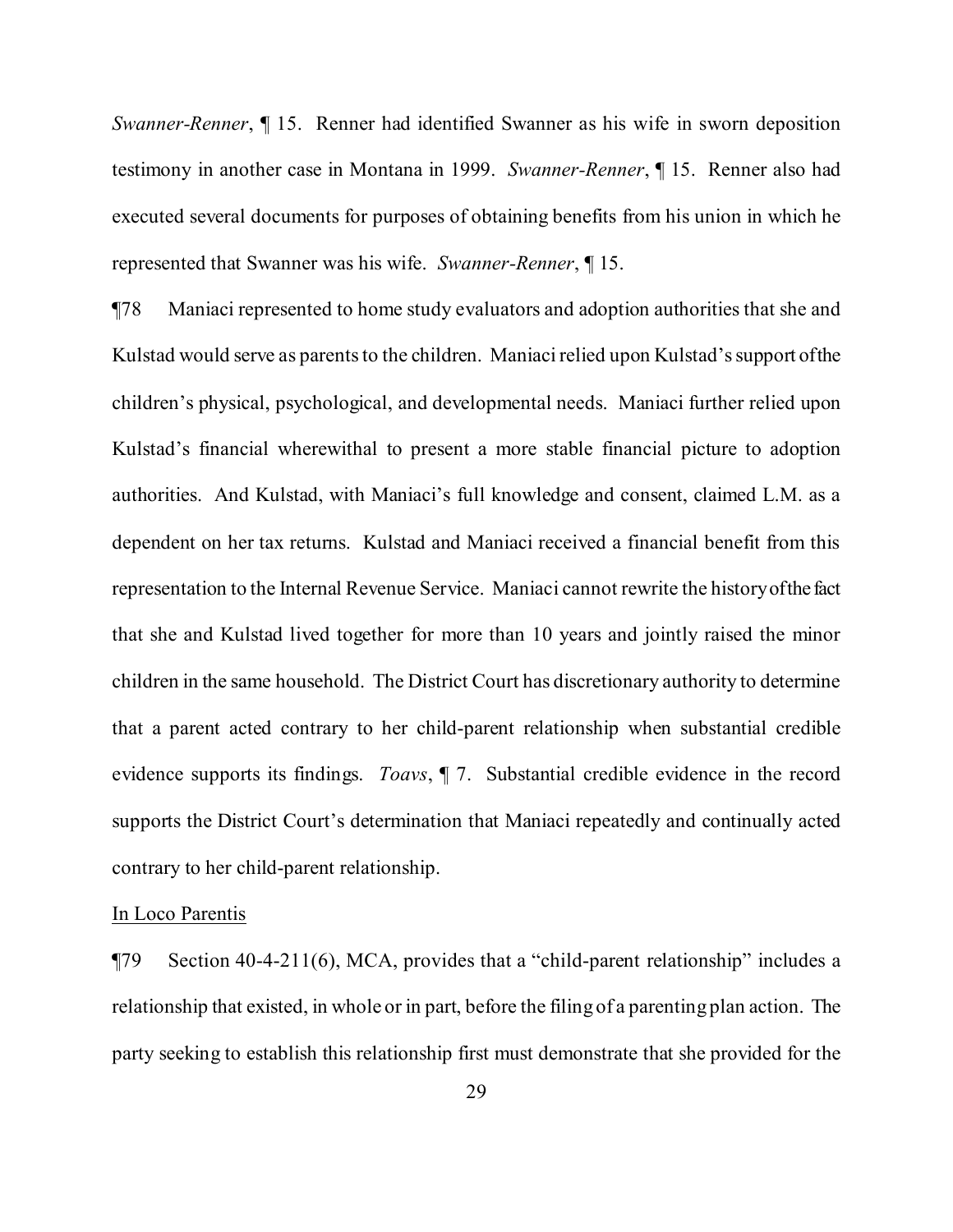physical needs of the child by supplying food, shelter, and clothing. Section 40-4-211(6), MCA. The party further must demonstrate that she provided the child with the necessary care, education, and discipline on a day-to-day basis "through interaction, companionship, interplay, and mutuality that fulfill the child's psychological needs for a parent as well as the child's physical needs." Section 40-4-211(6), MCA.

¶80 The District Court determined that Kulstad had met these criteria through the factthat Maniaci "consented to and fostered the parent-like relationship between Ms. Kulstad andthe children." The court pointed specifically to the facts that Kulstad and the children lived together in the same household and that Kulstad had participated without restriction in their daily lives as a co-parent. The court further noted that Kulstad had assumed significant financial obligations of parenthood without expectation offinancial compensation. Finally, the court found that Kulstad had served in this parental role for a sufficient length of time to have established with the children "a bonded, dependent relationship parental in nature."

¶81 Maniaci contends that Kulstad had to demonstrate that Maniaci voluntarily had permitted her children to remain continuously in the exclusive care of Kulstad for a significant period oftime in order for Kulstad to have established a child-parent relationship. Maniaci argues, in fact, that Kulstad needed to demonstrate that she stood in loco parentisto Maniaci's children to satisfy the requirement of  $\S$  40-4-228(4), MCA. Maniaci argues that thisCourt consistently hasinterpreted in loco parentisto mean a person who acts as a parent to the exclusion of the natural parent.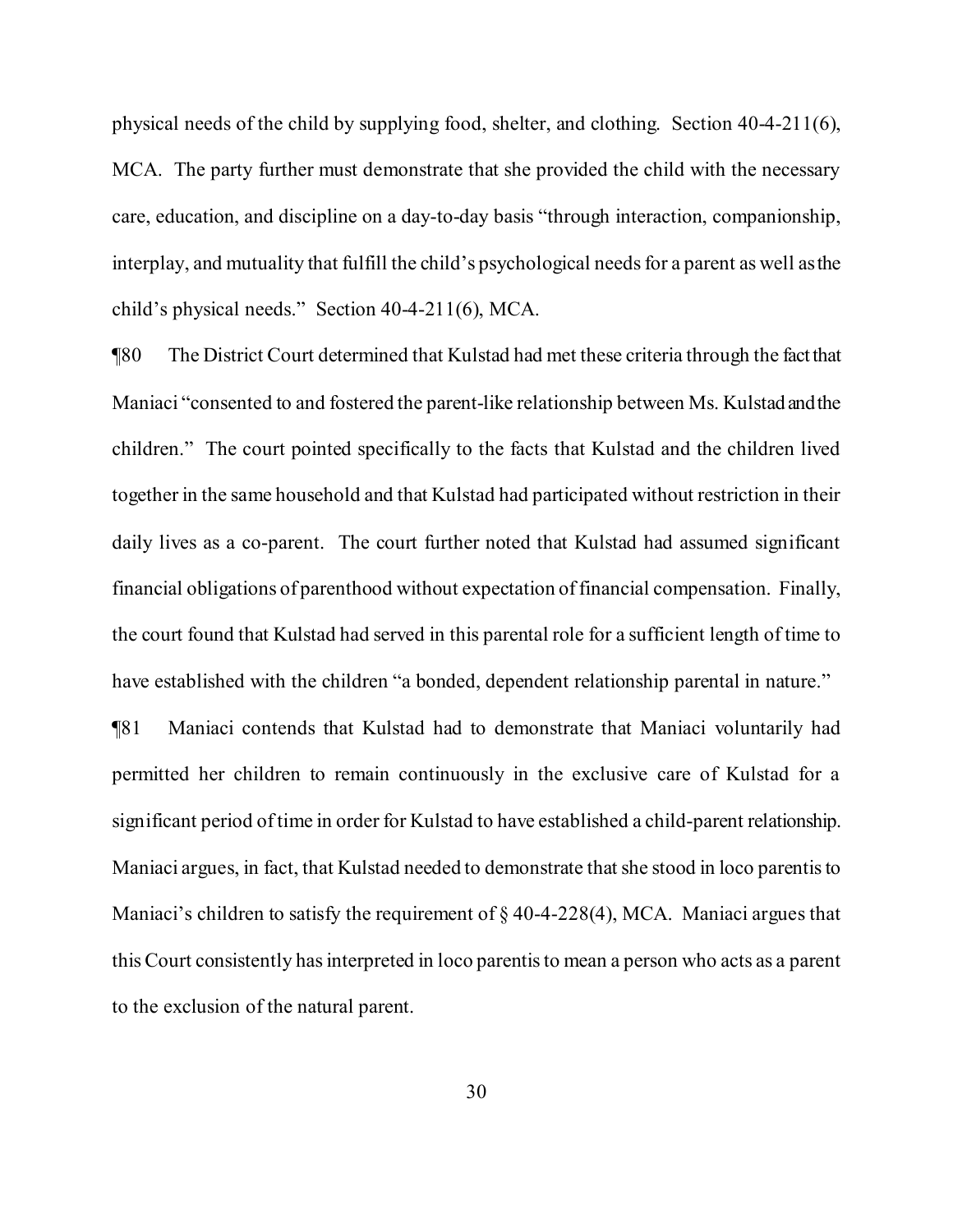¶82 Maniaci argues that Kulstad's failure to demonstrate that she "stood in place of" Maniaci as parent to the minor children renders irrelevant the question of whether Kulstad had established a child-parent relationship. Maniaci citesto *Peterson v. Kabrich*, 213 Mont. 401, 691 P.2d 1360 (1984), and *Niemen v. Howell*, 234 Mont. 471, 764 P.2d 854 (1988), to support her claim that this Court has recognized in loco parentis status only when a party stands in place of the natural parent. Both cases focus on whether monetary transfers between adult relatives should be treated as gifts or loans. Both cases discuss in loco parentis status only incidentally to the main analysis. And neither case restricts in loco parentis status to a nonparent serving as a parent to a child to the exclusion of the natural parent.

¶83 The widow of the adult nephew in *Peterson* claimed that certain monetary transfers made by the aunt to the adult nephew had been gifts and thus should not be subject to repayment. The widow claimed that an in loco parentis status existed between the aunt and her adult nephew in order to support a presumption that the aunt had intended the transfers to be gifts. The Court rejected this claim where the evidence indicated that the relationship had been limited "to occasional visits and the exchange ofletters and Christmas gifts." *Peterson*, 213 Mont. at 408, 691 P.2d at 1364. The Court noted that in order to stand in loco parentis to another, "a person must intentionally assume the status of a parent by accepting those responsibilities and obligations incident to the parental relationship without benefit of legal adoption." *Peterson*, 213 Mont. at 408, 691 P.2d at 1364. The Court made no mention of whether the acceptance of these responsibilities and obligations must be to the exclusion of a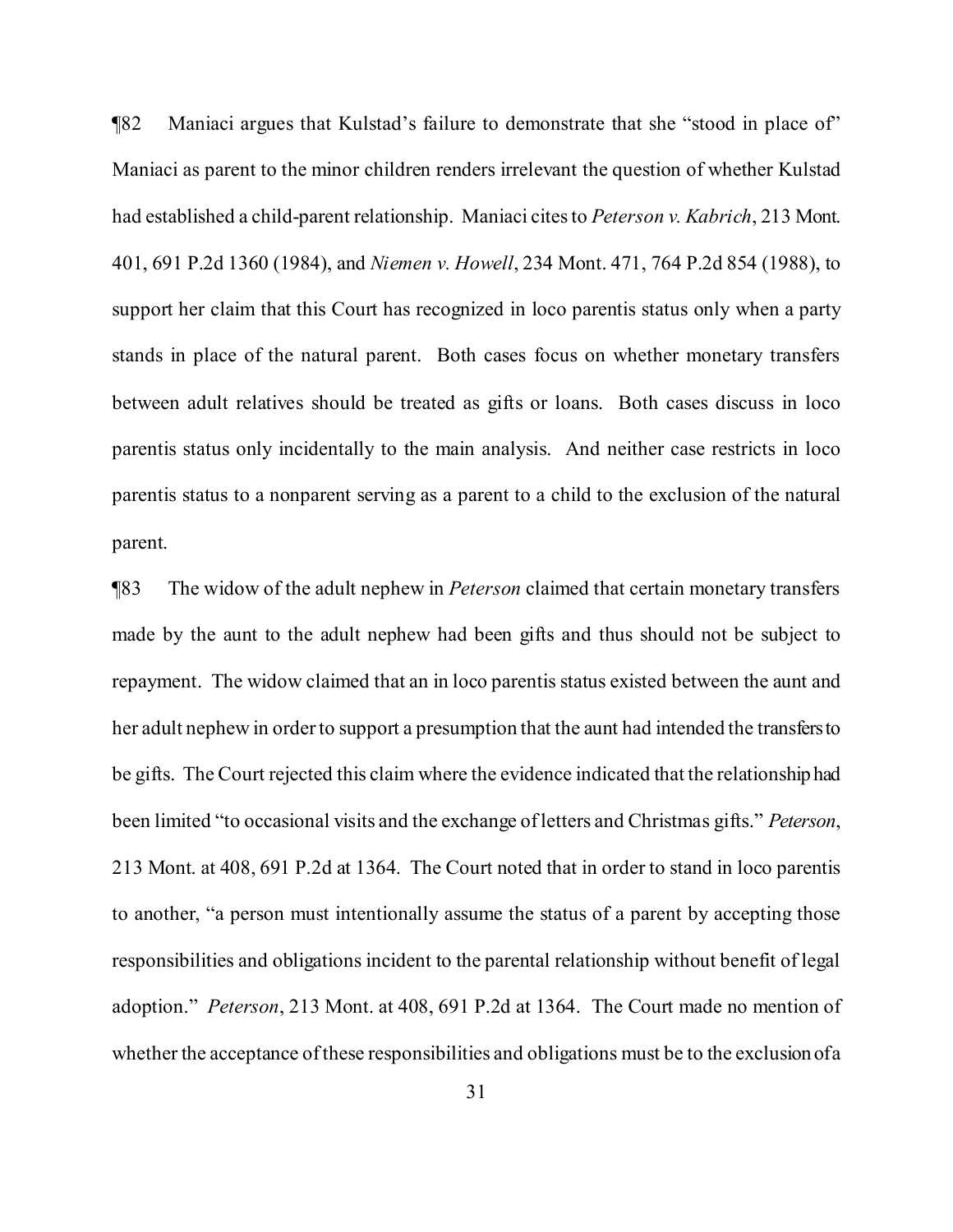natural parent. In any event, the aunt had not accepted those responsibilities and obligations through the exchange of letters and Christmas cards and hosting the adult nephew on occasional visits.

¶84 Similarly, in *Niemen*, a surviving widow claimed that the step-father of her deceased husband had assumed in loco parentis status as part of her effort to avoid repaying substantial amounts of money advanced by the step-father. The widow argued that the stepfather had "accepted responsibilities and obligations incident to the parental relationship." *Niemen*, 234 Mont. at 475, 764 P.2d at 856. The Court rejected this claim on the grounds that "no evidence in the record [] establishes this fact." *Niemen*, 234 Mont. at 475, 764 P.2d at 856. The Court cited the "close and loving relationship" between the step-father and the adult child as a reason for the step-father advancing payments to the adult son, including gifts and loans, but concluded that the evidence failed to establish that the step-father had assumed the role of parent for the adult child. *Niemen*, 234 Mont. at 475, 764 P.2d at 856. We rejected a similar claim of in loco parentis status between a decedent and adult claiming to have been adopted as an adult in *In re Estate of Bovey*, 2006 MT 46, ¶ 18, 331 Mont. 254, 132 P.3d 510.

¶85 Here Kulstad and Maniaciserved as parentsfor young children entirely dependent on them for their care and well being. The District Court entered findings that established that Kulstad had accepted responsibilities and obligations incident to the parental relationship. Maniaci argues nevertheless that  $\S$  40-4-228(4), MCA, limits in loco parentis status to a situation where the natural parent steps aside and allows another person to remain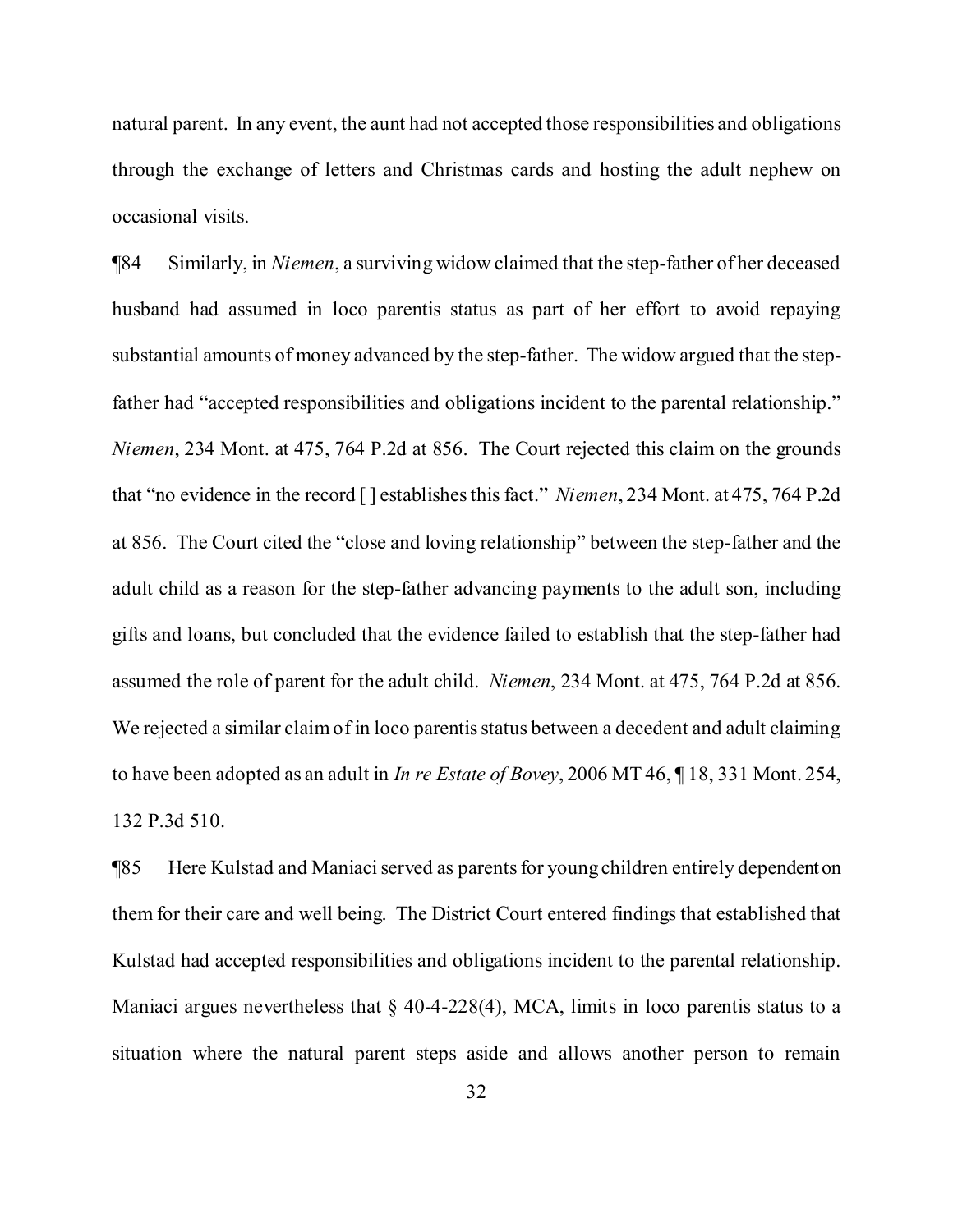continuously in the care of another for a significant period of time to the exclusion of the natural parent.

¶86 We note first that § 40-4-228(4), MCA, provides merely one example of how a natural parent's conduct may be contrary to the child-parent relationship. Nothing in §40-4- 228(4), MCA, makes any mention of the requirement that the person acting in loco parentis does so to the exclusion of the natural parent. None of the decisions of this Court have defined in loco parentis status to require a third party acting as a parent to the exclusion of the natural parent. We decline to read this requirement into  $\S$  40-4-228(4), MCA.

¶87 The District Court also relied in part on the common law doctrine of de facto parenting to support its conclusion that Kulstad had standing to commence this proceeding. We need not rely upon the de facto parenting doctrine in light of the legislature's decision to amend the parenting statutes to allow for a parental interest to be awarded to a party who could establish a child-parent relationship with the child when the natural parent had engaged in conduct contrary to the child-parent relationship. Section 40-4-228(2)(a)-(b), MCA. The District Court found that continuing Kulstad's relationship with the minor children would be in the children's best interests and substantial evidence in the record supports the District Court's finding.

# Clear and Convincing Evidence of Child-Parent Relationship

¶88 Maniaci further contends that, even assuming for the sake of argument that Kulstad stood in loco parentis to the minor children, Kulstad still failed to prove by clear and convincing evidence that she had established a child-parent relationship. Maniaciarguesthat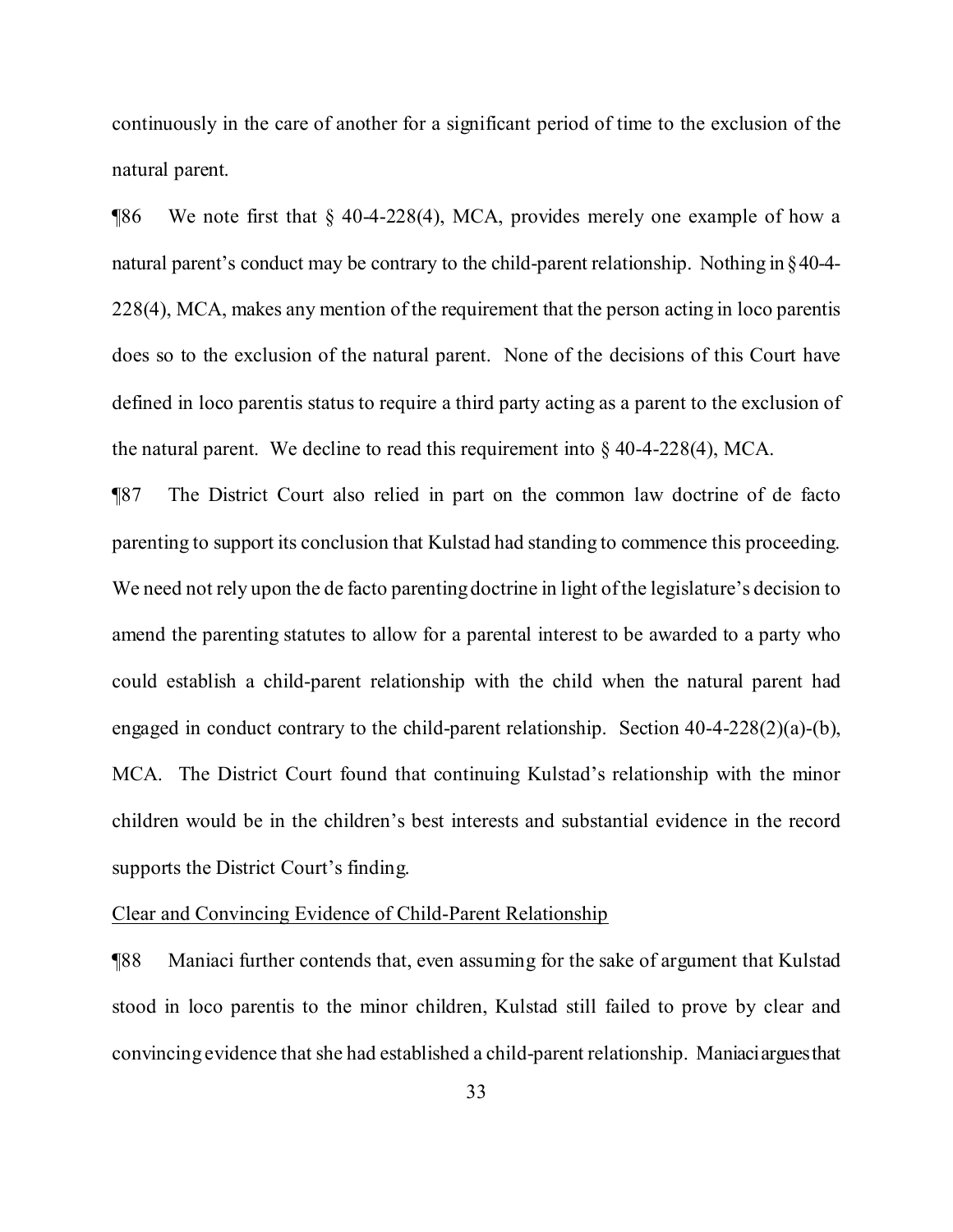§ 40-4-211(6), MCA, required Kulstad to have provided for the physical and psychological needs of the children before she filed the lawsuit. Maniaci urges the Court to look at the alleged relationship between Kulstad and the children *before* Kulstad commenced thisaction. ¶89 Maniaci disparages as self-serving Kulstad's testimony regarding the history of her child-parent relationship. Maniaci claims that Dr. Silverman "could only attribute some semblance of a relationship" between Kulstad and the children "as far back as six months before [Kulstad] filed her lawsuit – a time when litigation was imminent, and after the time that [Kulstad] attempted to get Dr. Maniaci to enter into a written agreement about custody." Maniaci further argues that only she brought forward witnesses who could attest to the nature of Kulstad's relationship with the children.

¶90 A district court sits in the best position to observe and judge witness credibility and we will not second guess its determination regarding the strength and weight of conflicting testimony. *In re Marriage of Horton*, 2004 MT 353, ¶ 19, 324 Mont. 382, 102 P.3d 1276. The District Court received and heard testimony fromnumerous witnesses, includingmental health professionals, the children's therapists, and the court appointed GAL. This evidence and testimony allowed it to determine that Kulstad had established a child-parentrelationship with the minor children. This evidence and testimony further allowed the court to evaluate whether it was in the children's best interest to maintain that child-parent relationship.

¶91 The court acknowledged that the adoption allowed Maniaci to be the exclusive legal parent. The court recognized, however, that Maniaci's actions from the time that the children entered the home had been entirely inconsistent with an exclusive child-parent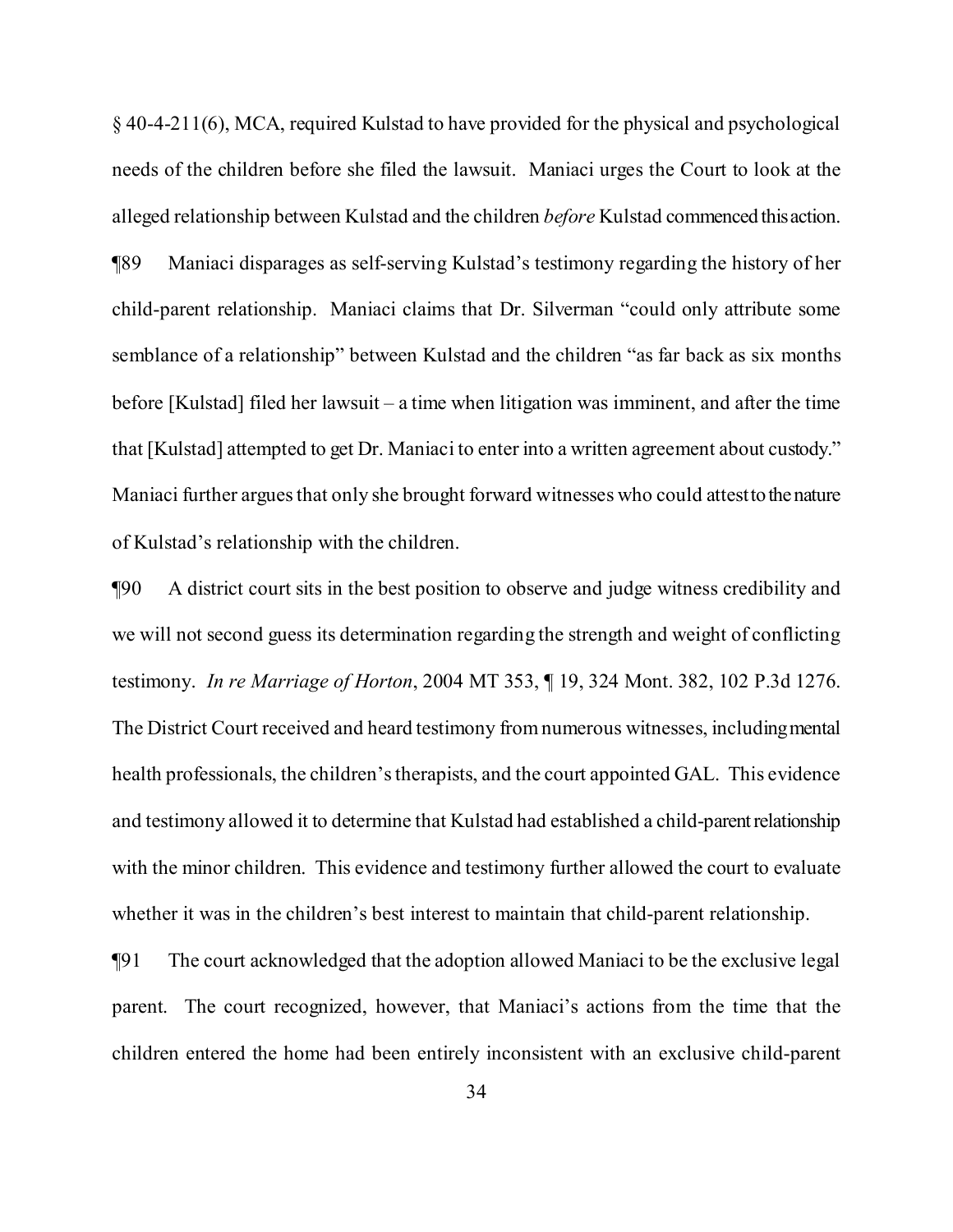relationship. Kulstad, with Maniaci's consent, served in a parental role for a length of time sufficient to establish a bonded, dependent relationship with the minor children. Kulstad functioned in a parental role from the first day that each of the minor children came to the parties through the end of the parties' relationship. Dr. Silverman testified that the children and Kulstad had established and maintained a child-parent relationship. Dr. Silverman and Dr. Miller testified that the children would suffer irreparable harm should the court deny parenting time to Kulstad. The record supports the court's decision to award Kulstad a parental interest in the minor children. *In re Bradshaw*, ¶ 11.

¶92 *Whether the court properly awarded Kulstad personal property and a property interest in the parties' home*.

¶93 The court applied equitable principles in dividing the personal and real property between the parties. We have approved a district court's application of equitabledoctrinesin dividing the property of unmarried cohabitantsin *Anderson v. Woodward*,2009MT144,350 Mont. 343, 207 P.3d 329, and *LeFeber*.

¶94 We determined in *Anderson* that the district court correctly had applied equitable principles to distribute two real estate properties that the parties had accumulated during their eight-year relationship. *Anderson*, **¶** 16**.** The district court in *LeFeber* properly used equitable doctrines to divide property that LeFeber had purchased and Johnson had improved. *LeFeber*, ¶ 23. Johnson's improvements included finishing the basement, building a deck, installing flooring, fencing the yard, constructing a greenhouse, and installing almost all of the landscaping on the property. *LeFeber*, ¶ 14. The district court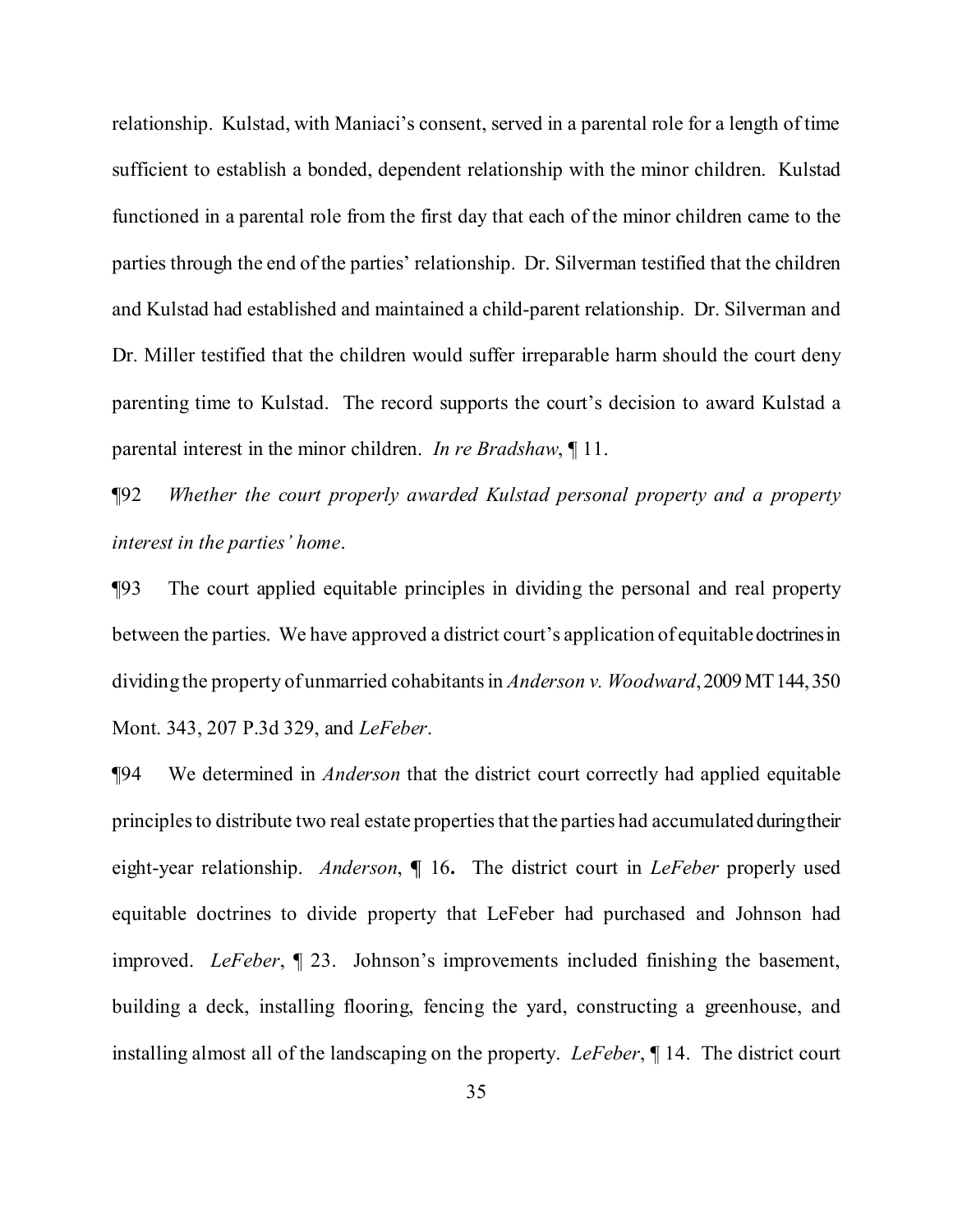had the power to make compensatory adjustments between the respective parties "according to the ordinary principles of equity." *LeFeber*, ¶ 21; *Anderson*, ¶ 16. We described the approach used to divide the property as being "similar to that used to divide a marital estate in a dissolution action." *LeFeber*, ¶ 22. We also noted that the court "has great flexibility in fashioning appropriate relief for the parties." *LeFeber*, ¶ 22.

¶95 Similarly in *Flood v. Kalinyaprak*, 2004 MT 15, ¶¶ 26-27, 319 Mont. 280, 84P.3d27, the district court correctly applied equitable doctrinesin dividing the assets of an unmarried couple. In *Flood*, the unmarried couple disputed the distribution of property that they had acquired during their relationship. *Flood*, ¶¶ 10-11. Flood instituted a partition action after the relationship had ended and brought additional claims, including unjust enrichment and constructive trust. *Flood*, ¶ 11.

¶96 Maniaci purchased the real property and paid for the initial property improvements. Kulstad contributed her money and labor to complete the construction of the house and improvements to the real property. The court determined that Kulstad's testimony and evidence entitled her to an equitable and fair award of \$101,824.43. The court also allowed an equitable award of the Kia Sportage automobile for Kulstad'ssignificant contributionsof labor in improving the property. The District Court properly used equitable doctrines to divide the parties' personal and real property. *LeFeber*, ¶ 23; *Anderson*, ¶ 16; *Flood*, ¶¶ 26- 27. The District Court had "great flexibility" in fashioning appropriate relief for Kulstad and Maniaci using the ordinary principles of equity. *LeFeber*, ¶ 23; *Anderson*, ¶ 16; *Flood*, ¶ 20. ¶97 Affirmed.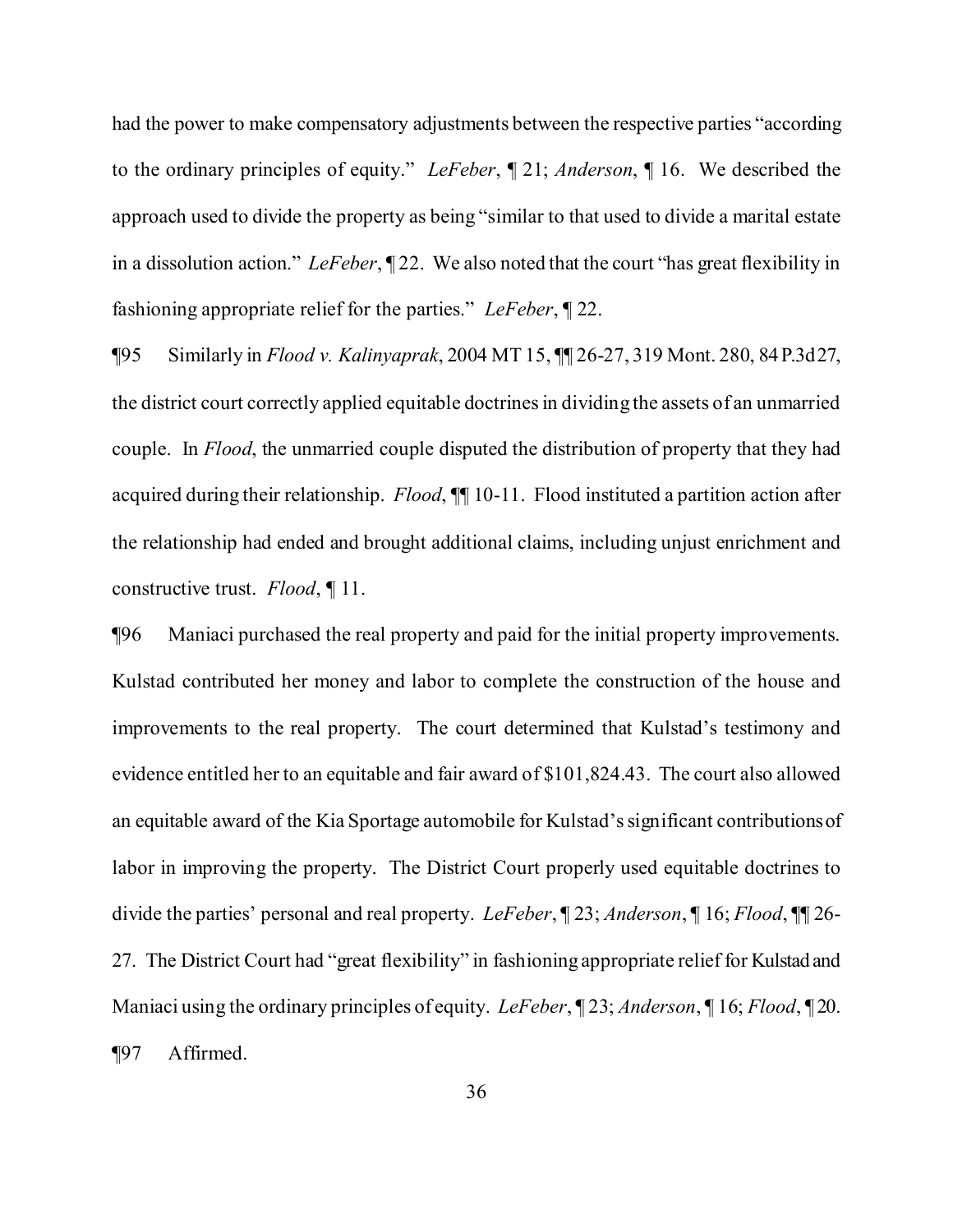# /S/ BRIAN MORRIS

We Concur:

/S/ MIKE McGRATH /S/ JAMES C. NELSON /S/ JOHN WARNER /S/ W. WILLIAM LEAPHART /S/ PATRICIA O. COTTER

Justice James C. Nelson, concurring.

¶98 I concur.

**The System Maniaci and her defense team** attempt to avoid the one issue that makes this case uniquely important—the elephant in the room: whether homosexuals in an intimate domestic relationship each have the right to parent the children they mutually agree that one party will adopt (or, presumably, conceive).<sup>[2](#page-36-1)</sup> The District Court and this Court have properly answered that question in the affirmative based on the facts ofthis case and on the statutory scheme discussed. I agree with the District Court's decision, and I concur with this Court's decision.

¶100 Sadly, however, this case represents yet another instance in which fellow Montanans, who happen to be lesbian or gay, are forced to battle for their fundamental rights to love

<span id="page-36-0"></span><sup>&</sup>lt;sup>1</sup> Alliance Defense Fund (counsel), and Montana Family Foundation and Pacific Justice Institute (amici curiae).

<span id="page-36-1"></span> $2$  I say they "attempt" to avoid this issue because each of the defense team's participants makes a point of disavowing sexual orientation as playing any part in their involvement in this case—a point that (a) would not need to be raised if sexual orientation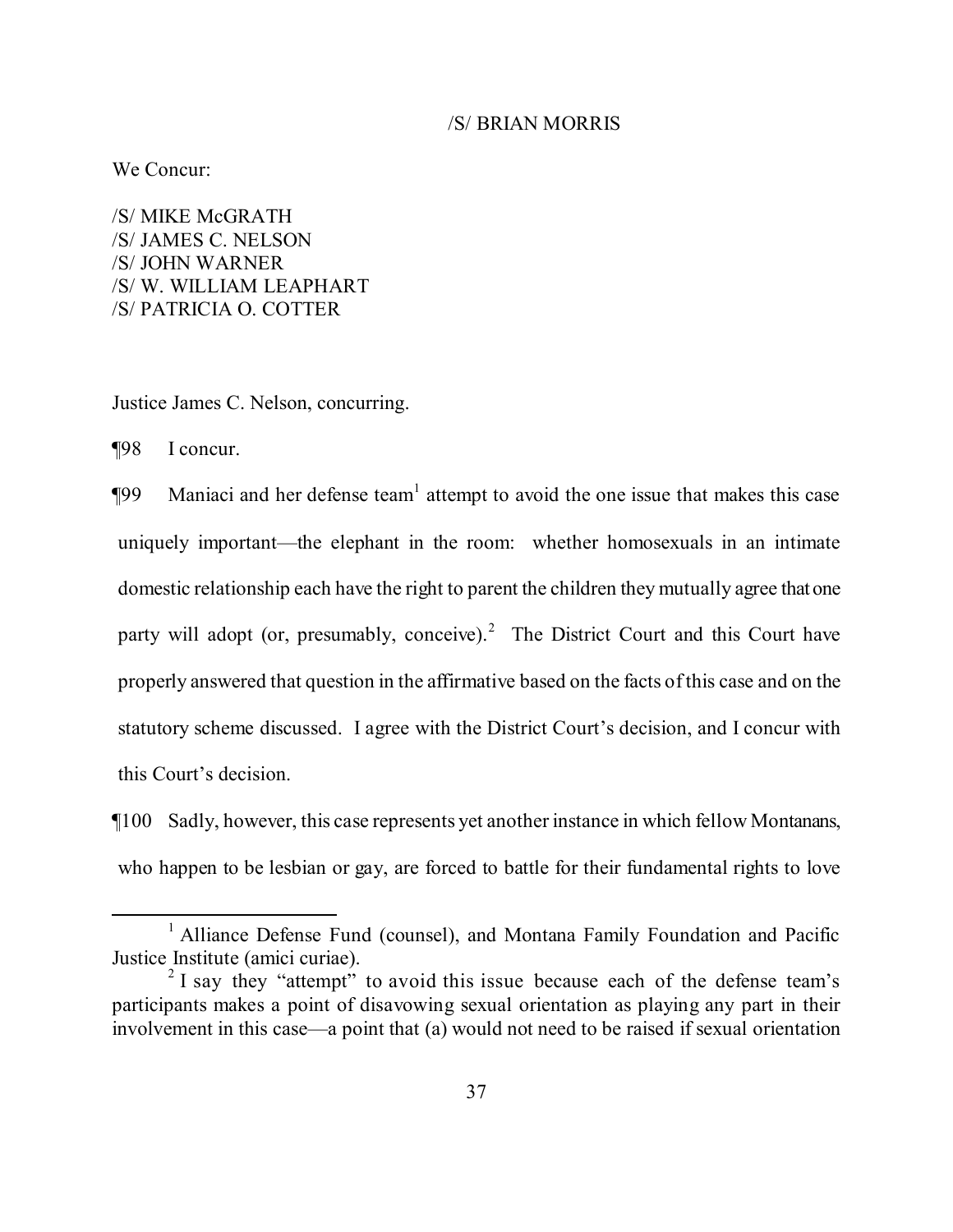who they want, to form intimate associations, to form family relationships, and to have and raise children—all elemental, natural rights that are accorded, presumptively and without thought or hesitation, to heterosexuals.

¶101 The Court's decision is grounded in the statutory scheme which was raised and argued. Iremain absolutely convinced, nonetheless, that homosexuals are entitled to enjoy precisely the same civil and natural rights as heterosexuals as a matter of constitutionallaw. I wrote extensively on this and on the discrimination homosexuals face daily in my special concurrence in *Snetsinger v. Montana University System*, 2004 MT 390, ¶¶ 38-111, 325 Mont. 148, 104 P.3d 445 (Nelson, J., specially concurring). I argued that this Court should recognize: (a) that laws and policies which deny people their fundamental rights on the basis of gender or sexual orientation violate the inviolable human dignity clause of Article II, Section 4 of the Montana Constitution; (b) that classifications of persons on the basis of gender or sexual orientation are sex-based and are, therefore, arbitrary and suspect under conventional equal protection analysis; and (c) reading Article II, Sections 4 and 34 together (which I believe is the better approach), that classifications based on gender or sexual orientation are suspect classifications in their own right and are in addition to those enumerated in the third clause ofthis State's equal protection provision. *See Snetsinger*, ¶¶ 71-97 (Nelson, J., specially concurring).

were, indeed, not implicitly at issue here and (b) is belied by each of these participants' foundational beliefs opposing homosexuality.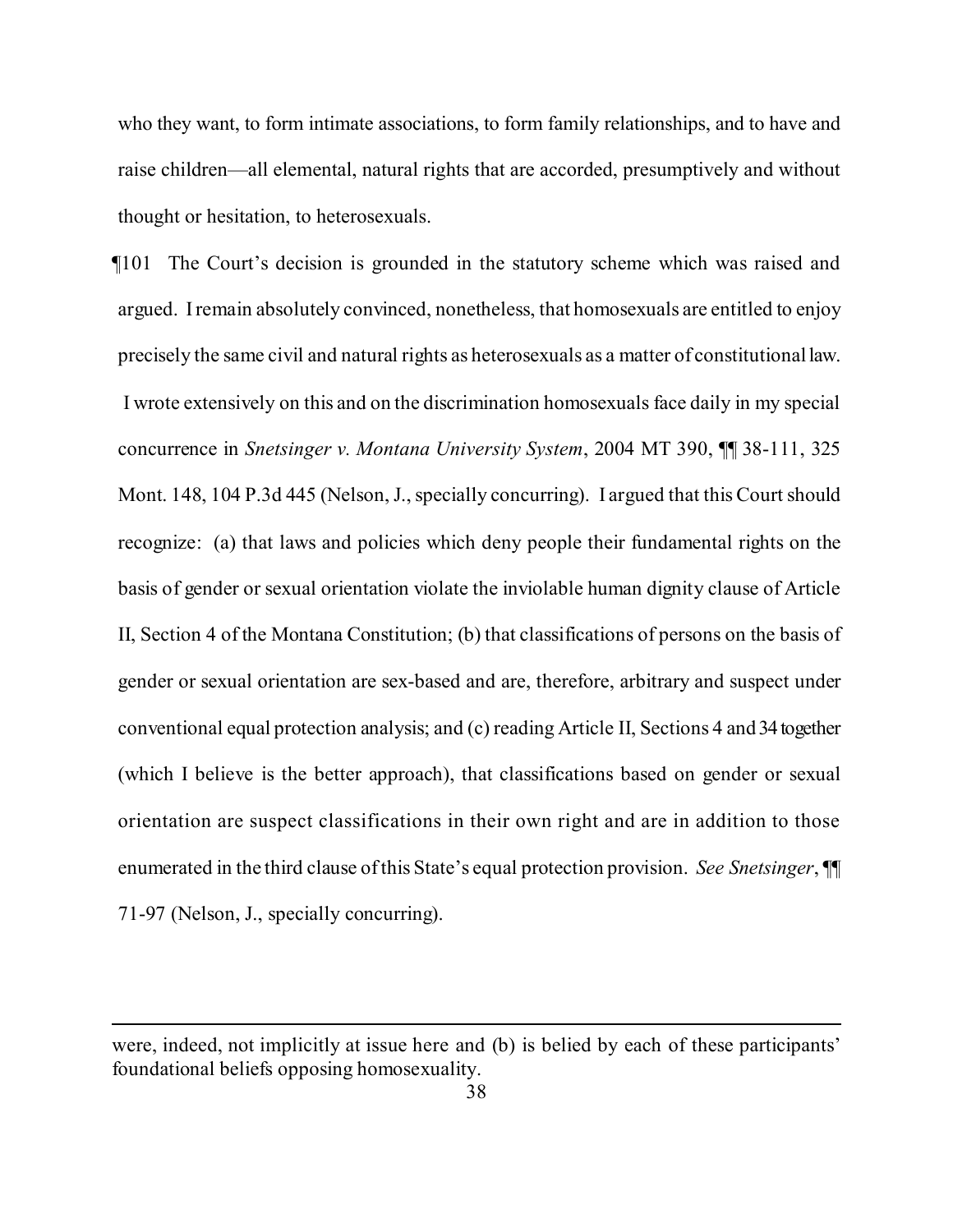¶102 Istand by my concurring opinion. Unfortunately, though, nothing has changed. Iam convinced that until our courts, as a matter oflaw, accept homosexuals as equal participants with heterosexuals in our society, each person with exactly the same civil and natural rights, lesbian and gay citizens will continue to suffer homophobic discrimination. Regrettably, this sort of discrimination is both socially acceptable and politically popular.

¶103 Naming it for the evil it is, discrimination on the basis of sexual orientation is an expression of bigotry. And, whether rationalized on the basis of majoritarian morality, partisan ideology, or religious tenets, homophobic discrimination is still bigotry. It cannot be justified; it cannot be legalized; it cannot be constitutionalized.

¶104 Every person in Montana is entitled to human dignity; every person in Montana is entitled to individual privacy; and every person in Montana is entitled to seek happiness in all lawful ways. These are fundamental rights guaranteed, respectively, by Article II, Sections 4, 10, and 3 of the Montana Constitution, and no person may be denied these elemental, natural rights because of his or her sexual orientation. Indeed, while it will, no doubt, come as a shock to some, the fact is that lesbian and gay people are not excepted out ofthe protections afforded by the Montana Constitution. Lesbian and gay Montanans must not be forced to fight to marry, to raise their children, and to live with the same dignity that is accorded heterosexuals. That lesbian and gay people still must fight for their fundamental rights is antithetical to the core values of Article II and speaks, in unfortunate clarity, of a prevalent societal cancer grounded in bigotry and hate.

¶105 I concur in the Court's Opinion.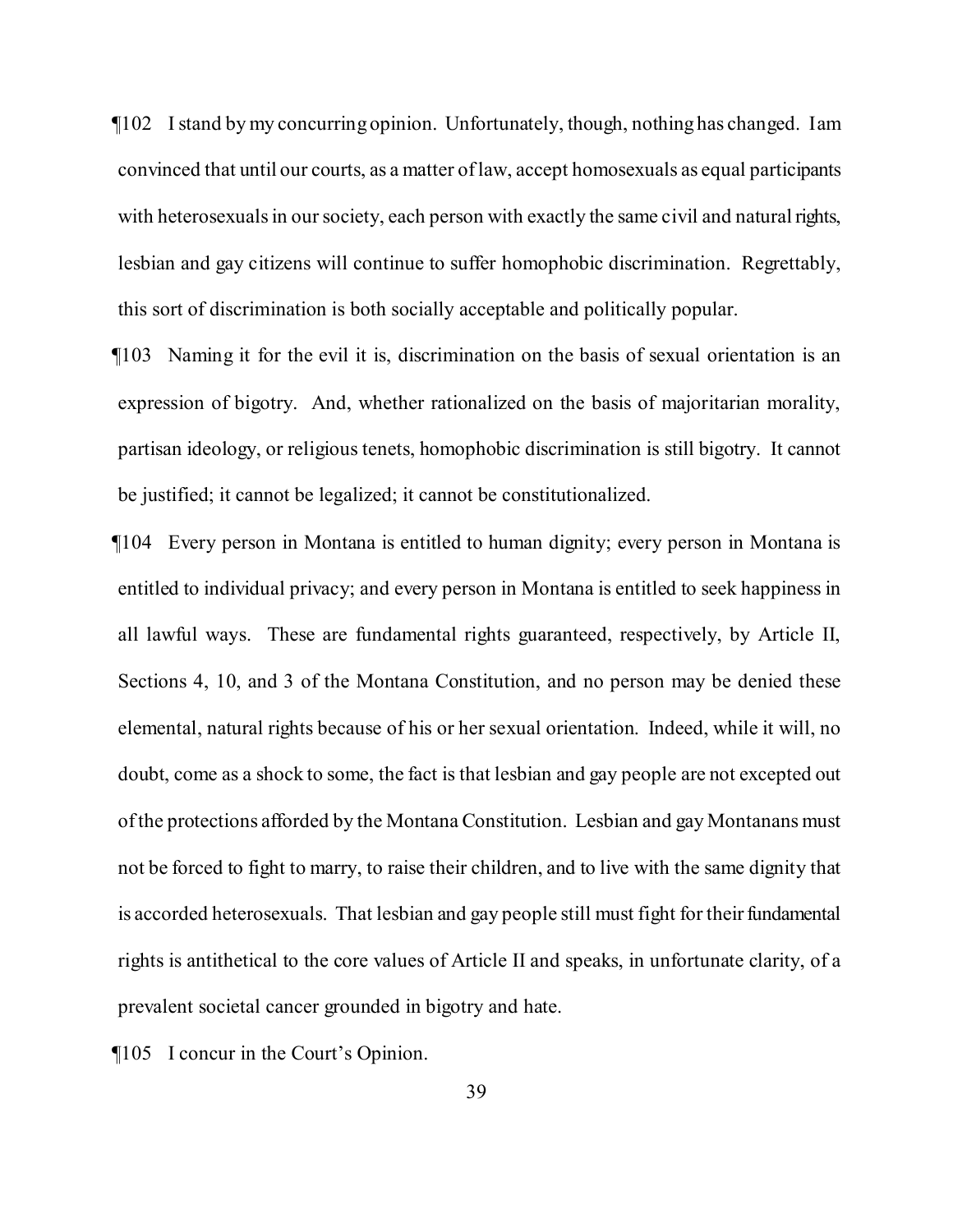#### /S/ JAMES C. NELSON

Justice Jim Rice, dissenting.

¶106 Today the Court retreats from its clear declaration of the fundamental constitutional rights of parents. In exchange, the Court adopts an equitable, case-by-case inquiry to determine if a third party should be granted a parental interest of a child that must be balanced against a natural parent's rights. The Court's decision will open a Pandora's Box of potential attacks upon the right of fit and capable parents to raise their own children. I dissent from this weakening of parental constitutional rights.

# *A Parent's Constitutional Rights*

¶107 We have previously recognized "the constitutional rights of a natural parent to parent his or her child," explaining that this right requires "careful protection" and is "not merely a matter of legislative grace, but is constitutionally required." *In re A.R.A.*, 277 Mont. 66, 70, 919 P.2d 388, 391 (1996). This Court has explained that there are few invasions "into the privacy of the individual that are more extreme than that of depriving a natural parent ofthe custody of his children." *In re Guardianship of Doney*, 174 Mont. 282, 285, 570 P.2d 575, 577 (1977). Consequently, we have protected parents against claims adverse to these constitutional rights by repeatedly holding that "a natural parent cannot be denied custodyof his or her child *absent termination of that person's parental rights for abuse or neglect* . ..." *In re Parenting of J.N.P*, 2001 MT 120, ¶ 25, 305 Mont. 351, 27 P.3d 953 (emphasisadded).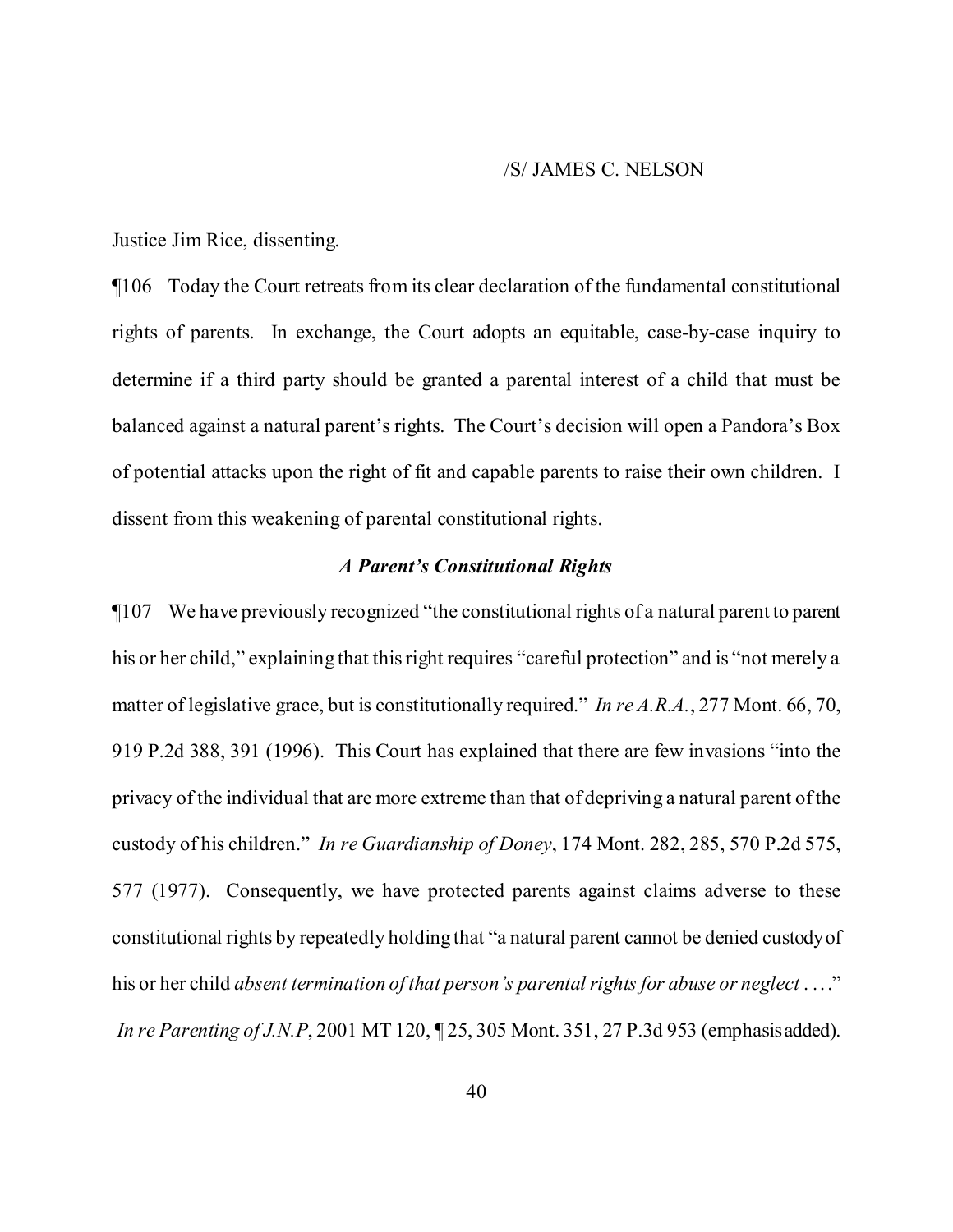We have erected high legal barriers to protect parents from claims of third parties, holding that a "finding of abuse, neglect, or dependency is the *jurisdictional prerequisite* for any court-ordered transfer of custody from a natural parent to a third party." *J.N.P.*, ¶ 18 (citation omitted, emphasis added). Even when considering a minimally invasive claim—the mere visitation of a child by the child's grandparents—we have rejected on constitutional groundsthe failure to recognize the wishes of a fit parent. *Polasek v. Omura*, 2006 MT 103,  $\P$ [15-17, 332 Mont. 157, 136 P.3d 519 ("[P]arents have a fundamental constitutional right to make decisions concerning the care, custody, and control of their children." (citations and quotations omitted)).

¶108 However, the Court denies to Maniaci the constitutional protections promised to her in our previous holdings by removing the "jurisdictional prerequisite," which has protected parents against the claims ofthird parties, and thereby opens wide the door to such claims not only against Maniaci, but potentially against all parents. Now, even parents who are fit and capable, like Maniaci, are potentially subject to the claims of third parties for rights to their children.

¶109 In reaching this conclusion, the Court misstates or misunderstands our previous constitutional holdings and offers what I believe are faulty grounds to distinguish those cases, for the apparent purpose of diminishing the reach of the constitutional rights previously declared for parents. About our pre-1999 decisions, the Court offers that the "pre-1999 *statutes* made termination of parental rights, based upon dependency, abuse, or neglect, the only option available to the Court before it could award a nonparent a custodial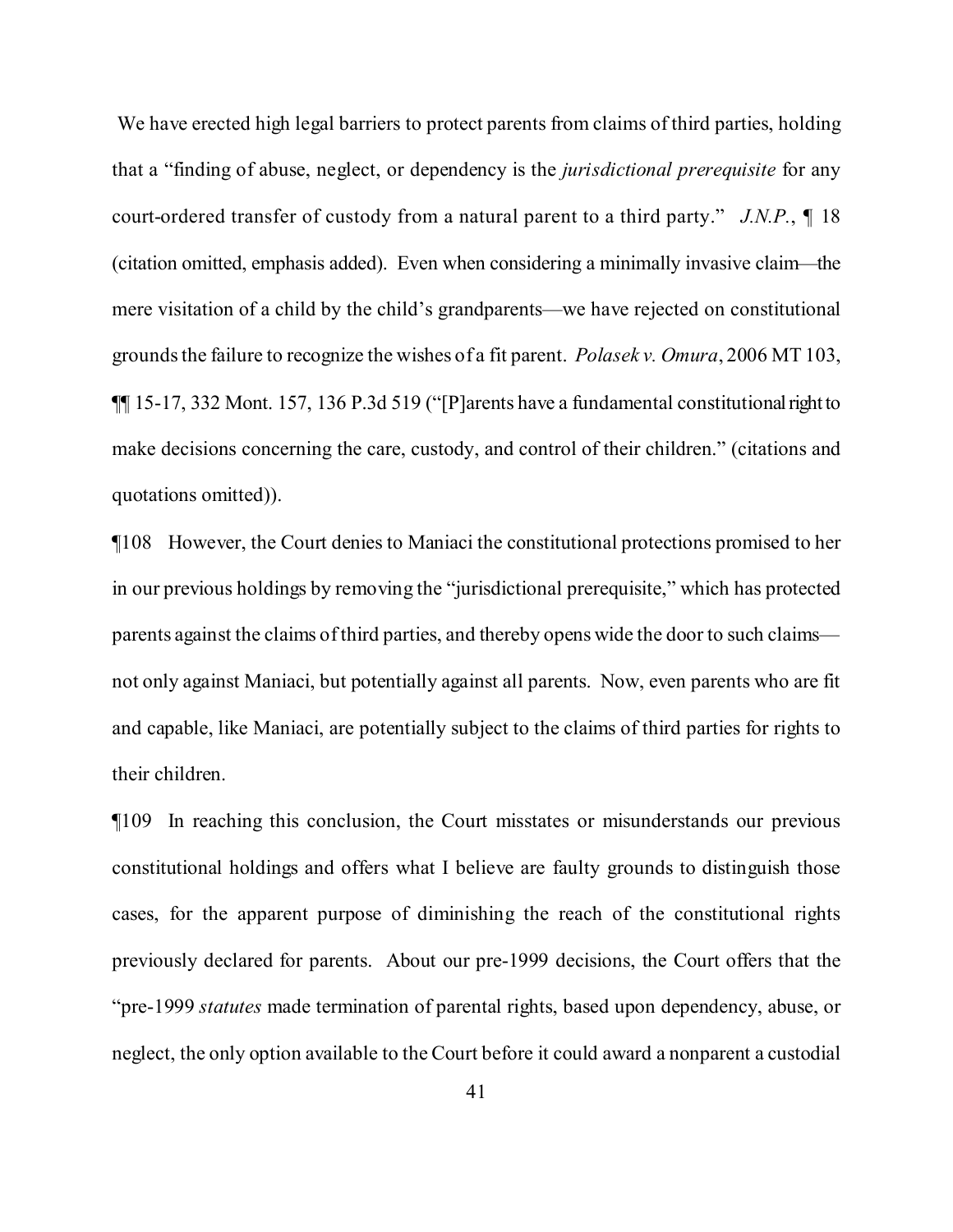interest," citing *A.R.A.* in support. Opinion, ¶ 56 (emphasis added). To the contrary, it was not the statutes that limited third party claims against parents in those cases, but the constitutional rights of parents. *A.R.A.* held that a pre-1999 statute was unconstitutional for the very reason that it *permitted* a third party to be awarded a custodial right before the parents' rights had been terminated. *A.R.A.*, 277 Mont. at 72, 919 P.2d at 392 ("[Section]40- 4-221, MCA, is unconstitutional to the extent that it allows the granting of a  $\S$ -221 petition prior to the termination of the natural parent's constitutional rights."). As we stated when striking down a subsequent statute in *J.N.P.*, "*A.R.A.* [was] based on *constitutional considerations.*" *J.N.P.*, ¶ 20 (emphasis added). Contrary to the Court's analysis, it was not the pre-1999 statutes that limited the claims of third parties, but the Montana Constitution. ¶110 The Court similarly displaces the holding of our 2001 decision of *J.N.P.*, stating that the third party claimants there "could not rely upon the nonparental statutes in seeking custody of J.N.P., however, in light of their failure to comply with the statutory prerequisites of first establishing a child-parent relationship through a petition filed under § 40- 4-211, MCA." Opinion, ¶ 63. However, the third party claimants in *J.N.P. did* file a petition under § 40-4-211, MCA. *J.N.P.*, ¶ 22. Their claim was rejected, not for failing to satisfy this "statutory pre-requisite" (similar to the statutory pre-requisite in this case), but because the parents' constitutional rights were superior to the statute: "a natural parent cannot be denied custody of his or her child absent termination of that person's parental rights for abuse or neglect . . . ." *J.N.P.*, ¶ 25. Thus, we struck down § 40-4-211 because it suffered "from the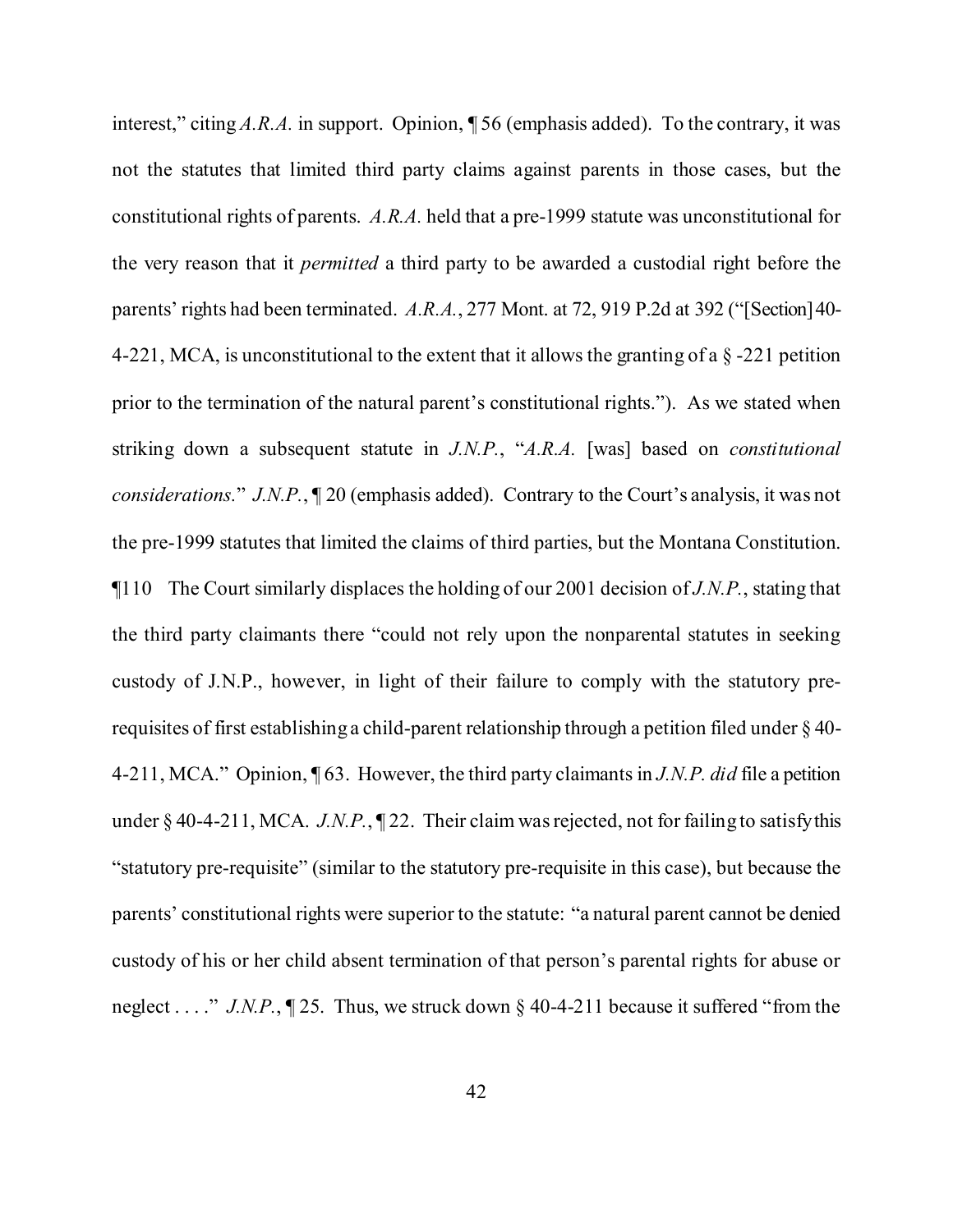same constitutional infirmity asthe statute we invalidated in the case of*In re A.R.A*." *J.N.P.*,

 $\P$  21.

¶111 The Court dismissesthe constitutional basis for our holding in *Polasek* on the ground that the grandparent visitation statute at issue there was "different" because here the Legislature has explicitly provided that it is "not necessary" for a natural parent to be found unfit before awarding a parental interest to a third party. Opinion, ¶ 69. In *Polasek*, the statute permitted mere grandparent *visitation* claims, and yet we held that the statute'sfailure to consider the wishes of a fit parent was unconstitutional. *Polasek*, ¶¶ 15, 20. Here, as we consider a third party's claim to a *parental interest* of a child, the Court bows to the Legislature's determination that parental unfitness need not be shown. The Court's reasoning is a non sequitur and its retreat from constitutional principle has permitted the Legislature to legislate Maniaci's constitutional rights out of existence.<sup>[1](#page-42-0)</sup>

<span id="page-42-0"></span><sup>&</sup>lt;sup>1</sup> The Court also states that, in our prior cases, third parties sought to "terminate the parental rights" of the natural parent in order to secure custody of a child "to the exclusion" of the natural parent. Opinion, ¶ 56. Without expressly saying so, the Court appears to imply that the subject statute is less invasive because it does not contemplate termination of the natural parents' rights and the complete taking of custody of a child away from a natural parent. However, first, the third parties in our prior cases did not seek the termination of parents' interests, but rather they sought to obtain custody withoutsuch termination. That is why we invalidated the statutes. *A.R.A.*, 277 Mont. at 72, 919 P.2d at 392. Secondly, § 40-4-228, MCA, does permit a court to grant a parental interest in a third party and transfer custody of a child to that party. Indeed, steps in that direction have occurred here. In its post-judgment orders, the District Court has ordered professional care to be given to Maniaci's children without notice to or involvement by Maniaci. It has restricted Maniaci's access to the children and to their records. Lastly, even if shared custody is ordered, the loss of custodial rights to a child is nonetheless extremely invasive and a violation of a fit natural parent's constitutional rights. As we have held, we apply strict scrutiny to "any infringement" upon a person's right to parent his or her child. *Polasek*, ¶ 15.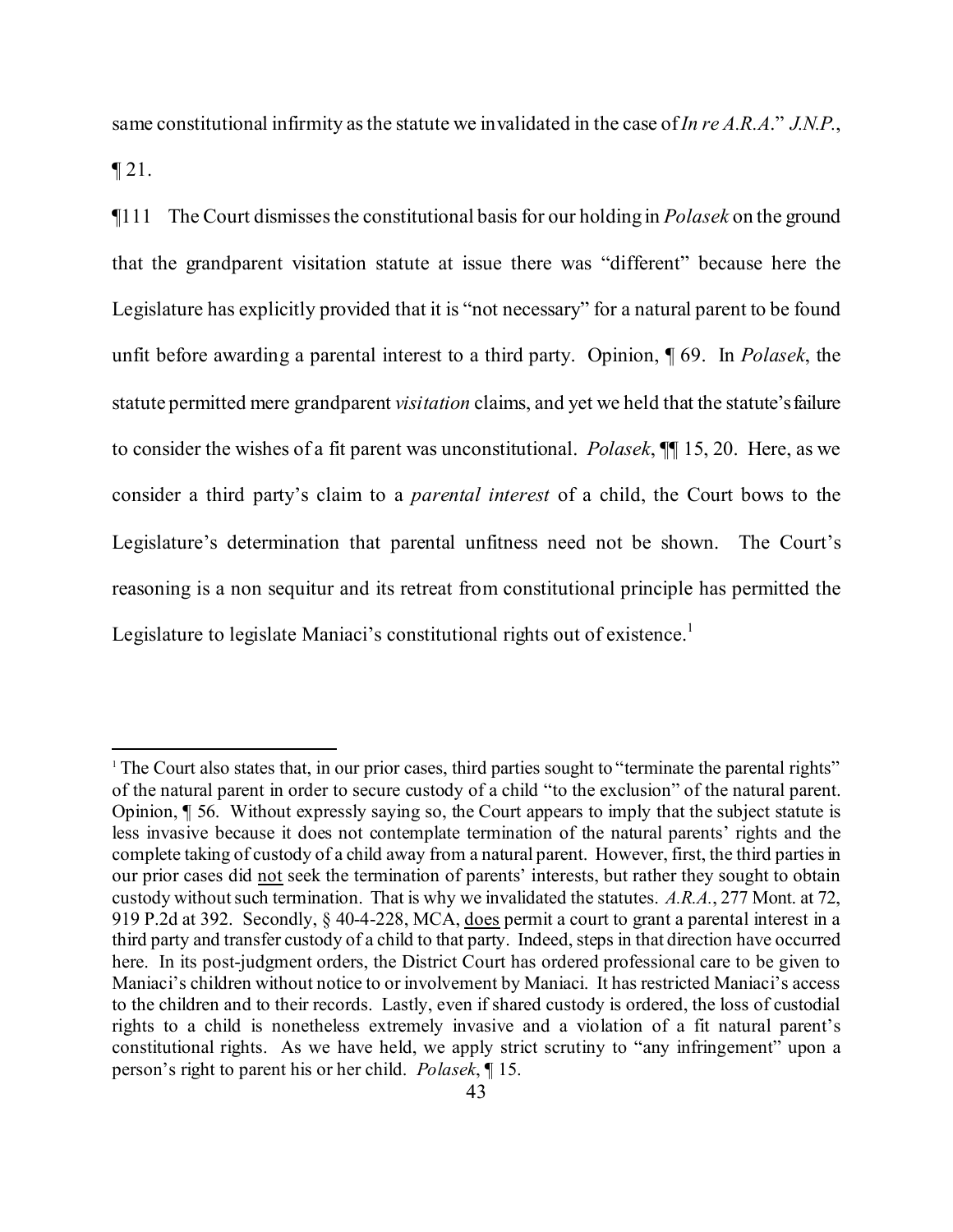¶112 Although the Court goes to great lengths to dismiss the constitutional basis for our decisions, these decisions clearly stand for the proposition that "a natural parent cannot be denied custody of his or her child *absent termination of that person's parental rights* . . . ." *J.N.P.*,  $\mathbb{I}25$  (emphasis added). In my view, the Court's effort to distinguish our previous holdings is flawed and does not diminish the constitutional rights of parents we have clearly declared.

# *The Constitutionality of § 40-4-228, MCA*

¶113 We have previously struck down two similar statutes as unconstitutional for failingto require termination of a parent's interest before invading a parent's constitutional rights. *A.R.A*., 277 Mont. at 72, 919 P.2d at 392 (stating the statute was "unconstitutional to the extent that it allows the granting of a  $\S$  -221 petition prior to the termination of the natural parent's constitutional rights" by establishing abuse, neglect, or dependency); *J.N.P.*, ¶ 21 (The prior version of  $\S 40-4-211(4)(b)$  "suffers from the same constitutional infirmity as the statute we invalidated in the case of *In re A.R.A*.").

 $\P$ 114 The Legislature has enacted § 40-4-228, MCA, which states, in pertinent part:

(2) A court may award a parental interest to a person other than a natural parent when it is shown by clear and convincing evidence that:

(a) the natural parent has engaged in conduct that is contrary to the child-parent relationship; and

(b) the nonparent has established with the child a child-parent relationship, as defined in 40-4-211, and it is in the best interests of the child to continue that relationship.

\* \* \*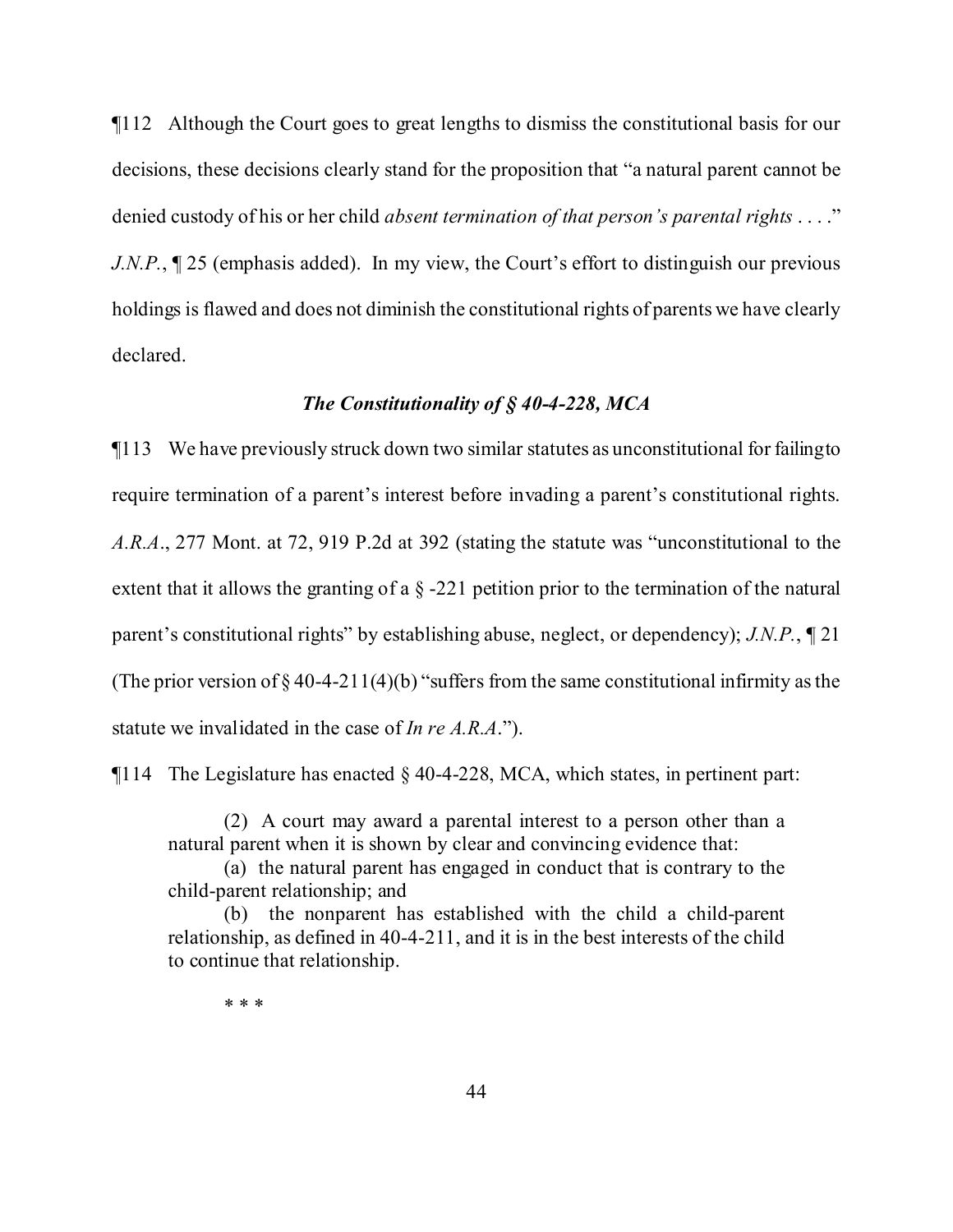(5) It is not necessary for the court to find a natural parent unfit before awarding a parental interest to a third party under this section.

¶115 First, this statute implicates a fundamental right. "The liberty interest at issue in this case—the interest of parents in the care, custody, and control of their children—is perhaps the oldest ofthe fundamental liberty interestsrecognized by thisCourt." *Troxel v.Granville*, 530 U.S. 57, 65, 120 S. Ct. 2054, 2060 (2000). Thus, this statute is subject to strict scrutiny review. *Polasek*, ¶ 15 (We apply "close scrutiny" to "any infringement on a person'srightto parent a child.").

¶116 This statute, like the prior statutes we have invalidated, invades the constitutionally protected natural parent-child relationship without first requiring termination ofthe parent's interests. This statute thus likewise fails to provide the protection of parental rights that is "constitutionally required," *A.R.A.*, 277 Mont. at 70, 919 P.2d at 391 (citing *Stanley v. Ill.*, 405 U.S. 645, 92 S. Ct. 1208 (1972)), and "[t]herefore, the result must necessarily be the same." *J.N.P.*, ¶ 23.

¶117 The reasoning employed by the Court to uphold this statute is flawed for several reasons. First, having dispensed with our precedent declaring the constitutional rights of parents, discussed above, the Court takes up the issue of the statute's validity in a constitutional vacuum, as if there is no guiding precedent. To fill this vacuum, the Court looks to the Legislature's expression of what the Constitution requires, deferring to the Legislature's constitutional interpretation. Opinion,  $\P$  57, 70. However, it is the purview of the courts to determine the existence and nature of constitutional rights, not the Legislature's.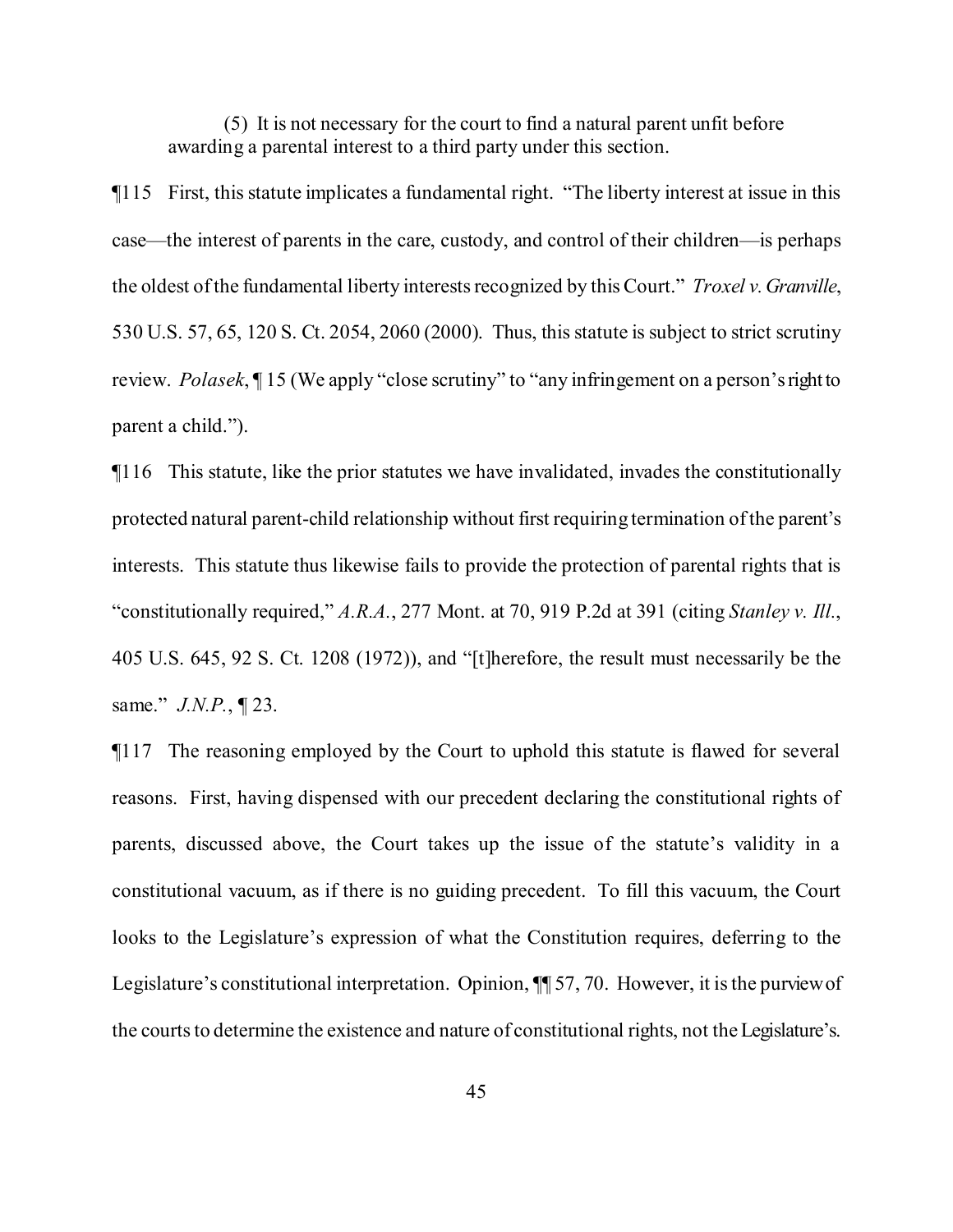The Court thus fails to do its duty. *In re Lacey*, 239 Mont. 321, 326, 780 P.2d 186, 189 (1989) ("[T]he judiciary has authority over the interpretation of the Constitution . . . ."). ¶118 Secondly, the Court offers no rationale explaining how a third party's relationship with a child can overcome, constitutionally, a fit and capable parent's right to raise the child. It offers no analysis about how the Legislature's elimination of the fitness requirement can withstand strict scrutiny. The Court simply declares that the Legislature's will trumps this Court's declaration of constitutional rights.

¶119 The Court defends the statute's constitutionality by offering that "Montana's nonparental statutes avoid constitutional infirmity under the *Troxel* standard through the twin thresholds of consideration ofthe wishes ofthe natural parent and the need to first establish a child-parent relationship." Opinion, ¶ 71. However, *Troxel* did not reach this question. The U.S. Supreme Court explicitly declined to reach the question of whether the U.S. Constitution requires that a parent allow harm to the child before the parent's rights can be invaded. *Troxel*, 530 U.S. at 73, 120 S. Ct. at 2064 ("[W]e do not consider the primary constitutional question passed on by the Washington Supreme Court—whether the Due Process Clause requires all nonparental visitation statutes to include a showing of harm or potential harm to the child as a condition precedent to granting visitation. We do not, and need not, define today the precise scope of the parental due process right in the visitation context."). Thus, the pronouncements ofthisCourt, not the U.S. Supreme Court, provide the constitutional guidance for this issue. And, as discussed above, we have repeatedly held that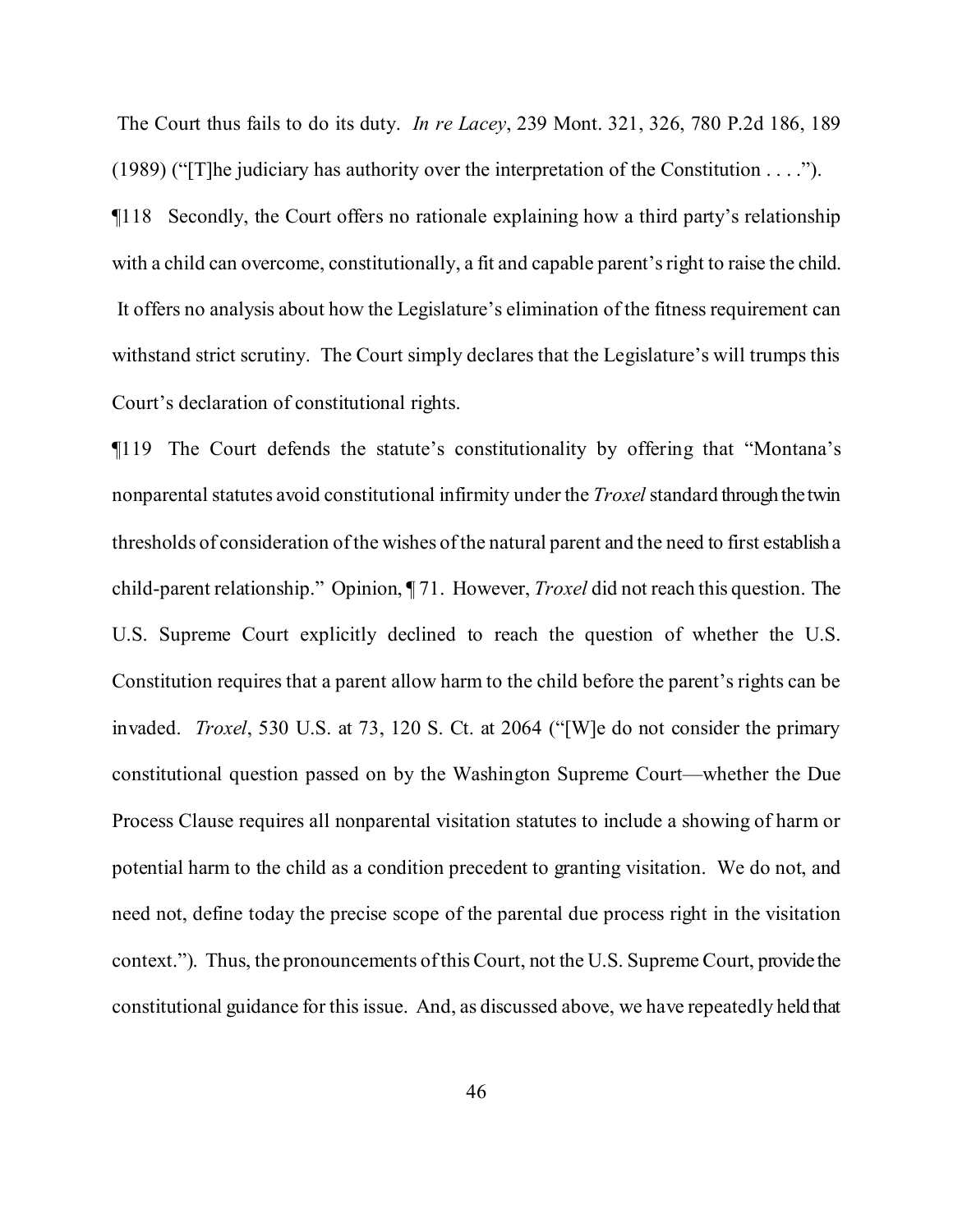the Constitution requires that a parent's interests must be terminated before the State can invade a natural parent's constitutional rights.

¶120 Finally, the Court vaguely references children's rights in defending the statute. The Court first states that Maniaci argues that her children "have no constitutionally protected rights, absent a showing of abuse, neglect, or dependency." Opinion, ¶ 54. That isincorrect. Maniaci does not argue that her children have no rights but, rather, that those rights are precisely as stated by thisCourt and the U.S. Supreme Court. The Court then offersthat the statute is valid because it balances "the constitutionally protected rights of both the parents and children in determining the best interests of the child," Opinion, ¶ 70, but fails to state what the rights of either party are. I have explained above the parental constitutional rights declared by thisCourt. Similarly, thisCourt has explained that the constitutionallyprotected right of a child is "to be with his or her natural parent." *A.R.A*., 277 Mont. at 71, 919 P.2d at 391 (citing *Stanley*, 405 U.S. at 652, 92 S. Ct. at 1213); *see also J.N.P.*, ¶ 17. This is the companion right to the right of the parent to raise his or her own child. This constitutional right of the child weighs in favor of the parent's rights.

¶121 For the reasons above stated, I would strike down the statute.

# *The Proper Interpretation of § 40-4-228, MCA*

*"A court is never going to take a parent's right away without a significant period of just absolute disregard and abandonment [of] their children."*

*--Sponsor, 1999 Statutory Amendments*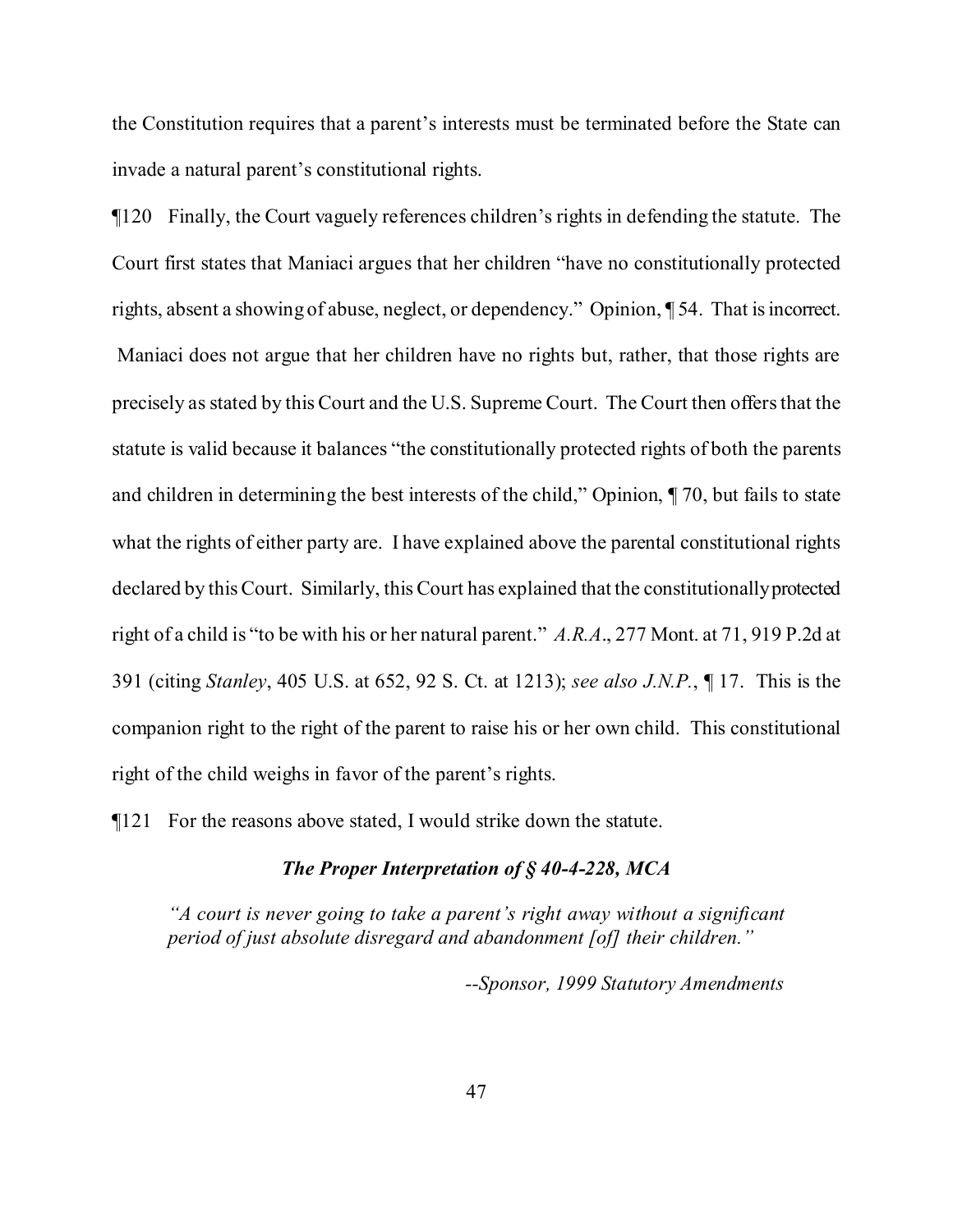¶122 Even assuming for argument purposes that § 40-4-228, MCA, is valid and constitutional, a proper reading of the statute and a review of its legislative history reveals that it was not intended to provide the relief granted to Kulstad by the District Court.

¶123 It should not be necessary to repeat that "[i]n the construction of a statute, the office of the judge is simply to ascertain and declare what is in terms or in substance contained therein, not to insert what has been omitted or to omit what has been inserted." Section 1-2- 101, MCA. However, here the District Court did that very thing—it inserted new language into the statute. The Court affirms the error.

¶124 Section 40-4-228(2), MCA, provides that a court may award a parental interest to a nonparent when "(a) the natural parent has engaged in conduct that is contrary to the childparent relationship; and (b) the nonparent has established with the child a child-parent relationship . . . ." Thus, a plain reading of this provision establishes two requirements, one on the part of the natural parent (conduct contrary to the child-parent relationship), and one on the part of the third party (establishment of a child-parent relationship).

¶125 However, in applying provision 228(2)(a) to Maniaci, the District Court concluded that the provision was satisfied because Maniaci engaged in conduct contrary to "an *exclusive* child-parent relationship" with her children. Unable to hold fromthe evidence that Maniaci had acted in any way "contrary to the child-parent relationship," as the statute actually reads, the District Court was forced to add language to the statute—imposing a judicially-created "exclusive" requirement—in order to conclude that the provision hadbeen satisfied.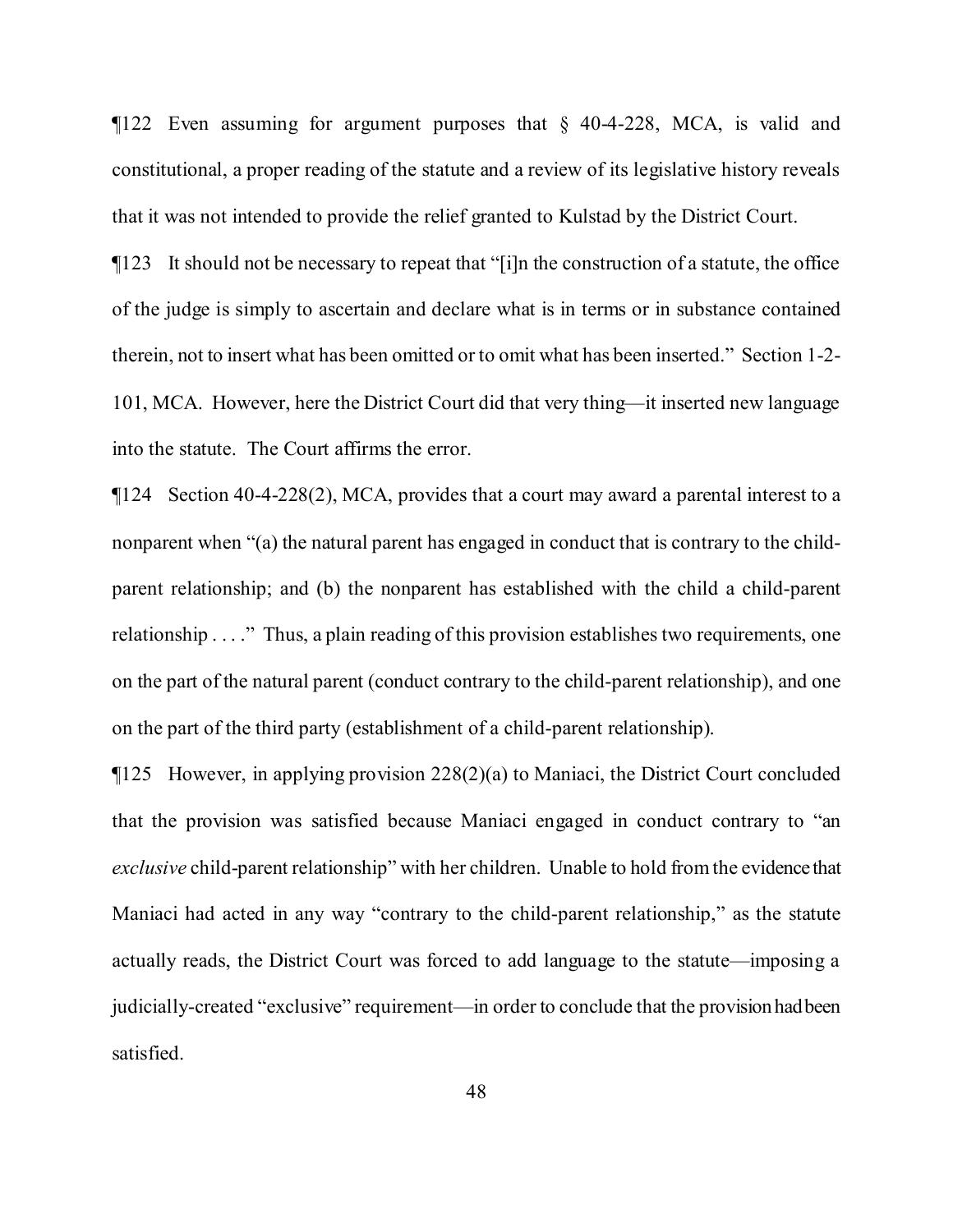¶126 The District Court's conclusion oflaw should be reversed because "exclusive" is not in the statute, and it is beyond the proper role of the District Court to insert that language. The Court affirms, discussing at length the evidence that Maniaci did not exclude all others from a child-parent relationship with the children. The Court states that "Maniaci repeatedly and continually acted contrary to her child-parent relationship," but the only supportingfacts it cites are those showing that Maniaci acted contrary to an *exclusive* child-parent relationship. Opinion, ¶ 78. Further, the Court fails to explain why non-exclusivity is inherently contrary to Maniaci's child-parent relationship with her children. Critically, the Court's reasoning here demonstrates that, from now on, a parent who does not exclusively parent her child opens the door to a third party challenge to her parental rights.

¶127 Further illustrating the error in the Court's interpretation is the resulting collapse of the two separate statutory requirementsinto one. If Maniaci's action of allowing Kulstad to establish a parent-child relationship is conduct contrary to Maniaci's relationship with the children, then subsection 228(2)(a) and (2)(b) cease to be separate requirements. Satisfaction of 2(b) automatically satisfies 2(a). Thus, the only question is whether Kulstad has established a parent-child relationship. Applying the statute's plain language, I would not require that Maniaci's conduct satisfy an "exclusive" parent-child relationship.

¶128 Further, the legislative history of the 1999 Amendments illustrates that the District Court's order is not what the Legislature intended. In introducing SB 486, Senator Halligan explained that § 40-4-228, MCA, dealt with a "narrowly defined area," which he explained was "where biological parents are not doing their job." He emphasized in closing remarks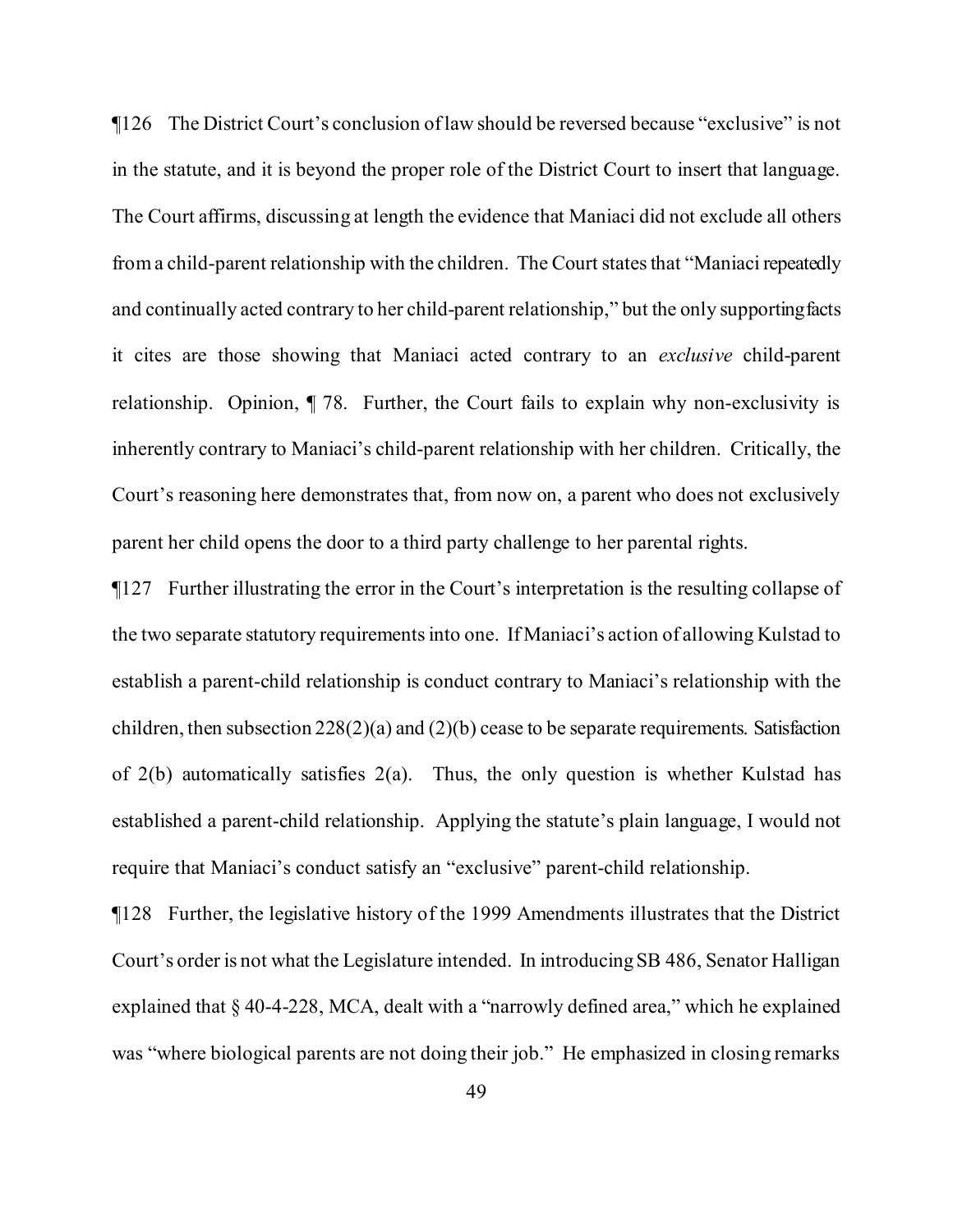that the statute was "very narrow." He further explained that the provision allowing another person to stand "in loco parentis" to a child, (subsection 228(4)), is for those situationswhere a "parent has not conducted themselves in a way that's appropriate." Examples in the hearing included cases where "parents are gone for a long time"—"four or five years"—with "no child support, no contact, no anything." During this discussion, the sponsor was asked what the standards would be for determining if a parent had acted inappropriately, and the sponsor included this in his answer:

A court is never going to take a parent's right away without a significant period of just absolute disregard and abandonment for their children.<sup>[2](#page-49-0)</sup>

¶129 The evidence here utterly failsto demonstrate that Maniaci was "not doing [her]job," had failed to "conduct<sup>[]</sup> [herself] in a way that's appropriate," "has been gone for a long time" fromher children, left her children with "no child support, no contact, no anything" for four or five years, or engaged for "a significant period of just absolute disregard and abandonment" of her children. Yet, these are the kind of situations the Legislature intended to address by the 1999 Amendments. The Court's failure to apply the statute as plainly written results in a grave interpretational error.

# *The Consequences of the Court's Decision*

¶130 From its emphasis on the facts of this case, it is apparent that the Court has found Kulstad's case to be factually compelling, as did the District Court, and, thus, has ruled in her favor. But the Court has not acknowledged the significance of the most fundamental

<span id="page-49-0"></span><sup>&</sup>lt;sup>2</sup> See minutes and audio recording, 1999 House Judiciary Committee hearing, SB 486.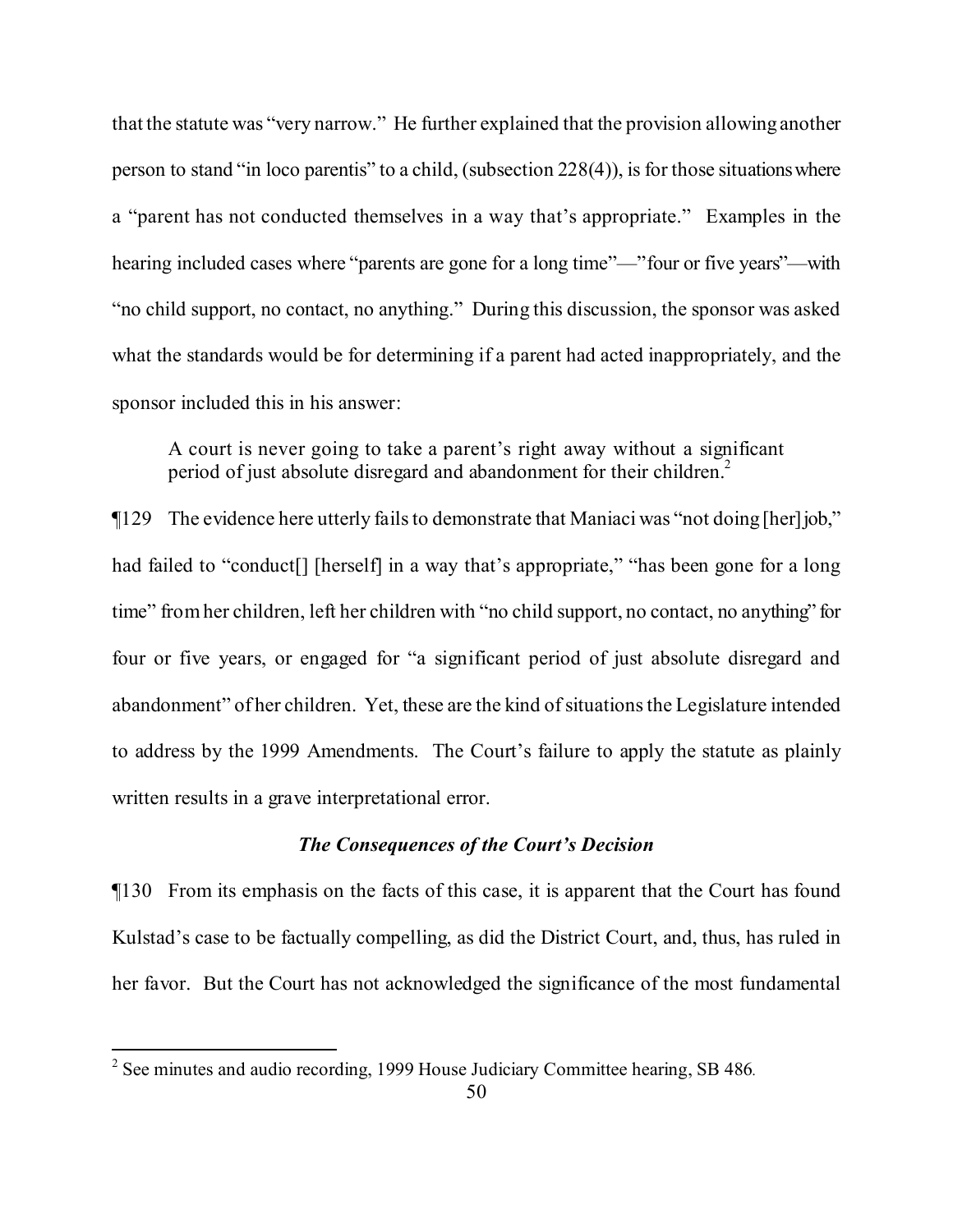facts of this case: Maniaci is a parent, and Kulstad is not. This distinction involves much more than semantics. The Court fails to recognize the clearly differing legal rights arising out of this critical distinction between the parties, and that failure leads to consequences that go far beyond the resolution of this particular child custody dispute.

¶131 To hold for Kulstad, the Court has, remarkably, withdrawn or narrowed previously recognized constitutional rights of fit parents. It has removed the "jurisdictional prerequisite" of termination of the natural parents' rights, upholding a statute that allows a third party to establish a parental interest of a child even though that child already has a fit parent. While the initial consequence of this decision falls upon the litigants in this case, consequences of geometric proportion will fall in the future upon many fit parents. The Court's withdrawing of constitutional protection against third party parenting claims will permit many claims to proceed, which formerly would have been legally barred. Fit and capable parents will now be forced to defend against such third parties' claims. To be sure, many of these claims will be factually weaker than Kulstad's claim, and will no doubt fail. Nonetheless, parents will be forced to defend against them. The U.S. Supreme Court has recognized that "the burden of litigating a domestic relations proceeding can itself be so disruptive of the parent-child relationship that the constitutional right of a custodial parent to make certain basic determinations for the child's welfare becomes implicated." *Troxel*, 530 U.S. at 75, 120 S. Ct. at 2065 (citation and quotations omitted).<sup>[3](#page-50-0)</sup>

<span id="page-50-0"></span><sup>&</sup>lt;sup>3</sup> Of course, Maniaci has now lost her right to make such "certain basic determinations" for her children as a result of this litigation.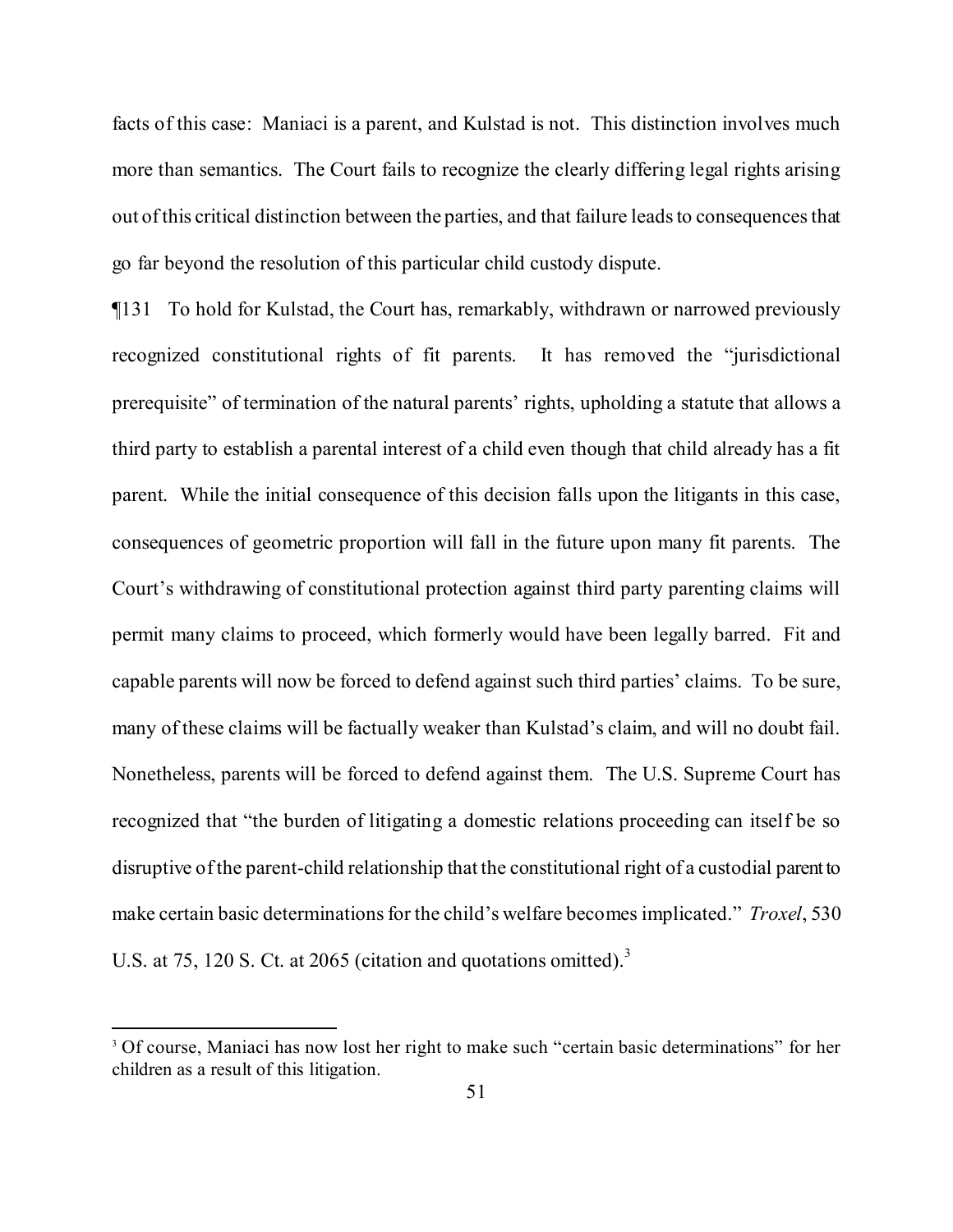¶132 Lest this be deemed as merely a "sky is falling" concern, it need only be noted that other cases raising these very issues are already pending before this Court. In *In re Parenting of J.D.B.*, DA 08-0505, a mother, whose fitness is uncontested, is defending against a third party parenting claimto her children by her mother-in-law, who has cared for the children. Citing the precedent relied upon by this dissent, the mother argues in her briefing that "[w]here third parties seek custody, it has long been the law of Montana that the right of the natural parent prevails until a showing of a forfeiture of this right . . . . This forfeiture can only result where the parent's conduct does not meet the minimum standards of the child abuse, neglect and dependency statutes." This is the argument made by this dissent and that any lawyer studying our precedent would make. *See also In re Parenting of L.F.A.*, DA 08-0456 (A natural mother argues that a third party "may not simply acquire parental interests in the children absent significant deference to [a mother's] constitutional rights.").

¶133 There will be many more such cases. A legacy ofthis decision isthe legion ofparents who will be forced to litigate in order to protect the rights that the Constitution once guaranteed to them. A single parent must now consider whether a new romantic relationship will jeopardize the right to parent her or his children by way of a future third party parenting claim. Other like situations abound. As argued by the Appellant in *L.F.A.*:

Many parents will at times leave their children in the care of a non-parental partner when they are unable to watch the child. More well-off families might have a nanny who cares for a child or set of children from their birth. Not infrequently children will be closer to these caregivers than even their own parents. Is every boyfriend, girlfriend, relative, grandparent or professional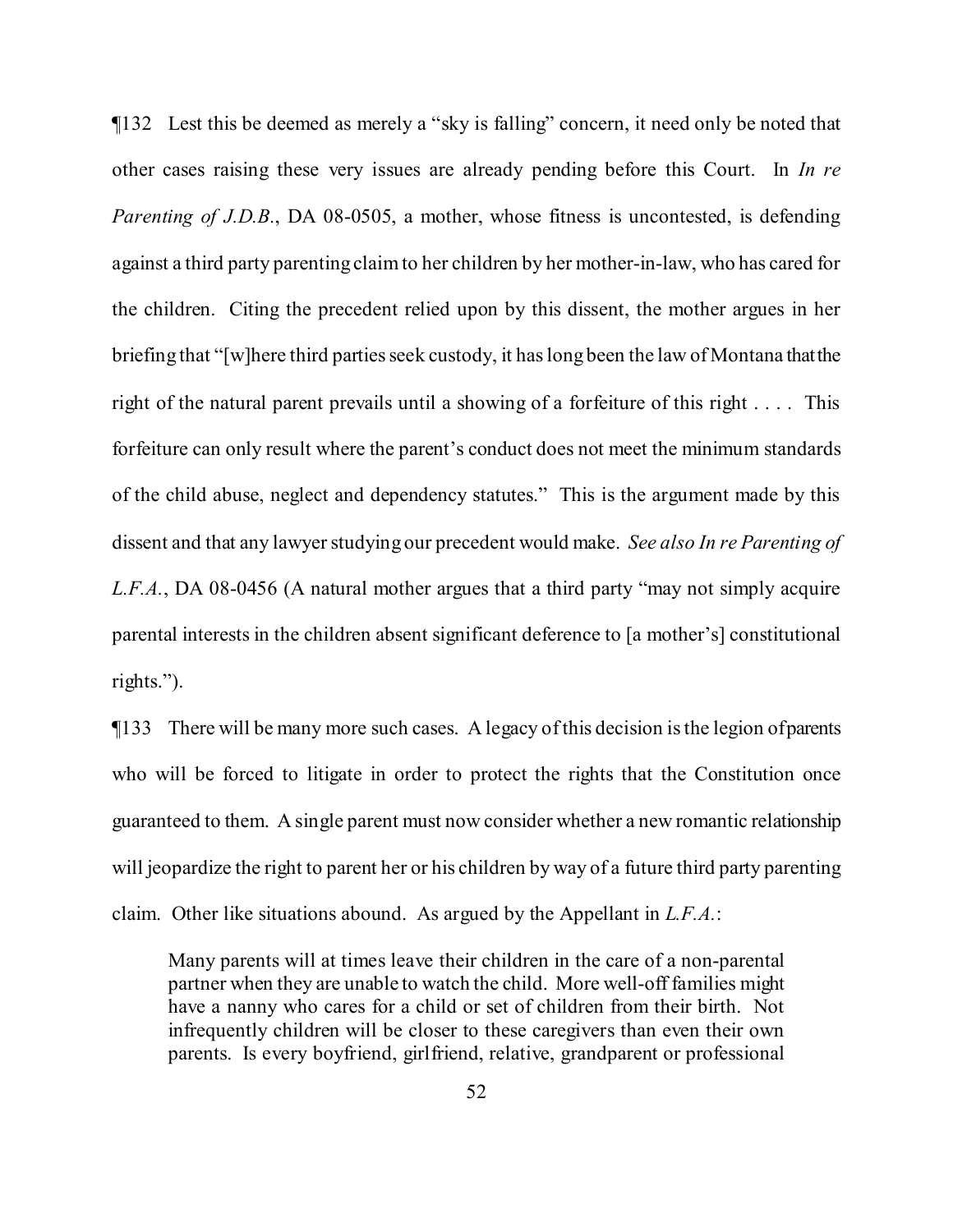caregiver to be entitled to parenting rights just because they have cared for the child?

<span id="page-52-0"></span>¶134 There will be further consequences as well. This case may well be reported as a legal victory for the rights of same-sex couples. Because both sides have stated that the parties' gender is not a determinative issue in this case, neither the Court nor this dissent has discussed it. Regardless, the implications of the decision go far beyond the gender of the particular parties at issue here. There are parameters in neither the statute nor this decision that limit the kind or number of parties and relationships that will be now subject to parenting claims. Before this decision, protection of parental constitutional rights, which required *termination* of a parent's rights before granting a parental interest to a third party, necessarily, by biology and the adoption laws, limited the number of parents a child could have. However, those inherent limits have now been removed by the Court.<sup>[4](#page-52-0)</sup> Consequently, what if three or four adult partners develop a "parent-child relationship" with a child? Multiple-party clusters raising children, or polyamorous "families," are the next wave in societal relationship experimentation. *See* Jessica Bennett, Only You. And You. And You.: Polyamory—Relationships with Multiple, MutuallyConsentingPartners—HasaComing-out Party, Newsweek (July 29, 2009) (available online at http://www.newsweek.com/id/209164/page/1); Susan D. James, Polyamory: When One Spouse Isn't Enough, ABC News (June 18, 2009) (available online at http://abcnews.go.com/Health/US/Story?id=7870884&page=1). While it may be at least a